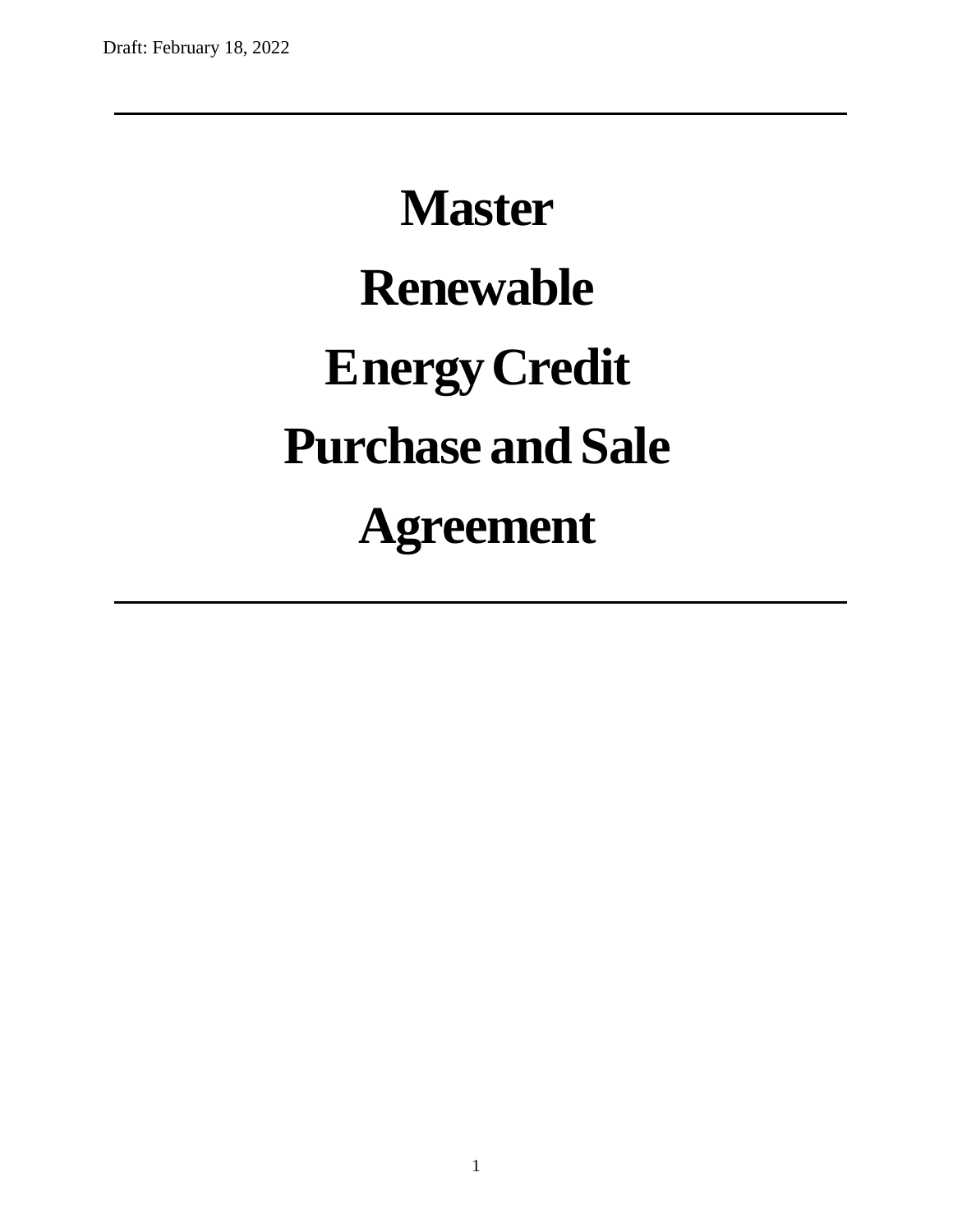#### MASTER RENEWABLE ENERGY CREDIT PURCHASE AND SALE AGREEMENT

## **TABLE OF CONTENTS**

| <b>ARTICLE 1:</b> |                                                 |  |
|-------------------|-------------------------------------------------|--|
| <b>ARTICLE 2:</b> |                                                 |  |
| 2.1               |                                                 |  |
| 2.2               |                                                 |  |
| 2.3               |                                                 |  |
| 2.4               |                                                 |  |
| 2.5               |                                                 |  |
| <b>ARTICLE 3:</b> |                                                 |  |
| 3.1               |                                                 |  |
| 3.2               |                                                 |  |
| <b>ARTICLE 4:</b> |                                                 |  |
| 4.1               |                                                 |  |
| <b>ARTICLE 5:</b> |                                                 |  |
| 5.1               |                                                 |  |
| 5.2               |                                                 |  |
| 5.3               |                                                 |  |
| 5.4               |                                                 |  |
| 5.5               |                                                 |  |
| <b>ARTICLE 6:</b> |                                                 |  |
| 6.1               |                                                 |  |
| 6.2               |                                                 |  |
| 6.3               |                                                 |  |
| <b>ARTICLE 7:</b> | CREDIT AND COLLATERAL REQUIREMENTS; PERFORMANCE |  |
| <b>ASSURANCE</b>  | 23                                              |  |
| 7.1               |                                                 |  |
| 7.2               |                                                 |  |
| <b>ARTICLE 8:</b> |                                                 |  |
| 8.1               |                                                 |  |
| 8.2               |                                                 |  |
| 8.3               |                                                 |  |
| <b>ARTICLE 9:</b> |                                                 |  |
| 9.1               |                                                 |  |
| 9.2               |                                                 |  |
| 9.3               |                                                 |  |
| 9.4               |                                                 |  |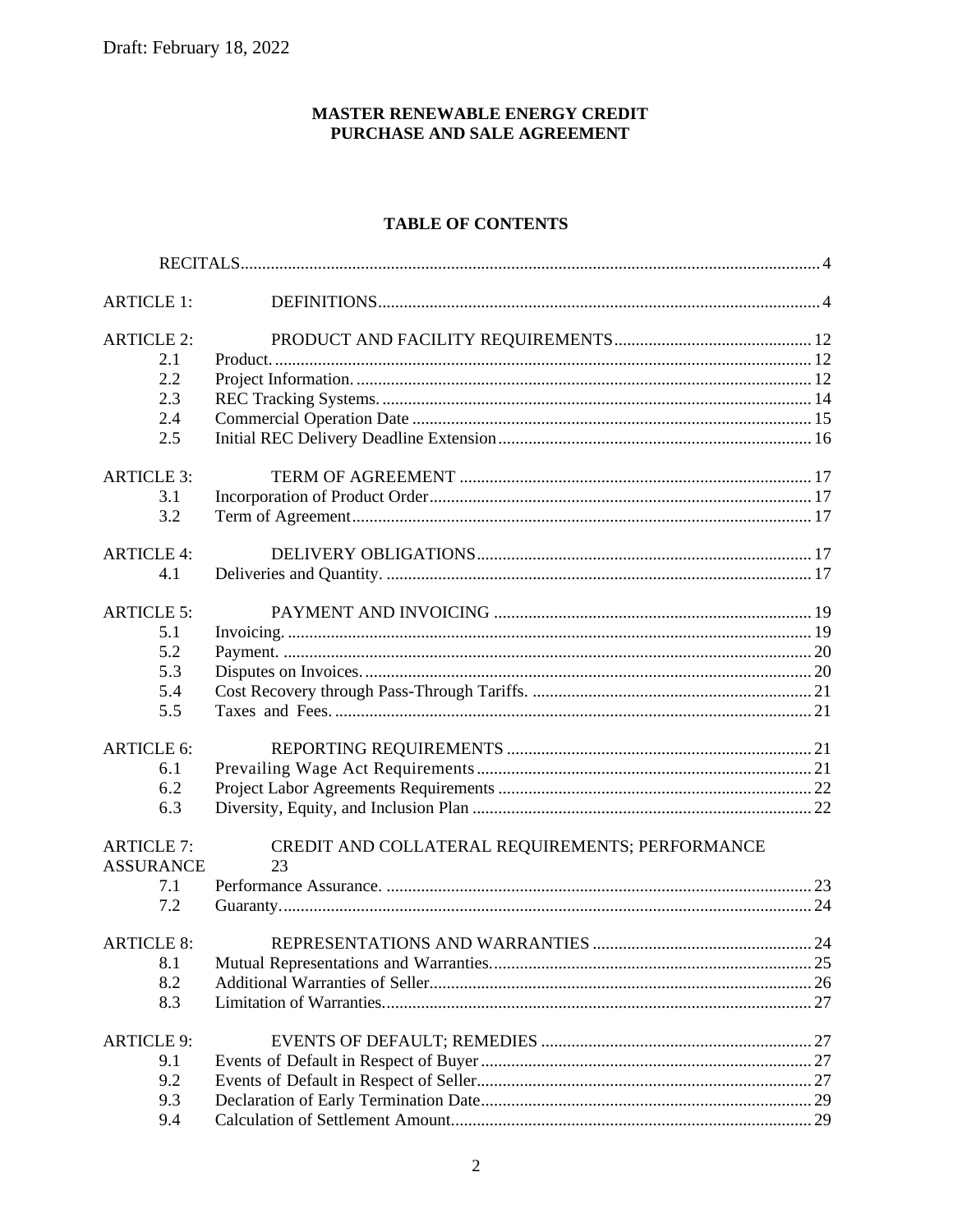| 9.5<br>9.6<br>9.7                  |  |
|------------------------------------|--|
| <b>ARTICLE 10:</b><br>10.1         |  |
| <b>ARTICLE 11:</b><br>11.1<br>11.2 |  |
| <b>ARTICLE 12:</b><br>12.1<br>12.2 |  |
| <b>ARTICLE 13:</b><br>13.1         |  |
| <b>ARTICLE 14:</b><br>14.1         |  |
| <b>ARTICLE 15:</b>                 |  |
| 15.1                               |  |
| 15.2                               |  |
| 15.3                               |  |
| 15.4                               |  |
| 15.5                               |  |
| 15.6                               |  |
| 15.7                               |  |
|                                    |  |
| <b>EXHIBIT A</b>                   |  |
| <b>EXHIBIT B</b>                   |  |
| <b>EXHIBIT C</b>                   |  |
| <b>EXHIBIT D</b>                   |  |
| <b>EXHIBIT E</b>                   |  |
| <b>EXHIBIT F</b>                   |  |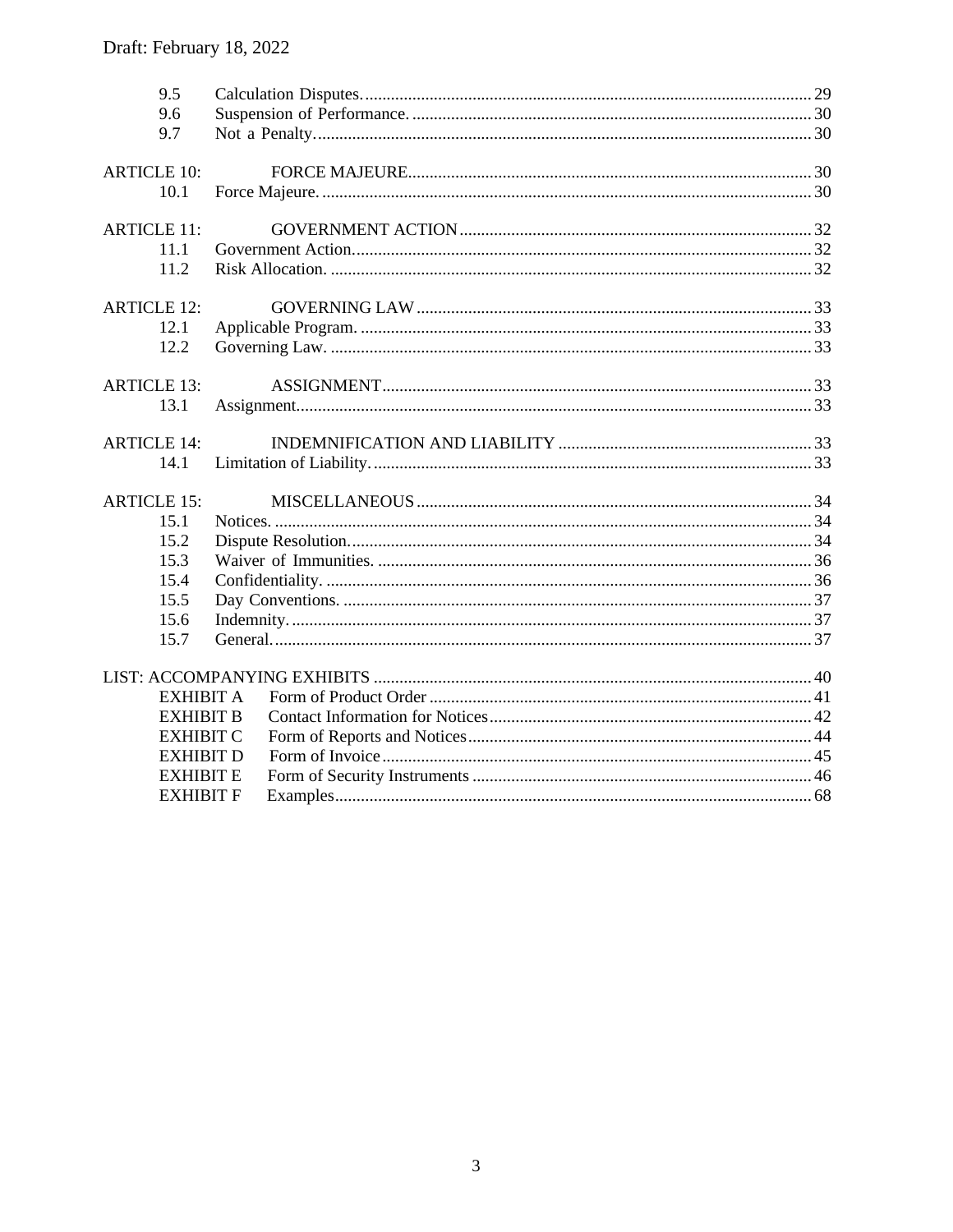#### **MASTER RENEWABLE ENERGY CREDIT PURCHASE AND SALE AGREEMENT**

THIS RENEWABLE ENERGY CREDIT AGREEMENT (the "Agreement") is entered into as of this  $\frac{1}{2}$  day of  $\frac{1}{2}$ . (the "Effective Date"), by and between ("Seller" or "Party A") and of \_\_\_\_\_\_\_, 20\_\_ (the "Effective Date"), by and between \_\_\_\_\_\_\_\_\_\_\_\_\_\_\_ ("Seller" or "Party A") and [Ameren Illinois Company d/b/a Ameren Illinois / Commonwealth Edison Company] ("Buyer" or "Party B"). Each of Seller and Buyer is sometimes referred to herein as a "Party" or collectively as the "Parties."

## **RECITALS**

<span id="page-3-0"></span>**WHEREAS**, the Illinois Power Agency ("IPA") issued a Coal to Solar Initiative for the purchase of Renewable Energy Credits ("RECs") by Illinois electric utilities, for which results were approved by the Illinois Commerce Commission ("ICC") on \_\_\_\_\_\_\_\_\_\_\_\_\_\_\_\_\_\_, 20\_\_ ("Commission Approval Date");

**WHEREAS**, Seller was a winning applicant with respect to the Project selected through the Coal to Solar Initiative;

**WHEREAS**, pursuant to the Coal to Solar Initiative, Buyer and Seller agreed to enter into this Agreement to set forth the terms and conditions of the Transaction entered into by the Parties; and

**WHEREAS**, each of Buyer and Seller believes it is in its best interest to enter into this Agreement.

**NOW, THEREFORE, FOR AND IN CONSIDERATION** of the mutual agreements contained in this Agreement and other good and valuable consideration, the receipt and sufficiency of which are hereby acknowledged, the Parties hereby agree as follows:

## **ARTICLE 1: DEFINITIONS**

<span id="page-3-1"></span>1.1 "AAA" is defined in Sectio[n 15.2.](#page-33-2)

1.2 "Acceptable Vintage Period" meansthe period in which the applicable electricity generation associated with a REC must occur for such REC to be eligible for payment, and shall be the period starting on the first day of the Earliest Vintage Month and ending on the last day of the Latest Vintage Month.

1.3 "Affiliate" means, with respect to any person, any other person (other than an individual) that, directly or indirectly, through one or more intermediaries, controls, or is controlled by, or is under common control with, such person, with "control" meaning the possession, directly or indirectly, of the power to direct or cause the direction of the management, policies, or activities of a person, whether through ownership or voting securities, by contract or otherwise.

1.4 "Agreement" means this Master Renewable Energy Credit Purchase and Sale Agreement.

1.5 "Annual Quantity" means a quantity of RECs specified as such in the Product Order of the Agreement, which reflects the portion of the Awarded Annual Quantity allocated to this Agreement.

1.6 "Applicable Program" means the Illinois Renewable Portfolio Standard, as established under 20 Ill. Comp. Stat. 3855/1-75, or successor.

1.7 "Awarded Annual Quantity" means a quantity of RECs specified as such in the Product Order of the Agreement, which reflects the total annual quantity of RECs that is awarded to Seller under the Coal to Solar Initiative. [Commenter 5 Note: A percentage of flexibility is needed here and is consistent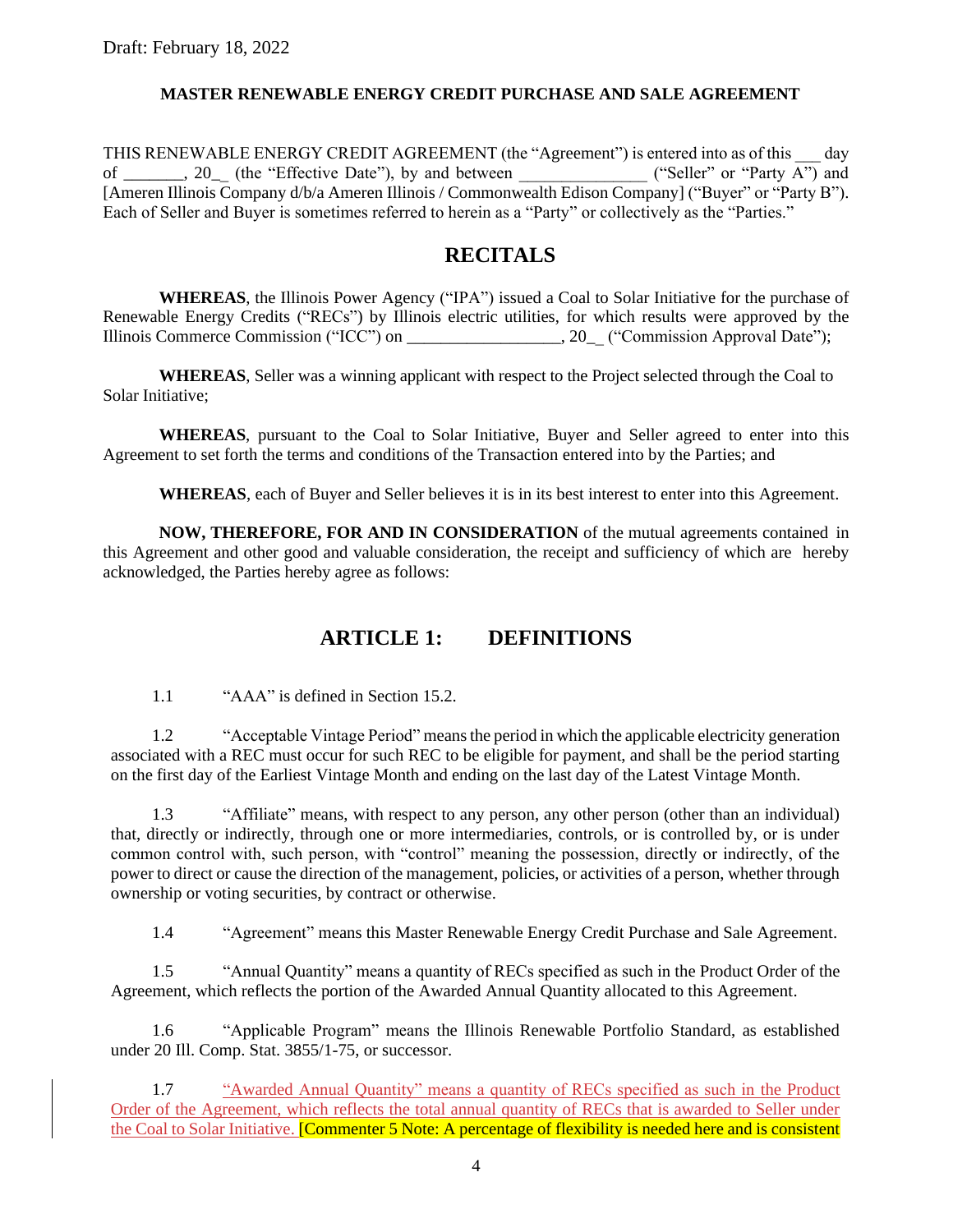#### with the statute. [Commenter 5] suggests a 15% variance above or below per year. ]

1.8 "Bankrupt" means an entity that has (i) filed a petition or otherwise commenced, authorized or acquiesced in the commencement of a proceeding or cause of action under any bankruptcy, insolvency, reorganization or similar law, (ii) had any such petition filed or commenced against it and not dismissed within 60 days, (iii) made an assignment or any general arrangement for the benefit of creditors, (iv) otherwise become bankrupt or insolvent, however evidenced, (v) had a liquidator, administrator, receiver, trustee, conservator or similar official appointed with respect to it or any substantial portion of its property or assets, or (vi) become generally unable to pay its debts as they fall due.

1.9 "Business Day" means any day except a Saturday, Sunday, or a Federal Reserve Bank holiday. A Business Day opens at 8:00 a.m. and closes at 5:00 p.m. local time for the relevant Party's principal place of business. The relevant Party, in each instance unless otherwise specified, is the Party from whom the notice, payment or delivery is sent and by whom the notice or payment or delivery is received.

1.10 "Business Enterprise for Minorities, Women, and Persons with Disabilities Act" means the Illinois Business Enterprise for Minorities, Women, and Persons with Disabilities Act, 30 ILCS 575/0.01.

1.11 "Buyer" means the buyer of the Product, which shall be an electric utility serving more than 300,000 retail customers in the state of Illinois as of January 1, 2019.

1.12 "Claiming Party" is defined in Section [10.1.](#page-29-3)

1.13 "Class of Resource" means the type of generating unit associated with the Project as specified in the Product Order of the Agreement.

1.14 "Coal Electric Generating Facility" means the coal-fueled electric generating facility identified in the Product Order.

1.15 "Collateral Requirement" shall be an amount equal to ten dollars (\$10) times the Annual Quantity and which shall be reduced for the last Delivery Year, if applicable, to reflect an amount equal to the product of the Delivery Year Requirement for the last Delivery Year and ten dollars (\$10); provided that if the Collateral Requirement is calculated to be less than \$50,000, then the Collateral Requirement shall be \$50,000.

1.16 "Collateral Threshold" is defined in Section [7.1.](#page-22-1)

1.17 "Commercial Operation Date" or "COD" means the Date of First Operation of the Project as recorded by PJM EIS GATS or M-RETS.

1.18 "Commercially Reasonable Threshold" means the result obtained by multiplying \$5.00 and the Awarded Annual Quantity; provided that the Commercially Reasonable Threshold shall be subject to a minimum of \$25,000 and a maximum of \$1,000,000. For example, if the Awarded Annual Quantity is 4,000, then the Commercially Reasonable Threshold shall be \$25,000 given the result obtained by multiplying \$5.00 and the Awarded Annual Quantity is less than \$25,000. Similarly, if the Awarded Annual Quantity is 250,000, then the Commercially Reasonable Threshold shall be capped at \$1,000,000 given the result obtained by multiplying \$5.00 and the Awarded Annual Quantity is greater than \$1,000,000.

1.19 "Credit Rating" means, with respect to the Seller or Seller's Guarantor, as applicable, the rating then assigned to such entity's unsecured, senior long-term debt obligations (excluding, however, any debt obligations that are supported by specific third party credit enhancement that would not apply to payment obligations under this Agreement) or if such entity does not have a rating for its senior unsecured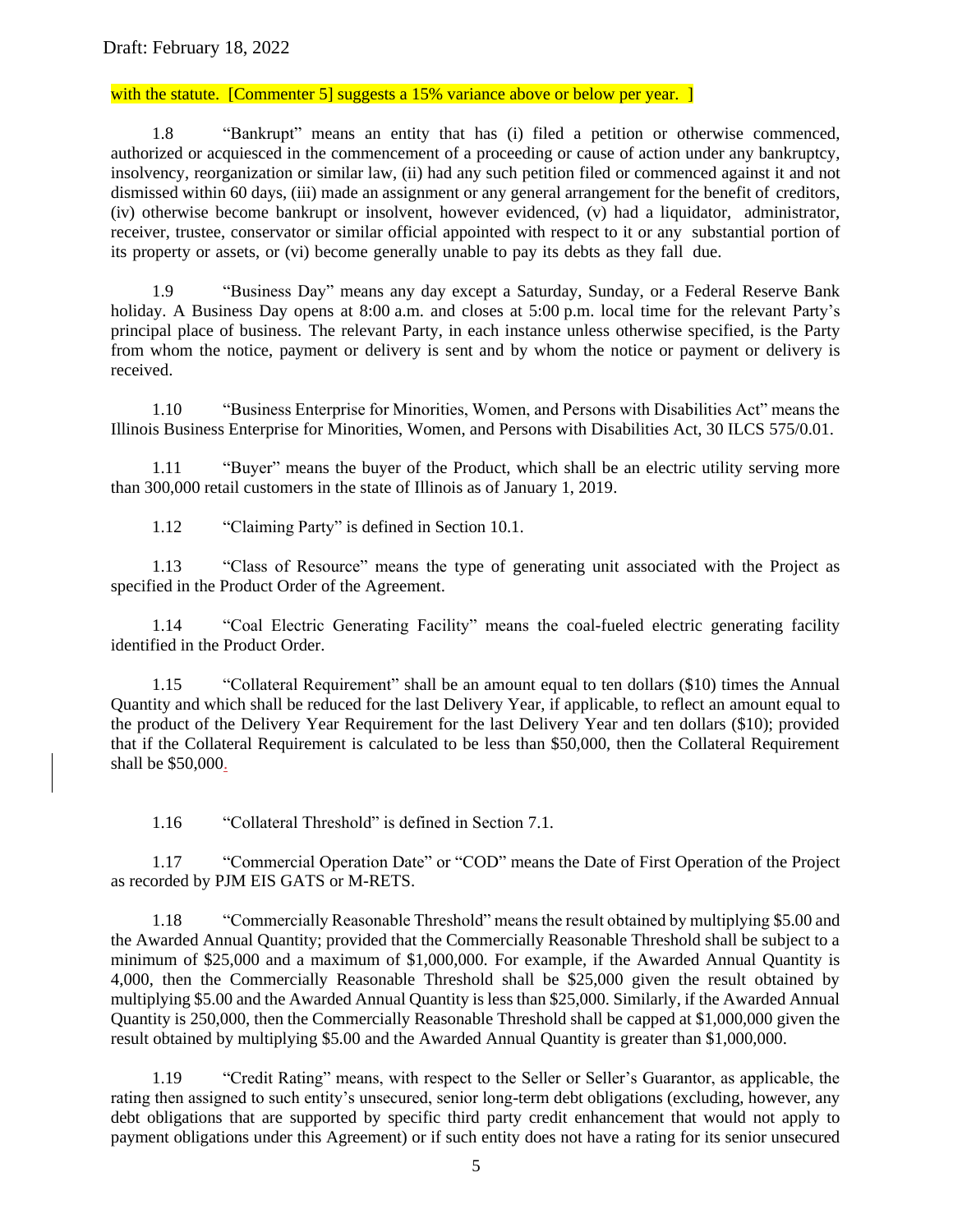long-term debt, then the rating then assigned to such entity as an issuer default rating by Fitch, or the issuer rating by Moody's, or the corporate issuer rating or corporate credit rating by S&P if such entity is a U.S. utility operating company with an investment grade rating, or the corporate issuer rating or corporate credit rating, discounted one notch, by S&P if such entity is not a U.S. utility operating company with an investment grade rating; provided, however, that in the event Seller (or Seller's Guarantor, if applicable) is rated by only one rating agency, that rating will be used. If Seller, or its Guarantor, is rated by only two rating agencies, and the ratings are split, the lower rating will be used. If Seller, or its Guarantor, is rated by three rating agencies, and the ratings are split, the lower of the two highest ratings will be used; provided that in the event that the two highest ratings are common, such common rating will be used.

1.20 "Daily Quantity" means a quantity of RECs, for a given day during the Delivery Term, equal to the Annual Quantity divided by 365 days (or by 366 days if such day is included in a Delivery Year that includes a leap year). With respect only to the first 365 days of the Delivery Term, for purposes of determining the applicable Delivery Year Requirement, the Daily Quantity can be reduced as described in Section [4.1\(e\).](#page-17-0)

1.21 "Date of First Operation" has meaning given to it in the PJM EIS GATS or M-RETS operating manuals.

1.22 "Date of Final Interconnection Approval" means the date upon which the relevant Regional Transmission Operator ("RTO") or Independent System Operator ("ISO") has granted approval for the Energy Storage Facility or Renewable Energy Facility, as applicable, to interconnect to the RTO's or ISO's transmission grid. **[Commenter 5 Note: This term is used later in the Agreement but was undefined.**]

1.221.23 "Default Rate" means a rate per annum equal to four percentage points (4%) over the per annum prime lending rate as may from time to time be published in The Wall Street Journal under "Money Rates."

1.231.24 "Defaulting Party" is defined in Section [9.1](#page-26-2) and Section [9.2.](#page-26-3)

1.241.25 "Deliver" or "Delivered" or "Delivery" means the transfer from Seller to Buyer of the Product by Seller to Buyer's PJM EIS GATS or M-RETS account.

1.251.26 "Delivery Date" means a date within the Delivery Term in which REC Deliveries were made by Seller to Buyer.

1.261.27 "Delivery Month" means any of calendar monthly periods within the Delivery Term for which RECs were Delivered.

1.271.28 "Delivery Term" means the period (i) starting on the date that the first REC is issued by PJM EIS GATS or M-RETS for the Project; provided that if the first REC issued for the Project is associated with a Vintage that is earlier than June 2023, then the Delivery Term shall start on the date that the first REC is issued for the Project associated with a Vintage of June 2023, and (ii) ending on the last day of the third month after the conclusion of the Acceptable Vintage Period.<sup>1</sup>

1.281.29 "Delivery Year" means the twelve (12) calendar months beginning with June of one calendar year through and including May of the following calendar year; provided that if the Earliest Vintage Month is not June, (i) the period commencing on the first day of Earliest Vintage Month and ending on the immediately following May 31st and (ii) the period commencing on the June 1st immediately prior to the end of the Acceptable Vintage Period and through the last day of the Latest Vintage Month shall, in each case, be deemed to be a Delivery Year.

<sup>1</sup> For example, if the Latest Vintage Month is May 2042, then the Delivery Term shall end on August 31, 2042 so as to accommodate the Delivery of RECs associated with the last month of the Acceptable Vintage Period.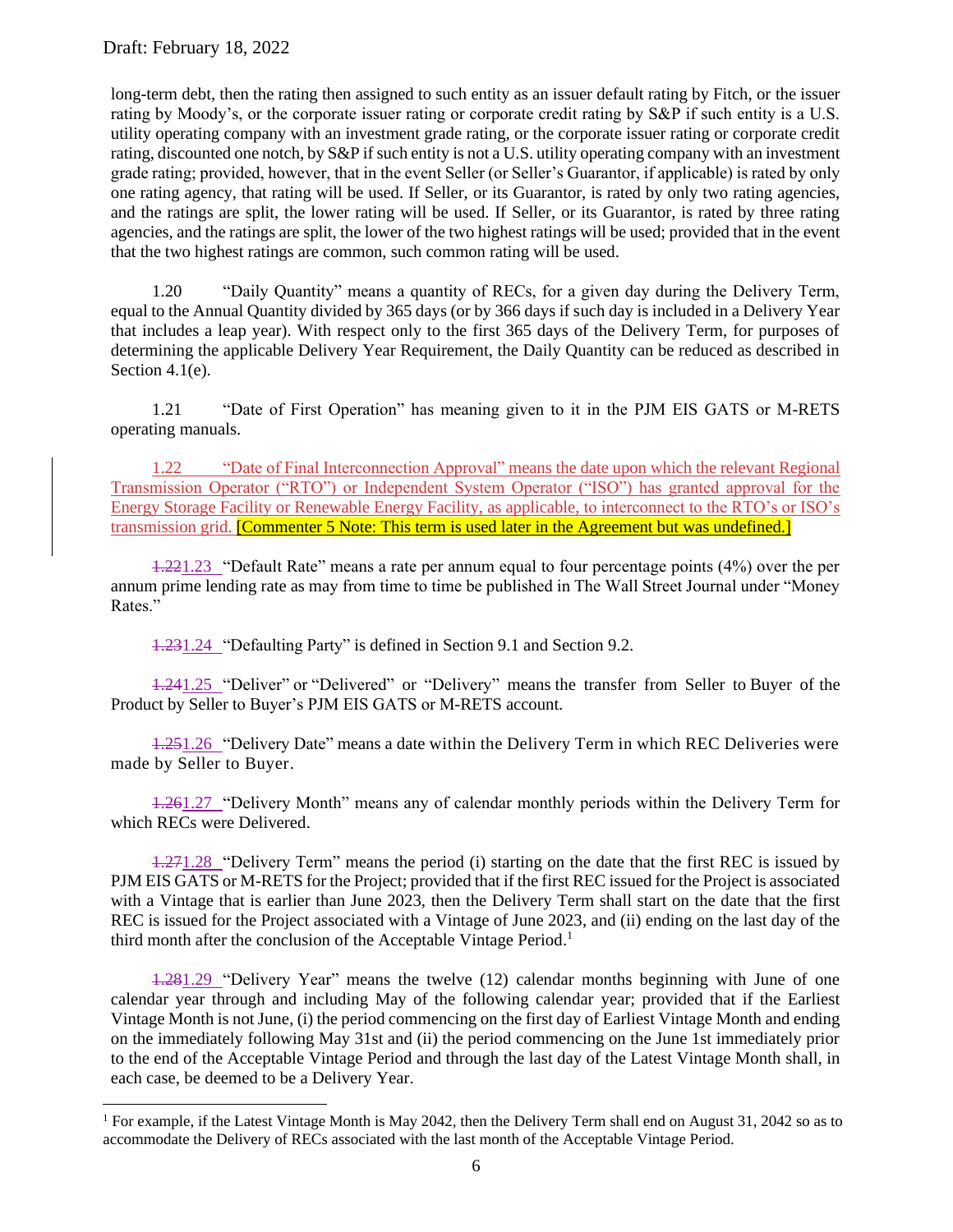1.291.30 "Delivery Year Requirement" means the quantity of RECs for a given Delivery Year equal to the sum of the Daily Quantity for each day in the Delivery Year that is within the Delivery Term, rounded to the nearest integer; provided that the Delivery Year Requirement for any Delivery Year in which a Suspension Period occurs shall be adjusted based on the amount of Product actually Delivered prior to the start of such Suspension Period, and the Delivery Year Requirement for a Delivery Year that is extended as a result of the Suspension Period shall be correspondingly increased unless the Parties agree otherwise.

1.301.31 "Earliest Vintage Month" means the earliest Vintage associated with the RECs issued by PJM EIS GATS or M-RETS for the Project; provided that if such earliest Vintage is prior to June 2023, then the Earliest Vintage Month shall be June 2023.

1.311.32 "Early Termination Date" is defined in Section [9.3.](#page-28-0)

1.321.33 "Effective Date" means the date this Agreement became effective as written above.

1.331.34 "Energy Storage Facility" means commercially available technology that is capable of absorbing energy and storing it for a period of time for use at a later time.

1.341.35 "Environmental Attributes" excludes electric energy and capacity-, or other ancillary services **[Commenter 5 Note: If energy and capacity are included, ancillary services should be as well (all**) three broad categories of products that a generation facility can provide within PJM's or MISO's service territory).] produced, but means any other emissions, air quality, or other environmental attribute, aspect, characteristic, claim, credit, benefit, reduction, offset or allowance, howsoever entitled or designated, resulting from, attributable to or associated with the generation of a renewable energy resource or lowcarbon resource now or in the future eligible for procurement under Illinois law (See 20 ILCS 3855/1-56, 20 ILCS 3855/1-75, et. seq.), whether existing as of the Effective Date or in the future, and whether as a result of any present or future local, state or federal laws or regulations or local, state, national or international voluntary program, as well as any and all generation attributes under any and all international, federal, regional, state or other law, rule, regulation, bylaw, treaty or other intergovernmental compact, decision, administrative decision, program (including any voluntary compliance or membership program), competitive market or business method (including all credits, certificates, benefits, and emission measurements, reductions, offsets and allowances related thereto) that are attributable, now or in the future; and further, means: (a) any such credits, certificates, benefits, offsets and allowances computed on the basis of the Project's generation using renewable technology or displacement of fossil-fuel derived or other conventional energy generation; (b) any certificates or credits issued pursuant to the PJM-EIS GATS or M-RETS in connection with energy generated by the Project; and (c) any voluntary emission reduction credits obtained or obtainable by Seller in connection with the generation of energy by the Project; provided, however, that Environmental Attributes shall not include: (i) any production tax credits; (ii) any investment tax credits or other tax credits associated with the construction or ownership of the Project; or (iii) any state, federal or private grants relating to the construction or ownership of the Project or the output thereof.

1.351.36 "Event of Default" is defined in Section [9.1](#page-26-2) and Section [9.2.](#page-26-3)

1.361.37 "Excess RECs" is defined in Section [4.1\(h\).](#page-18-2)

1.371.38 "Fitch" means Fitch Ratings Ltd.

1.381.39 "Force Majeure" is defined in Section [10.1.](#page-29-3)

1.391.40 "General Contractor" means the entity or organization with main responsibility for the building of a construction project and who is the party signing the prime construction contract for the Renewable Energy Facility or the associated Energy Storage Facility.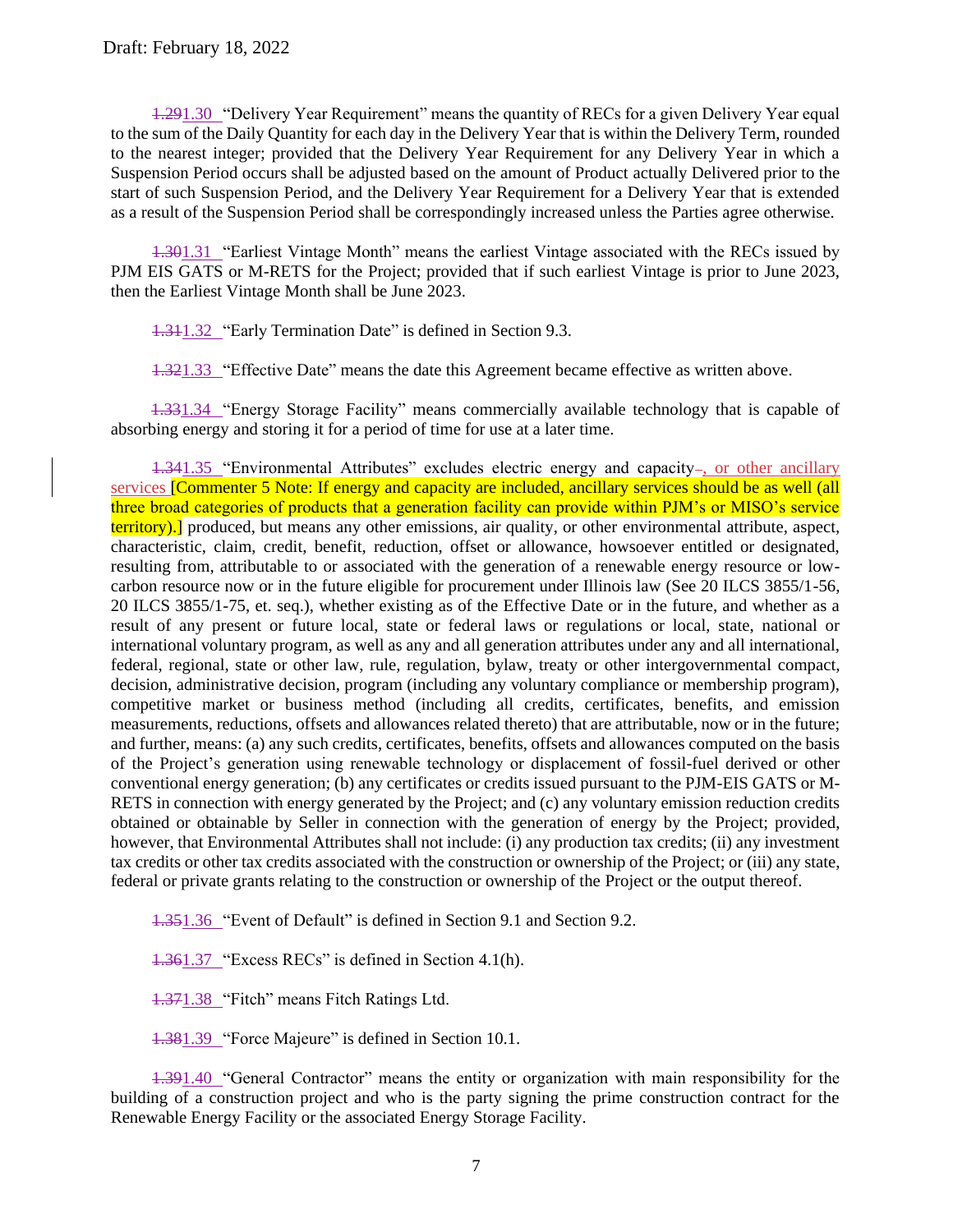1.401.41 "Government Action" means action by a Governmental Authority to change the eligibility of a Product for an Applicable Program or substantially change the requirements for compliance by persons obligated to comply with the Applicable Program which in either case has a material adverse effect on the value of a Product under this Agreement.

1.411.42 "Governmental Authority" means any international, national, federal, provincial, state, municipal, county, regional or local government, administrative, judicial or regulatory entity operating under any applicable laws and includes any department, commission, bureau, board, administrative agency or regulatory body of any government.

1.421.43 "Guarantor" means the party named as the Guarantor in the Guaranty.

1.431.44 "Guaranty" means an irrevocable and unconditional guaranty made by Seller's Guarantor, in the form attached hereto as Exhibit E-2, E-3 or E-5, as applicable, with such options as elected therefrom.

1.441.45 "ICC" means the Illinois Commerce Commission.

1.451.46 "Ineligible RECs" is defined in Section [2.1\(c\).](#page-11-3)

1.461.47 "Initial REC Delivery Deadline" means the date that is 120180 days from the Latest Scheduled COD unlessas may be extended pursuant to Section [2.5.](#page-15-0)4.<sup>[</sup>Commenter 5 Note: Please see edits to section 2.5; these edits accord with changes made there.

1.471.48 "IPA Act" means the Illinois Power Agency Act, 20 ILCS 3855.

1.481.49 "Invoice Due Date" is defined in Section [5.1.](#page-18-1)

1.491.50 "Latest Scheduled Commercial Operation Date" or "Latest Scheduled COD" means the dates as indicated as such in the Product Order, which may be extended pursuant to Section [2.4](#page-14-0) up to a maximum extension of seven hundred thirty (730) days from the initial Latest Scheduled COD. [Commenter 5 Note: This deadline is inconsistent with Section 2.4. To avoid copying over the entirety of the deadline calculations from 2.4, [Commenter 5] suggests instead referring to that section here.] Unless extended pursuant to Section [2.4,](#page-14-0) the Latest Scheduled Commercial Operation Date shall be June 1, 2024 if the Commission Approval Date is a date that is on or prior to May 1, 2022 and shall be 48 months after the Effective Date of this Agreement if the Commission Approval Date is a date that is between September 30, 2022 and October 31, 2022.

1.501.51 "Latest Vintage Month" means the last month of the Acceptable Vintage Period, which shall be the 241<sup>st</sup> month since the start of the Acceptable Vintage Period; unless the Coal Electric Generating Facility is physically interconnected to the PJM Interconnection, LLC transmission grid and had a generating capacity of at least 1,200 megawatts as of January 1, 2021, in which case the last month of the Acceptable Vintage Period shall be the 181<sup>st</sup> month since the start of the Acceptable Vintage Period. For example, if the Earliest Vintage Month is June 2023 and the Coal Electric Generating Facility is not interconnected to the PJM Interconnection, LLC transmission grid, then the Latest Vintage Month shall be June 2043, unless extended pursuant to Section [10.1](#page-29-3) up to a maximum extension of seven hundred thirty (730) days. . [Commenter 5 Note: A hard deadline is inappropriate here, as flexibility in in-service date is appropriate. The program should not be cancelled due to in-service delays, which are contemplated by the statute. If a deadline is determined to be absolutely necessary by the Procurement Administrator or IPA, [Commenter 5] offers 1,825 days.] Similarly, if the Earliest Vintage Month is June 2023 and the Coal Electric Generating Facility is interconnected to the PJM Interconnection, LLC transmission grid, then the Latest Vintage Month shall be June 2038, unless extended pursuant to Section [10.1](#page-29-3)-up to a maximum extension of seven hundred thirty (730) days..

1.511.52 "Letter of Credit" means an irrevocable, non-transferable standby letter of credit issued by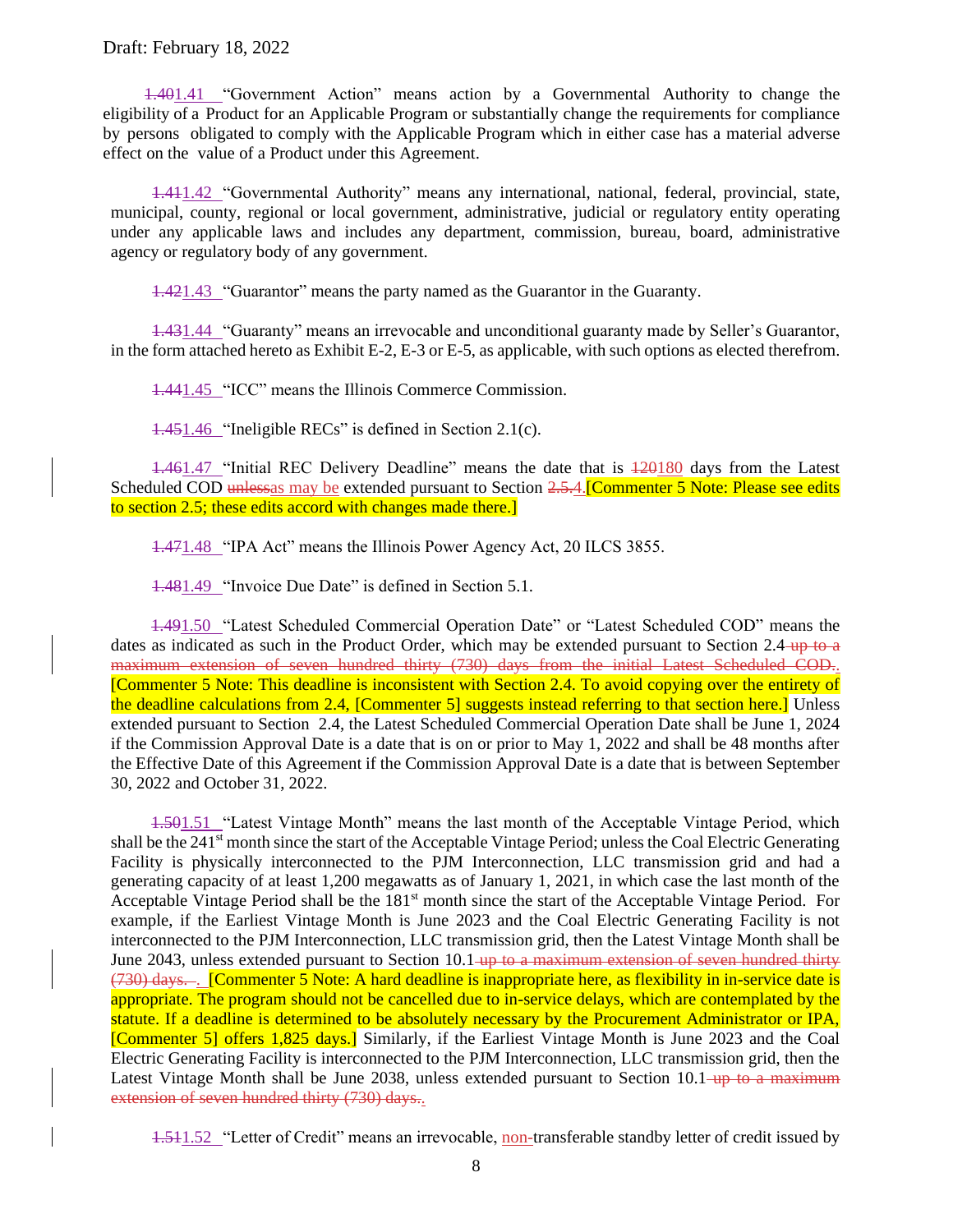a major U.S. commercial bank or the U.S. branch office or U.S. agency office of a foreign bank utilizing either of the forms attached as Exhibit E-1 to the Agreement or utilizing such forms with minor modifications that are acceptable to Buyer in its solereasonable discretion. **[Commenter 5 Note: Letters of** credit will need to be acceptable to the bank issuing them, and flexibility is therefore required to account for modifications from the bank in question.]

1.521.53 "Maximum Contract Quantity" means a quantity of RECs specified as such in the Product Order of the Agreement.

1.54 "Minimum Delivery Year Requirement" means the Delivery Year Requirement, as adjusted downwards by fifteen (15) percent to permit for under-delivery within the Delivery Year. [Commenter 5 Note: This definition was added to allow for flexibility in over-deliveries in a given Delivery Year that are contemplated by the statute.]

1.531.55 "Moody's" means Moody's Investors Service, Inc.

1.541.56 "M-RETS" means the Midwest Renewable Energy Tracking System or successor.

1.551.57 "Nameplate Capacity" means the aggregate rated generator output in kilowatts AC.

1.561.58 "Non-Defaulting Party" is defined in Section [9.3.](#page-28-0)

1.571.59 "Performance Assurance" means collateral in the form of cash or letters of credit, or other security acceptable to the requesting Party.

1.581.60 "Performance Assurance Amount" is defined in Section [7.1.](#page-22-1)

1.591.61 "PJM EIS GATS" means the PJM Environmental Information Services, Inc. Generation Attribute Tracking System or successor.

1.601.62 "Potential Event of Default" means an event which, with notice or passage of time or both, would constitute an Event of Default.

1.611.63 "Potentially Defaulting Party" means a Party that, but for a cure of a Potential Event of Default or failure of performance, would be a Defaulting Party.

1.621.64 "Potentially Non-Defaulting Party" means a Party that, but for a cure of a Potential Event of Default or failure of performance by the Potentially Defaulting Party, would be a Non-Defaulting Party.

1.631.65 "Prevailing Wage Act" means the Illinois Prevailing Wage Act, 820 ILCS 130.

1.641.66 "Product" means the RECs to be Delivered under this Agreement, which shall include all Environmental Attributes.

1.651.67 "Product Order" is the form used by the Parties to effect a Transaction substantially in the form of Exhibit A specifying the terms of such Transaction. For the avoidance of doubt, this Agreement and all Product Orders created pursuant to it constitute one integrated agreement. **[Commenter** 5 Note: This edit is necessary to ensure that Early Termination Date (Section 9.3) is clear as to terminating Product Orders and to ensure such termination of Product Orders is effective.]

1.661.68 "Project" means the Renewable Energy Facility and associated Energy Storage Facility identified in the Product Order of the Agreement that was selected through the Coal to Solar Initiative and from which the Product is sourced.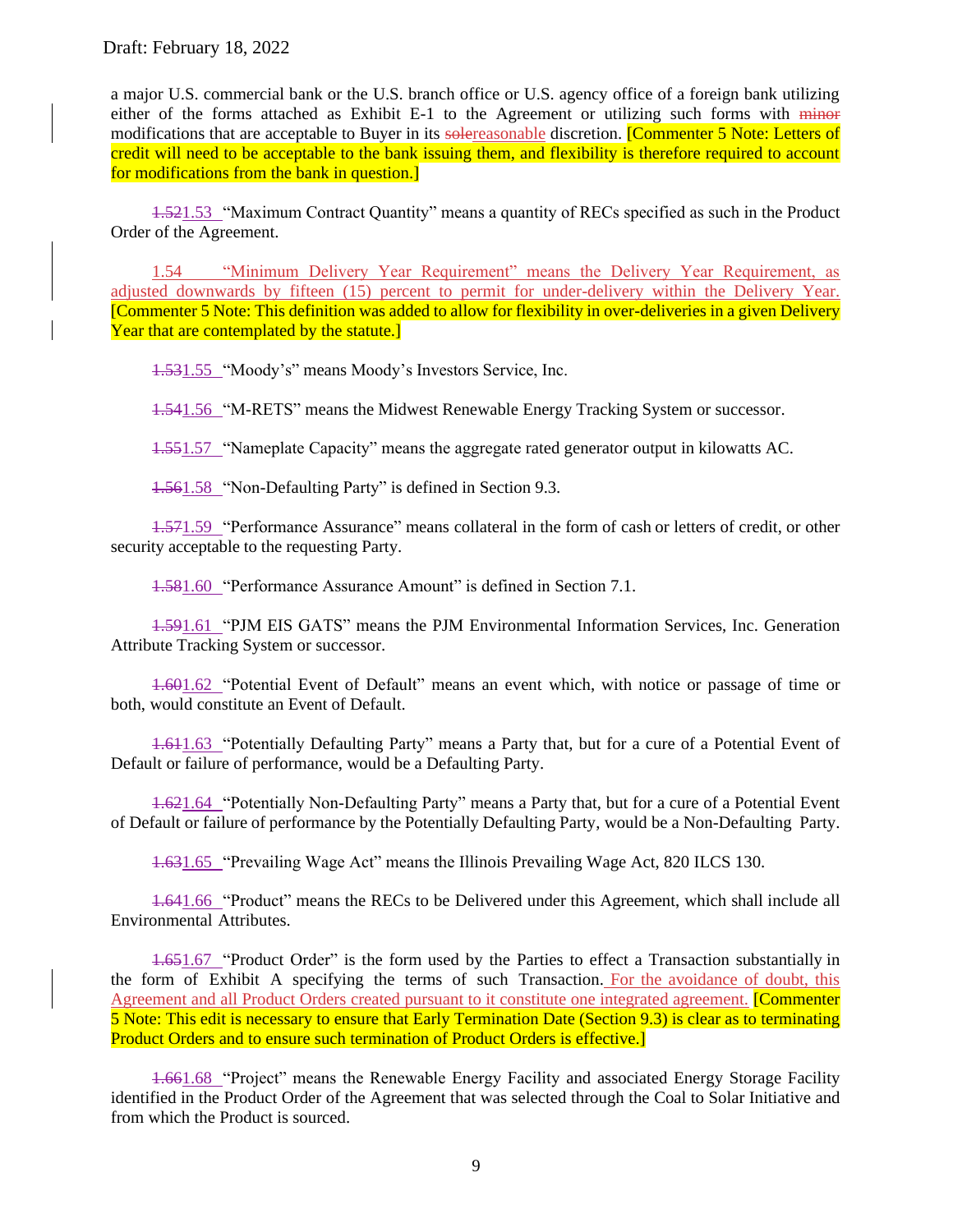1.671.69 "Project Labor Agreement" means pre-hire collective bargaining agreement that covers all terms and conditions of employment on a specific construction project and must include the following: (a) provisions establishing the minimum hourly wage for each class of labor organization employee; (b) provisions establishing the benefits and other compensation for each class of labor organization employee; (c) provisions establishing that no strike or disputes will be engaged in by the labor organization employees; (d) provisions establishing that no lockout or disputes will be engaged in by the General Contractor building the project; and (e) provisions for minorities and women, as defined under the Business Enterprise for Minorities, Women, and Persons with Disabilities Act, setting forth goals for apprenticeship hours to be performed by minorities and women and setting forth goals for total hours to be performed by underrepresented minorities and women. A labor organization and the General Contractor building the Project shall have the authority to include other terms and conditions as they deem necessary.

1.681.70 "Project Labor Agreements Act" means the Illinois Project Labor Agreements Act, 30 ILCS 571.

1.691.71 "Public Utilities Act" means the Illinois Public Utilities Act, 220 ILCS 5.

1.701.72 "Purchase Price" means the price to be paid for a particular Delivery of Product in a Transaction, which shall be \$30 per REC and shall be fixed for the duration of the Agreement.

1.711.73 "Regulatorily Continuing" means, with respect to the Transaction, the Product shall comply with the requirements of the Applicable Program, as of each Delivery Date of that Product, and Seller will do what is necessary commercially reasonable to cause the Product that is Delivered to comply with such requirements as of such Delivery Date; except as otherwise provided in Section [11.1.](#page-31-1) For the avoidance of doubt, Seller shall have no obligation to ensure compliance of that Product with the Applicable Program following the Delivery Date. **[Commenter 5 Note: Edits to this definition are intended to** accomplish clarity that Seller cannot warrant or represent the Product's compliance with the Applicable Program past Delivery (at which point Seller has zero control over the Product).

1.721.74 "Renewable Energy Credit" or "REC" means a tradable credit that represents all Environmental Attributes of one (1) megawatt hour of energy produced from a Renewable Energy Source.

1.731.75 "Renewable Energy Facility" means an electric generation unit or other facility or installation that produces electric energy using a Renewable Energy Source.

1.741.76 "Renewable Energy Source" means an energy source generated from photovoltaic cells.

1.751.77 "Renewable Portfolio Standard" or "RPS" means the Illinois RPS as established under 20 Ill. Comp. Stat. 3855/1-75.

1.761.78 "Reporting Year" means a twelve-month compliance reporting period required under the Applicable Program.

1.77 "Awarded Annual Quantity" means a quantity of RECs specified as such in the Product Order of the Agreement, which reflects the total annual quantity of RECs that is awarded to Seller under the Coal to Solar Initiative. [Commenter 5 Note: Definition moved to appropriate location in definitions alphabetically.]

1.781.79 "S&P" means S&P Global Ratings.

1.791.80 "Seller" means the seller of the Product.

1.801.81 "Seller Excused Delays" means delays outside of Seller's control due to delays in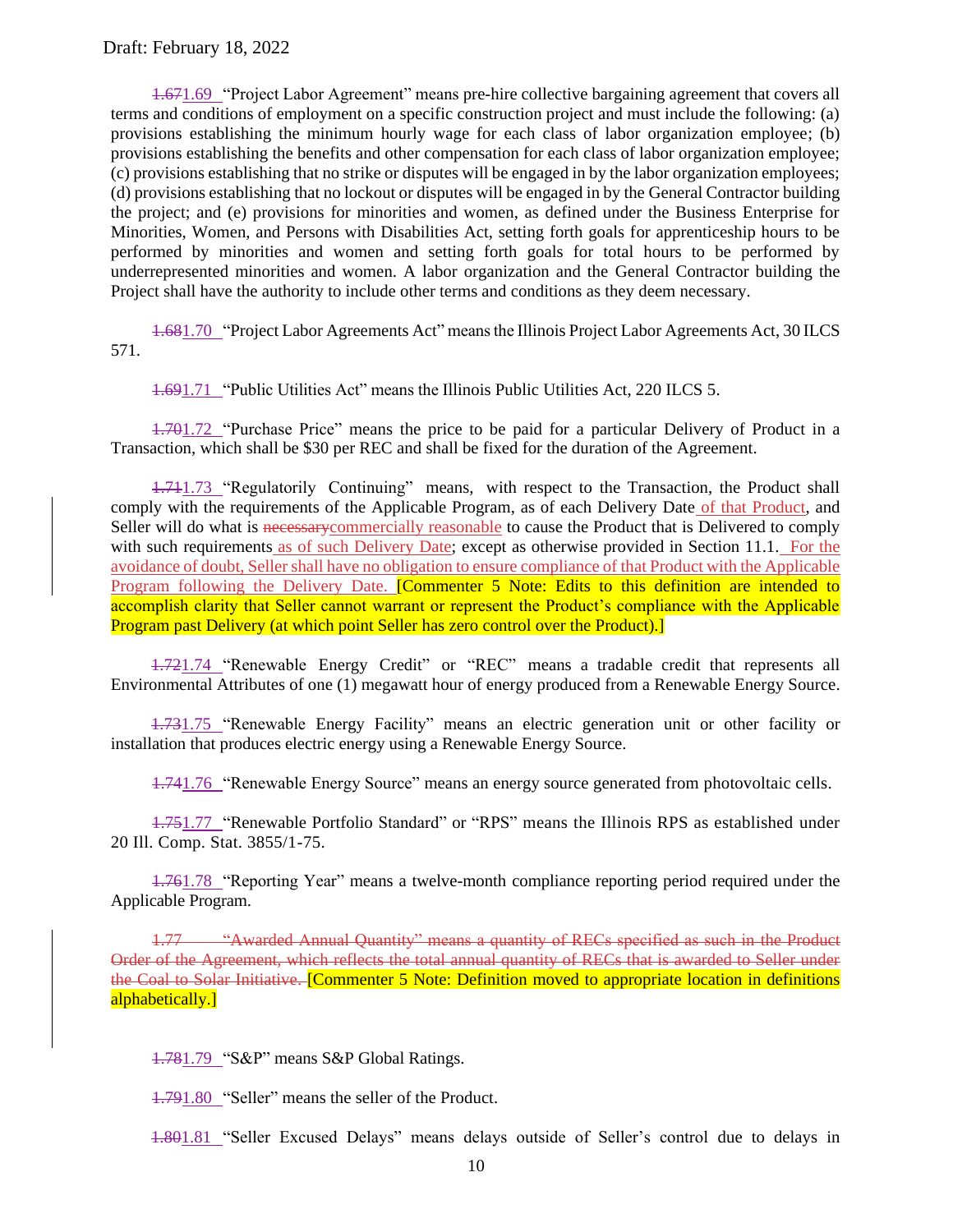completing the procurement and contracting processes, in finalizing interconnection agreements and installing interconnection facilities, and in obtaining other necessary governmental permits and approvals; provided such delays are not primarily attributable to Seller such as Seller's failure to make in a timely manner permitting requests or a formal request for interconnection to such transmission or distribution provider or to provide in a timely manner the information or payment required by such transmission or distribution provider.

1.811.82 "Settlement Amount" means an amount that the Non-Defaulting Party is entitled to and that is to be paid by the Defaulting Party calculated pursuant to Sections [9.3](#page-28-0) an[d 9.4.](#page-28-1)

1.821.83 "Shortfall Amount" is defined in Section [4.1\(f\).](#page-17-1)

1.831.84 "Shortfall Year" is defined in Section [4.1\(f\).](#page-17-1)

1.841.85 "Standing Order" means, with respect to the Project, an agreement registered with PJM-EIS GATS or M-RETS for the automatic transfer of RECs issued for the Project to Buyer's PJM-EIS GATS or M-RETS account on a recurring basis in accordance with Section [2.3](#page-13-0) of this Agreement.

1.851.86 "Suspension Period" means the period of time during which the obligations of the Parties under this Agreement are suspended in accordance with Section [5.4](#page-20-0) or Section [10.1.](#page-29-3)

1.861.87 "Term" is defined in Section [3.2.](#page-16-2)

1.871.88 "Terminated Transaction" is defined in Section [9.3.](#page-28-0)

1.881.89 "Termination Payment" is defined in Section [9.4.](#page-28-1)

1.891.90 "Trade Date" means the Effective Date of this Agreement.

1.901.91 "Transaction" means a transaction as memorialized in a Product Order under this Agreement.

1.911.92 "Utility-Scale Solar Project" means an electric generating facility that: (a) generates electricity using photovoltaic cells; and (b) has a Nameplate Capacity that is greater than 5,000 kilowatts.

1.93 "Unit Contingent" shall mean Seller has an obligation to deliver RECs and Buyer has an obligation to receive RECs generated by the Project that are not Ineligible RECs or Excess RECs, if any, within the relevant period or other time frame specified in this Agreement, unless excused under this Agreement or the non-performance of the other Party. **[Commenter 5 Note: This Agreement appears to** contemplate that the Applicable Program is unit contingent (and the statute accords); this definition is added for clarity of that fact.]

1.921.94 "Vintage" means, with respect to each REC, the month in which the applicable electricity generation occurred.

1.931.95 "WHO" means the World Health Organization or successor.

1.941.96 Rules of Interpretation. Unless otherwise required by the context in which any term appears, (a) the singular includes the plural and vice versa; (b) references to "Articles," "Sections," "Schedules," "Annexes," or "Exhibits" are to articles, sections, schedules, annexes, or exhibits hereof; (c) all references to a particular entity or market price index include a reference to such entity's or index's successors and (if applicable) permitted assigns; (d) the words "hereto," "herein," "hereof" and "hereunder" refer to this Agreement as a whole and not to any particular Article, Section or subsection hereof; (e) all accounting terms not specifically defined herein will be construed in accordance with generally accepted accounting principles in the United States of America, consistently applied; (f) references to this Agreement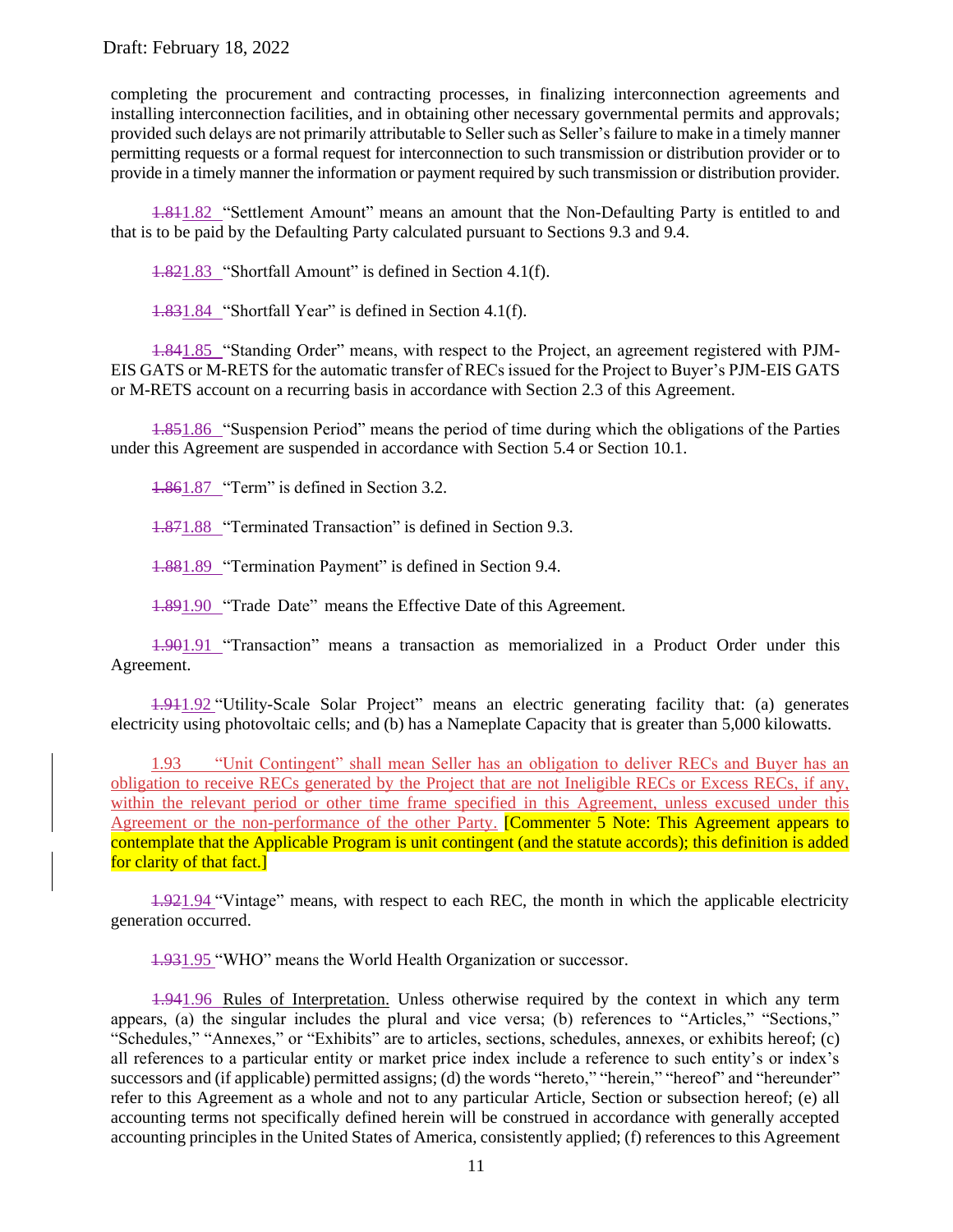include a reference to all appendices, annexes, schedules and exhibits hereto, as the same may be amended, modified, supplemented or replaced from time to time; (g) the masculine includes the feminine and neuter and vice versa; (h) "including" is construed in its broadest sense to mean "including without limitation" or "including, but not limited to"; (i) references to agreements and other legal instruments include all subsequent amendments thereto, and changes to, and restatements or replacements of, such agreements or instruments that are duly entered into and effective against the parties thereto or their permitted successors and assigns; (j) a reference to a statute or to a regulation issued by a Governmental Authority includes the statute or regulation in force as of the Trade Date or Delivery Date with respect to a Product that is Regulatorily Continuing, together with all amendments and supplements thereto and any statute or regulation substituted for such statute or regulations; and (k) the word "or" is not necessarily exclusive.

## <span id="page-11-1"></span><span id="page-11-0"></span>**ARTICLE 2: PRODUCT AND FACILITY REQUIREMENTS 2.1 Product.**

(a) Renewable Energy Credits. The Product to be Delivered by Seller and received by Buyer under this Agreement is Unit Contingent RECs generated from the Project, that are not Ineligible RECs or Excess RECs, Commenter 5 Note: Edits added for clarity; Seller only delivers to Buyer RECs that qualify for the Applicable Program and are also not Excess RECs.] for which summary information is specified in the Product Order. Seller may not substitute RECs generated from a generator other than the Project. For avoidance of doubt, Buyer is not purchasing Seller's Project.

(b) Environmental Attributes. Seller acknowledges and agrees that any Environmental Attribute associated with or related to the Product will not be sold or otherwise made available to a third party, other than Excess RECs and Ineligible RECs but will be sold to Buyer pursuant to this Agreement. For the avoidance of doubt, the Product sold hereunder must meet the definition of "renewable energy credit" under the IPA Act.

<span id="page-11-3"></span>(c) No payment shall be due for any REC(s) that are associated with the generation of electricity that occurred outside the Acceptable Vintage Period (such RECs, "Ineligible RECs"). Neither Party shall have an obligation") or Excess RECs (so long as such Excess RECs are rejected by Buyer, or, if delivered to the other Party with respect Buyer, returned to any Ineligible RECs. Seller). [Commenter 5 Note: This edit is necessary to account for a situation in which RECs were delivered to Buyer that should not have been – in that situation, Buyer must return such RECs to Seller, or pay market price for them.] In the event that Ineligible RECs or Excess RECs are Delivered to Buyer, Buyer shall use commercially reasonable efforts to reject such Ineligible RECs, or in the event such Ineligible RECs or Excess RECs are delivered to Buyer, to cause such Ineligible RECs or Excess RECs to be transferred back to Seller, free and clear of any encumbrances created by, or through, Buyer's receipt thereof.

(d) All RECs Delivered will be retired by Buyer. Buyer shall use commercially reasonable efforts to retire RECs within 120 days after each Delivery Year. For the avoidance of doubt, Buyer shall not sell any such RECs to any third-party regardless of whether or not Buyer is able to retire such RECs.

(e) Notwithstanding anything to the contrary in this Agreement, neither the transfer of title nor the inadvertent retirement of a REC that is not eligible for paymentan Ineligible REC or Excess REC in the Tracking System obligates Buyer to make payment to Seller for such RECs, subject to Buyer's obligation to return such Ineligible RECs or Excess RECs and absent Buyer's gross negligence or willful misconduct.

## **2.2 Project Information.**

<span id="page-11-2"></span>The Product is unit specific and Unit Contingent, and RECs Delivered under this Agreement must be from the Project specified in the Product Order. The following requirements shall apply to the Project and Seller represents as of each Delivery Date hereunder that: **[Commenter 5 note:** [Commenter 5] notes that many of these requirements need only be represented once, and not each Delivery Year.]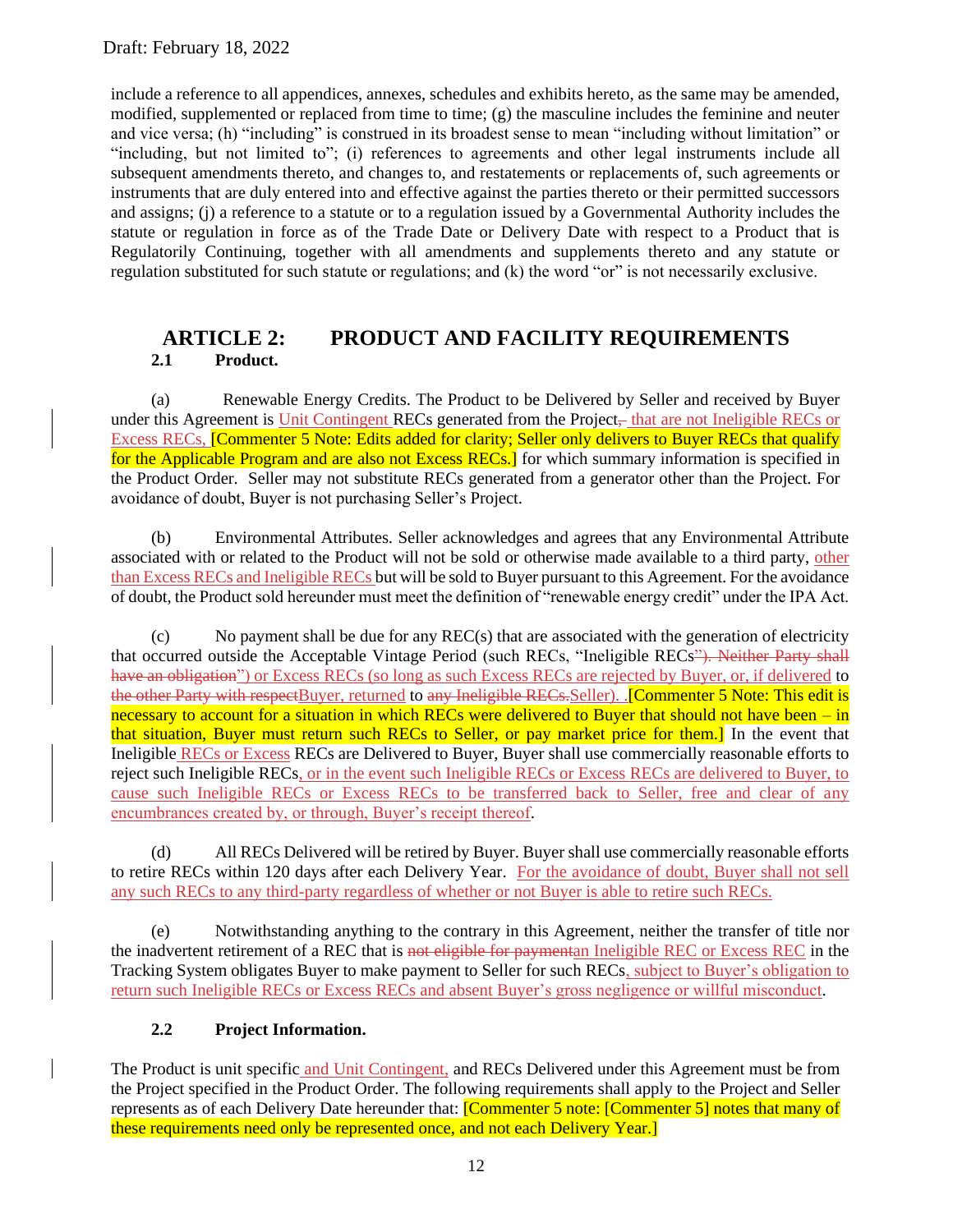<span id="page-12-0"></span>(a) The Project is a new project such that the Commercial Operation Date of the Project did not occur on or before June 1, 2023.

(b) The Project is located at the site of the Coal Electric Generating Facility and if necessary for sufficient space on property adjacent to the existing property of such Coal Electric Generation Facility. The Coal Electric Generating Facility is located in Illinois and that, (i) as of January 1, 2016, burned coal as its primary fuel to generate electricity; (ii) has, or had prior to retirement, an electric generating capacity of at least 150 megawatts; and (iii) was at one time owned, in whole or in part, by a public utility as defined in Section 3-105 of the Public Utilities Act.

(c) The Project is from the Class of Resource indicated in the Product Order and meets the requirements specified in the IPA Act or rules promulgated by the ICC for the designated Class of Resource.

(d) The Project is (i) (A) a Utility-Scale Solar Project with a Nameplate Capacity of at least 20,000 kilowatts, but no more than 100,000 kilowatts, and (B) an Energy Storage Facility having a storage capacity equal to at least 2,000 kilowatts and at most 10,000 kilowatts if the Commission Approval Date indicated in this Agreement is a date that is on or prior to May 1, 2022; or (ii) (A) a Utility-Scale Solar Project with a Nameplate Capacity of at least 5,000 kilowatts, but no more than 20,000 kilowatts, and (B) an Energy Storage Facility having a storage capacity equal to at least 500 kilowatts and at most 1,000 kilowatts if the Commission Approval Date indicated in this Agreement is a date that is between September 30, 2022 and October 31, 2022.

<span id="page-12-3"></span>(e) As required by Section 1-75(c)(1)(Q)(1) and Section 1-75(c-5)(2)(F) of the IPA Act, construction activities related to the Project are compliant with the prevailing wage requirements included in the Prevailing Wage Act. These requirements apply to the wages of laborers, mechanics, and other workers employed in construction activities related to the Project. Applicable construction activities related to the Project include not only construction, but also any maintenance, repair, assembly, or disassembly work performed on equipment whether owned, leased, or rented. All construction work performed by Seller, including its contractors and subcontractors, relating to construction, maintenance, repair, assembly, or disassembly work in relation to the Project has been or will be performed by employees receiving an amount equal to or greater than the "general prevailing rate of hourly wages", as defined in Section 3 of the Prevailing Wage Act. Seller, including its contractors and subcontractors, has provided express notice of these requirements to all laborers, mechanics and other workers employed to perform such work.

<span id="page-12-4"></span>As required by Section 1-75(c)(1)(Q)(1)- and Section 1-75(c-5)(2)(G) of the IPA Act, the Project is built by General Contractors that have entered into a Project Labor Agreement prior to construction.

<span id="page-12-5"></span>(g) As required by Section 1-75(c-5)(11)(A) of the IPA Act, Seller shall submit to the ICC a diversity, equity, and inclusion plan within sixty (60) days following the Commission Approval Date and is compliant with the requirements of Section 1-75(c-5)(11) of the IPA Act.

(h) As required by Section 1-75(c-5)(2)(D) of the IPA Act, the Project has been constructed or installed by a Qualified Entity or Entities in compliance with the requirements Section 16-128A of the Public Utilities Act and any rules or regulations adopted thereunder.

<span id="page-12-1"></span>(i) As required by Section 1-75(c-5)(2)(E) of the IPA Act, the Project is operated by personnel that have the requisite skills, knowledge, training, experience, and competence, which may be demonstrated by completion or current participation and ultimate completion by employees of an accredited or otherwise recognized apprenticeship program for the employee's particular craft, trade, or skill, including through training and education courses and opportunities offered by Seller to its employees or by previous employment experience performing the employee's particular work skill or function.

<span id="page-12-2"></span>(j) If the Project is determined not to be in compliance with any of the provisions of Sections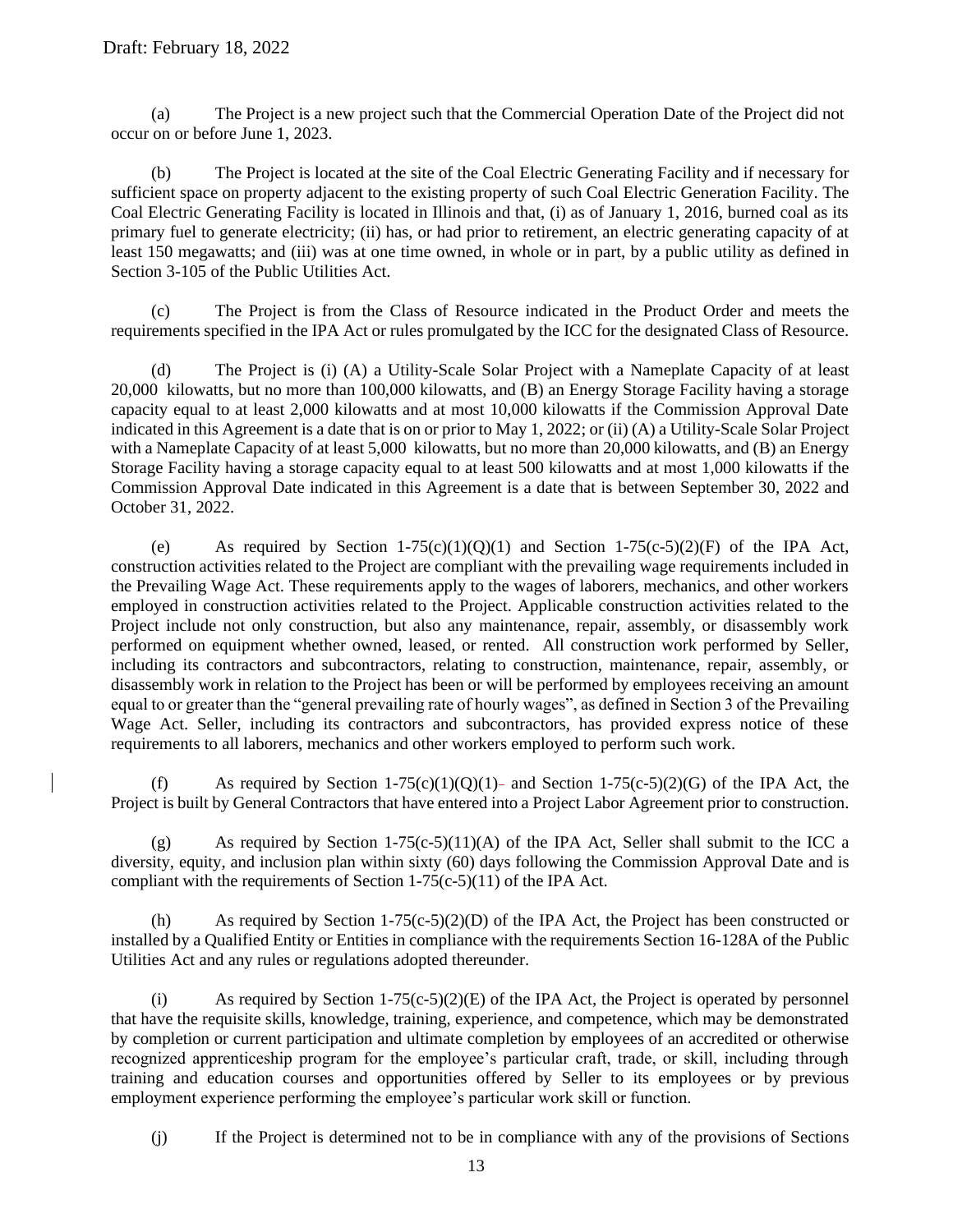[2.2\(a\)](#page-12-0) through [2.2\(i\)](#page-12-1) (inclusive), then an Event of Default shall be deemed to have occurred. Upon the occurrence of such Event of Default, Buyer shallmay terminate this Agreement five (5) Business Days after written notice by Buyer to Seller unless Seller demonstrates, within such five (5) Business Day period and to the satisfaction of Buyer in its sole discretion, that such Event of Default has not occurred- or has been cured. [Commenter 5 Note: An opportunity to cure is commercially standard and missing from the current version of the Agreement.] For such Event of Default, Buyer shall be entitled to payment by Seller in the amount ofapplicable to the cause of default, and shall be no greater than the sum of: (i) the Collateral Requirement and (ii) 100% of the total payments Seller has received from Buyer- in respect of RECs delivered that are not in compliance with the Applicable Program. [Commenter 5 Note: Requiring repayment of all RECs already Delivered for lack of compliance lacks specificity to the nature of the non-compliance and could easily lead to disproportionate and punitive results. The Parties acknowledge that (A) Buyer shall be damaged by the failure of Seller to comply with one or more of Sections [2.2\(a\)](#page-12-0) through [2.2\(i\)](#page-12-1) (inclusive), (B) it would be impracticable or extremely difficult to determine the actual damages resulting therefrom, (C) the remedies specified herein are fair and reasonable and do not constitute a penalty, and (D) the remedies specified in this Section [2.2\(j\)](#page-12-2) shall be Buyer's sole and exclusive remedy in the event that Seller fails to comply with one or more of Sections [2.2\(a\)](#page-12-0) through [2.2\(i\)](#page-12-1) (inclusive) and, for the avoidance doubt, neither Buyer nor Seller shall be entitled to any Termination Payment calculated pursuant to Section [9.4](#page-28-1) under such circumstance.

#### **2.3 REC Tracking Systems.**

<span id="page-13-0"></span>(a) The Parties will use PJM EIS GATS or M-RETS, as selected by Seller, as the tracking system for the Product.

(b) The Parties shall work together to establish an irrevocablea Standing Order for the Project for the automatic recurring transfer of RECs to Buyer's account in PJM-EIS GATS or M-RETS: , and, in the event of termination or a Suspension Period, will work to suspend the Product Order accordingly: [Commenter 5 Note: The Product Order must also be suspended in the event of a Suspension Period under the Agreement; currently, the Agreement seems to allow the Product Order to continue in force during a Suspension Period, which is illogical when all other obligations of the Parties have been suspended.]

- (i) Seller, as transferor of the RECs, shall confirm the Standing Order request within the PJM-EIS GATS or M-RETS within thirty (30) days of the later of: the Project's Date of Final Interconnection Approval or June 1, 2022. Buyer, as transferee, shall accept the properly submitted Standing Order request within the PJM-EIS GATS or M-RETS within thirty (30) days of receipt of such properly submitted Standing Order request.
- (ii) Buyer and Seller shall work together to remove the Standing Order within ten (10) Business Days after the last Delivery of RECs has occurred for the Acceptable Vintage Period. Buyer and Seller shall work together to suspend the Standing Order within ten (10) Business Days of the effective date of any Suspension Period and to lift such suspension once the Suspension Period has ended.
- (iii) The Standing Order shall be for the automatic recurring transfer of all RECs associated with a Vintage within the Acceptable Vintage Period.
- (iv) Seller shall provide written request to Buyer for the revocation of the Standing Order no earlier than thirty (30) days prior to the end of the Acceptable Vintage Period (or as soon as practicable in the case of an early termination of this Agreement) and Buyer shall revoke the Standing Order within thirty (30) days of receipt of such request.
- Unless set forth herein, Buyer is not responsible for, and is under no obligation to return, any inadvertent transfer of RECs, including but not limited to, the Delivery of RECs that is outside of the Acceptable Vintage Period.<sup>[Commenter 5</sup> Note: Buyer should not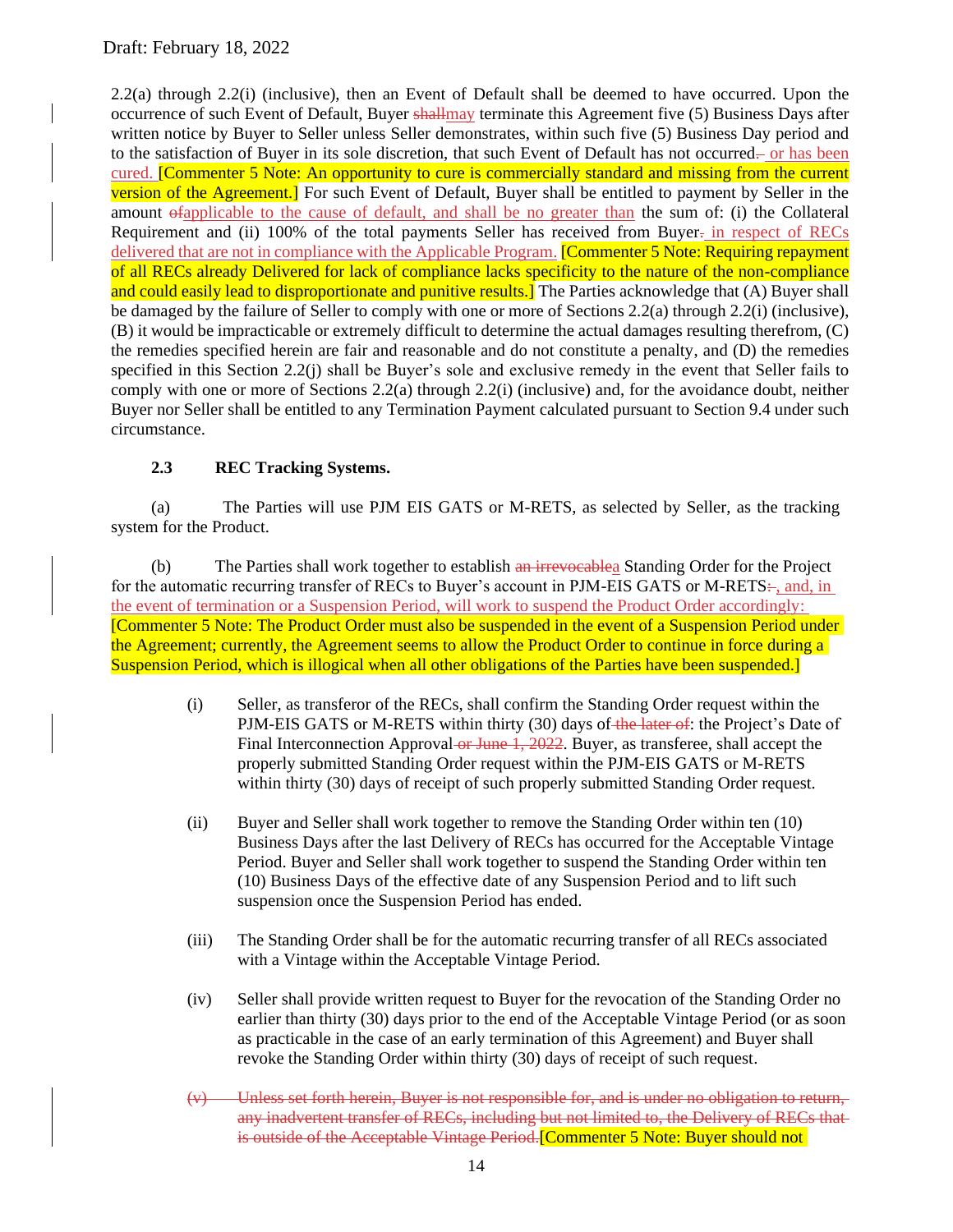#### obtain Excess or Ineligible RECs for free.]

(c) Seller shall Deliver the RECs in an unretired [Commenter 5 Note: [Commenter 5] notes this term is undefined. state.

(d) The Parties shall abide by the applicable rules of PJM-EIS GATS or M-RETS. Seller shall take all actions necessary to ensure creation of RECs and REC Delivery through the Standing Order. provided, that Seller shall not be responsible for ensuring obligations that are those of Buyer. Each Party shall bear the costs associated with performing its respective obligations in connection with such tracking system.

(e) If applicable in PJM EIS GATS and/or M-RETS, Seller represents that the RECs have been designated as "IL RPS eligible" by that registry, prior to transferring the RECs to Buyer's PJM EIS GATS account or M-RETS account.

#### **2.4 Commercial Operation Date**

<span id="page-14-0"></span>The Commercial Operation Date must occur no earlier than June 1, 2023 and no later than the Latest Scheduled Commercial Operation Date.

Provided that an extension request is made in writing by Seller to Buyer and the IPA prior to the prevailing Latest Scheduled COD, but no earlier than the date that is one hundred eighty (180) days prior to the prevailing Latest Scheduled COD, the Latest Scheduled COD may be extended on a case by case basis upon a demonstration of good cause by Seller to the satisfaction of the IPA at its reasonable discretion, if the approval of such extension is communicated in writing by the IPA to Buyer and Seller. Notwithstanding the foregoing, if the extension request is due to Seller Excused Delays then the extension request shall be deemed automatically approved by the IPA for a six-month extension period unless the IPA objects to or dispute the existence of such Seller Excused Delays. . [Commenter 5 Note: This passage is inconsistent with the flexibility needed for interconnection.] Upon the receipt of written notice by the IPA of an approval extending the Latest Scheduled COD, Buyer and Seller shall execute an amendment to the Product Order within ten (10) Business Days of such written notice to reflect the extension to the prevailing Latest Scheduled COD. For the avoidance of doubt, Buyer and Seller agree that the IPA has authority to make such a determination on Seller Excused Delays and to issue notices extending the prevailing Latest Scheduled COD, as appropriate.

An extension to the Latest Scheduled COD may be granted one (1) or more times. Each such extension shall be for a period specified by the IPA at its reasonable discretion, which shall be no longer than six (6) months at a time. In the event that extensions to the Latest Scheduled COD have been granted multiple times and the Project's Commercial Operation Date has not occurred by the date that is seven hundred thirty (730) days from the initial Latest Scheduled COD, then Seller may request for the Agreement to be terminated and its Performance Assurance to be returned. In the event that extensions to the Latest Scheduled COD have been granted multiple times and the Project's Commercial Operation Date has not occurred by the date that is one thousand and ninety five (1,095) days from the initial Latest Scheduled COD, then Buyer shall return Seller's Performance Assurance and terminate this Agreement with written notice to Seller. No Settlement Amount or Termination Payment shall be due from or to either party as a result of any such termination pursuant to this Section [2.4.](#page-14-0)

An extension to the Latest Scheduled COD may be granted one (1) or more times. Each such extension shall be no longer than six (6) months at a time. **[Commenter 5 Note: Edit to accord with change above regarding** automatic approval of extensions.] [Commenter 5 Note: Flexibility in in-service date due to interconnection timing is inconsistent with this passage. If a deadline is determined to be absolutely necessary by the Procurement Administrator or the IPA, [Commenter 5] offers 1,825 days.]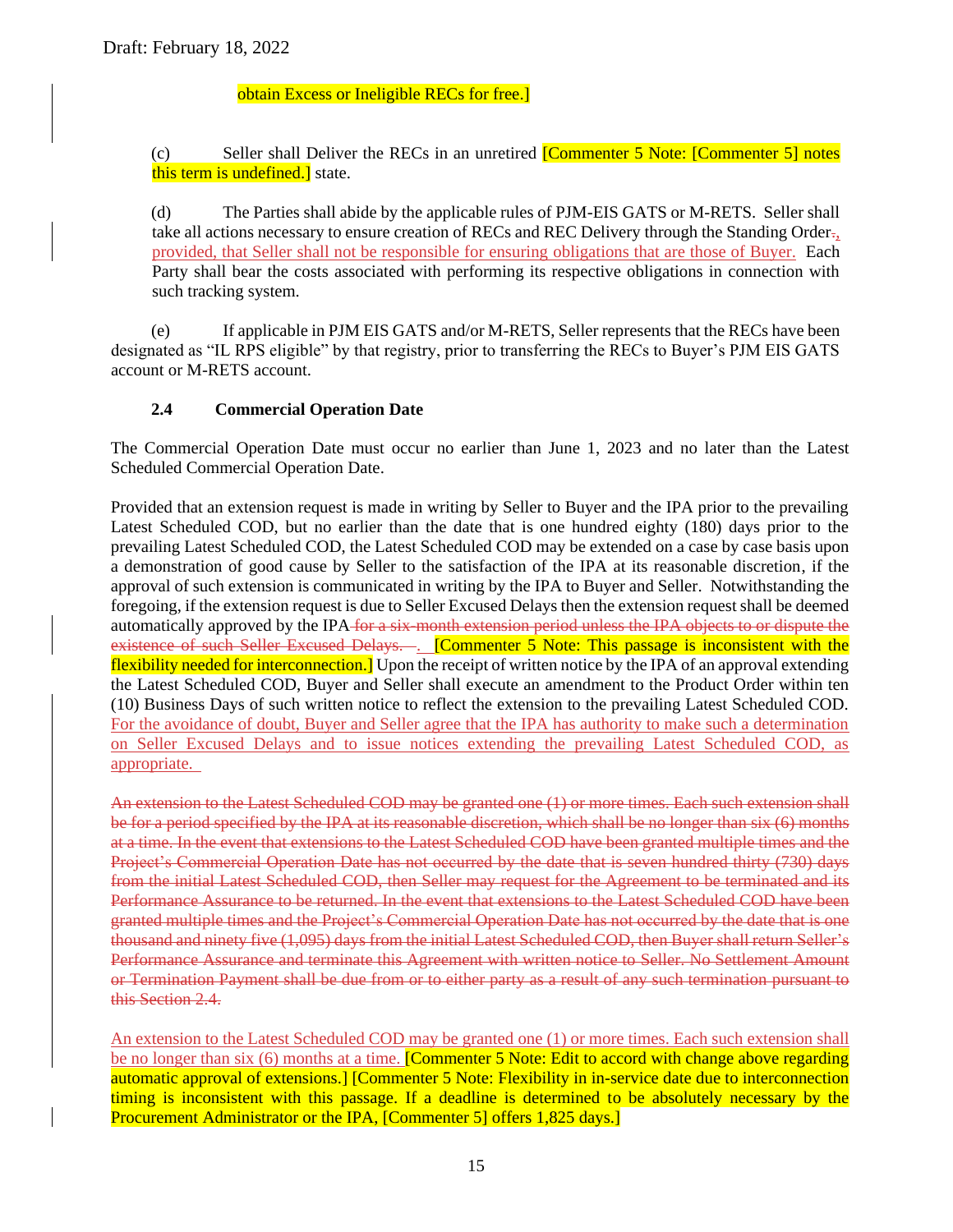## **2.5 Initial REC Delivery Deadline Extension**

<span id="page-15-0"></span>Seller must Deliver at least one (1) REC by the Initial REC Delivery Deadline.

Provided that  $\overline{(+)}$  an extension request is made in writing by Seller to Buyer and the IPA prior to the Initial REC Delivery Deadline and (ii) the Commercial Operation Date has occurredLatest Scheduled COD [Commenter 5 Note: Edit to match extensions of Initial REC Delivery Deadline to extensions of Latest Scheduled COD.], then the Initial REC Delivery Deadline may be extended on a case by case basis upon a demonstration of good cause by Seller to the satisfaction of the IPA at its reasonable discretion, if the approval of such extension is communicated in writing by the IPA to Buyer and Seller. For the avoidance of doubt, good cause includes REC minting delays.

Each such extension shall be for a period specified by the IPA at its reasonable discretion, which shall be no longer than ninety (90) days at a time. Upon the receipt of written notice by the IPA of an approval extending the Initial REC Delivery Deadline, Buyer and Seller shall execute an amendment to the Product Order within ten (10) Business Days of such written notice to reflect the extension to the prevailing Initial REC Delivery Deadline. In no event shall any extension under this Section [2.5](#page-15-0) exceed one hundred eighty (180) days.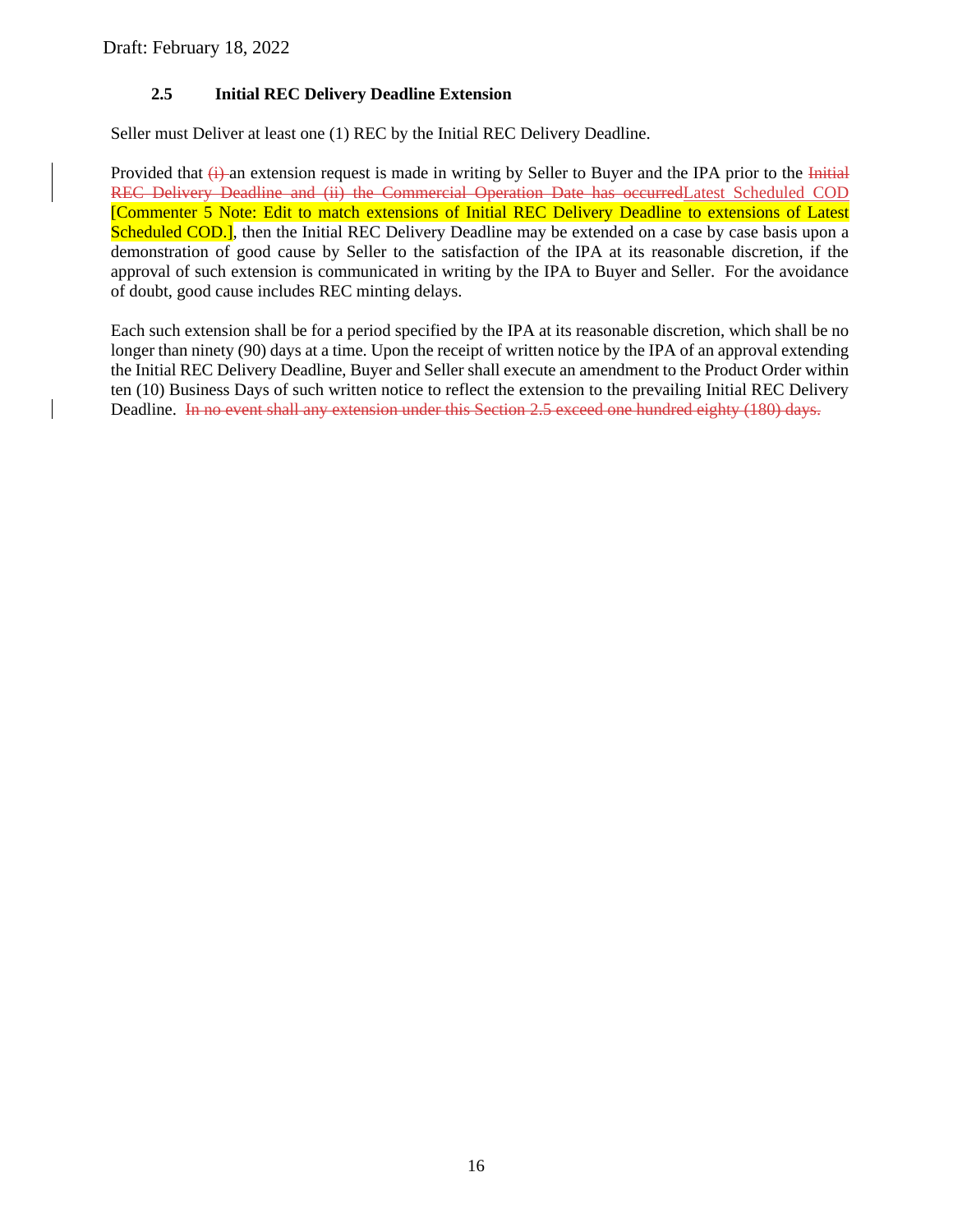# **ARTICLE 3: TERM OF AGREEMENT**

#### <span id="page-16-0"></span>**3.1 Incorporation of Product Order**

<span id="page-16-1"></span>The terms of the Transaction are as specified in this Agreement and in the Product Order. Buyer and Seller shall execute a Product Order substantially in the form of Exhibit A to this Agreement to confirm the terms of the Transaction. The Effective Date of this Agreement shall constitute the "Trade Date" indicated in the Product Order. In the event of any conflict between the Product Order and this Agreement, this Agreement shall control absent express language to the contrary. **[Commenter 5 Note: Edit added for clarity due to** existence of a secondary agreement (the Product Order) under this Agreement.

If the Parties have entered into another agreement that governs transactions other than the Transaction set forth in this Agreement, such other agreement shall not apply for the purposes of the Transaction confirmed under this Agreement, and this Agreement shall be treated as separate and stand-alone from all other transactions between the Parties. This Agreement shall apply solely for purposes of the Transaction specified herein and shall not apply for the purposes of any other transactions between the Parties.

#### **3.2 Term of Agreement**

<span id="page-16-2"></span>Unless earlier terminated pursuant to the terms of this Agreement, the "Term" of this Agreement shall be from the Effective Date until the earlier of (a) the date on which the Maximum Contract Quantity has been Delivered by Seller to Buyer and payments for such RECs have been paid by Buyer; or (b) the last day of the month immediately following the end of the Delivery Term. The Parties acknowledge that the Agreement allows for the Delivery of RECs from an Acceptable Vintage Period of a maximum total period of 241 months unless the Coal Electric Generating Facility is physically interconnected to the PJM Interconnection, LLC transmission grid and had a generating capacity of at least 1,200 megawatts as of January 1, 2021, in which case the Agreement allows for the Delivery of RECs from an Acceptable Vintage Period of a maximum total period of 181 months (excluding any Suspension Periods during which the Parties' obligations are suspended as provided herein).

## **ARTICLE 4: DELIVERY OBLIGATIONS**

#### <span id="page-16-3"></span>**4.1 Deliveries and Quantity.**

<span id="page-16-5"></span><span id="page-16-4"></span>(a) All RECs Delivered shall be from the Project. Each Delivery shall be deemed a representation by Seller to Buyer that the Product meets the requirements specified in this Agreement of the Applicable Program.

(b) Seller shall be permitted to Deliver RECs from the Project for payment by Buyer  $\Theta$ payment by Seller, as applicable, [Commenter 5 Note: Absent extraordinary circumstances Seller will be in a position to receive payments from Buyer.] starting on the first day of the Delivery Term through the last day of the Delivery Term. For avoidance of doubt, and notwithstanding the foregoing, only RECs associated with electricity generation that occurred within the Acceptable Vintage Period shall be eligible for payment, subject to, and in accordance with Section [2.1\(c\).](#page-11-3)

(c) As specified in Section [9.2\(f\),](#page-27-0) failure of the Commercial Operation Date to occur by the Latest Scheduled COD or extended deadline pursuant to Section [2.4](#page-14-0) or Seller's failure to Deliver at least one (1) REC from the Project by the Initial REC Delivery Deadline or extended deadline pursuant to Section  $2.5<sub>5</sub>$  or Force Majeure, shall constitute an Event of Default. Upon the occurrence of such Event of Default, Buyer shallmay terminate this Agreement five (5) Business Days after written notice by Buyer to Seller unless Seller demonstrates, within such five (5) Business Day period and to the satisfaction of Buyer in its sole discretion, that such Event of Default has not occurred or is cured within such period. For such Event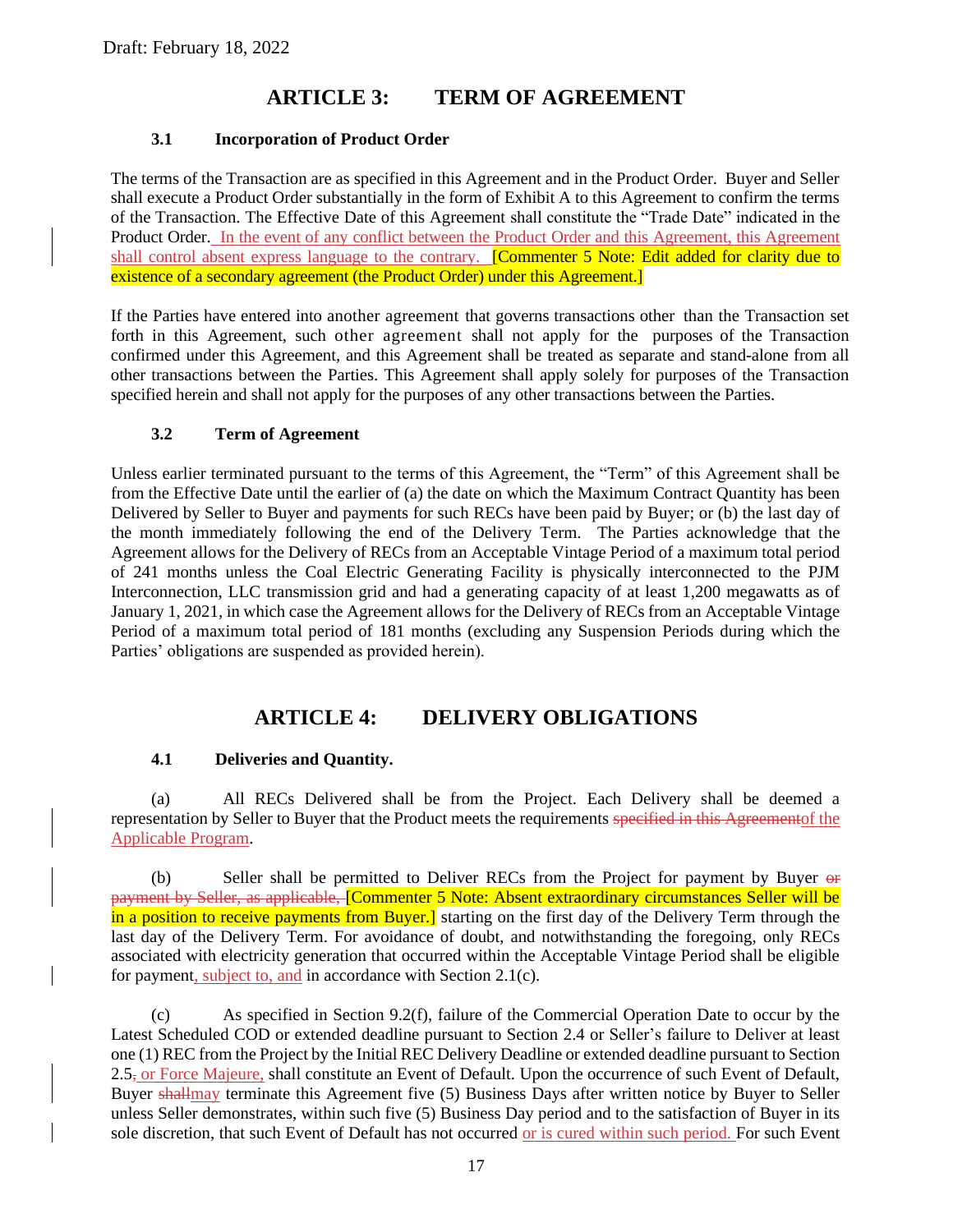of Default, Buyer shall be entitled to payment by Seller  $\overline{a}$  in the amount of the Collateral Requirement. The Parties acknowledge that (i) Buyer shall be damaged by such Event of Default, (ii) it would be impracticable or extremely difficult to determine the actual damages resulting therefrom, (iii) the remedies specified herein are fair and reasonable and do not constitute a penalty, and (iv) the remedy specified in this Section [4.1\(c\)](#page-17-2) shall be Buyer's sole and exclusive remedy in such Events of Default and, for the avoidance doubt, neither Buyer nor Seller shall be entitled to any Termination Payment under such circumstance.

<span id="page-17-2"></span>(d) Prior to the applicable deadline set forth in Section [4.1\(c\)](#page-17-2) for the Commercial Operation Date to occur or for the Delivery of one (1) REC from the Project, if the Seller determines that it will not construct the Project in a timely manner due to factors other than Seller Excused Delays or Force Majeure, it shall provide a written notice of that determination to Buyer. In such a case, Buyer shall be entitled to payment by Seller in the amount of the Collateral Requirement., but if Seller determines that it will not construct the Project in a timely manner due to Seller Excused Delays or Force Majeure, then Seller shall provide notice of such to Buyer and no payment by Seller to Buyer is due. Buyer shall terminate this Agreement within five (5) Business Days of the later of: (i) Buyer's receipt of one of the two written noticenotices as described above from Seller; or (ii) Buyer's receipt of payment in the amount of the Collateral Requirement. as applicable. **[Commenter 5 Note: Edits to distinguish and clarify situation where** Seller Excused Delays or Force Majeure cause project to not be completed in a timely manner – for such circumstances, Collateral Requirement payment by Seller to Buyer is not appropriate.]

<span id="page-17-0"></span>Seller shall Deliver to Buyer, subject to Section [4.1\(a\),](#page-16-5) at least the Minimum Delivery Year Requirement in each Delivery Year. For purposes of calculating the Minimum Delivery Year Requirement [Commenter 5 Note: New term is used here to account for statutory flexibility in under-delivery of RECs in any given Delivery Year.] during the first three hundred sixty-five (365) days of the Delivery Term, the Daily Quantity can be further reduced by up to fifty percent (50%) based on the actual amount of RECs Delivered in such three hundred sixty-five (365) day period. (See Exhibit F for an example for the calculation of the Daily Quantity and the Delivery Year Requirement applicable in the first three hundred sixty-five (365) days of the Delivery Term).

<span id="page-17-1"></span>(f) In the event that Seller fails to Deliver the Delivery Year Requirement for a Delivery Year under the terms of this Agreement for reasons other than Force Majeure **[Commenter 5 Note: Force Majeure** should not trigger a Shortfall Year.](such Delivery Year a "Shortfall Year" and such amount of RECs that Seller fails to Deliver to satisfy the Delivery Year Requirement for a Delivery Year, the "Shortfall Amount"), Seller represents that no RECs from the Project issued by PJM EIS GATS or M-RETS in that same Delivery Year were willfully withheld or sold or otherwise transferred to another party (other than to **[delete as applicable: [Ameren Illinois Company] or [Commonwealth Edison Company]]** in connection with an IPA approved agreement), unless otherwise permitted in this Agreement, provided however that Seller shall not be deemed to have willfully withheld or sold or otherwise transferred RECs to another party if Seller's performance is prevented by an action of Buyer that constitutes an Event of Default-, or is otherwise excused under this Agreement. **[Commenter 5 Note: These edits are to allow for** disposition of Ineligible or Excess RECs as contemplated by other portions of this Agreement.]

<span id="page-17-3"></span>(g) As specified in Section [9.2\(h\),](#page-27-1) an Event of Default shall be deemed to occur if either (i) three (3) or more Shortfall Years occurred and the cumulative sum of the Shortfall Amounts for all Shortfall Years equals or exceeds the Annual Quantity, or (ii) Seller breaches its representation under Section [4.1\(f\).](#page-17-1) Upon the occurrence of such Event of Default, Buyer shall terminate this Agreement five (5) Business Days after written notice by Buyer to Seller unless Seller demonstrates, within such five (5) Business Day period and to the satisfaction of Buyer in its sole discretion that such event has not occurred-, and has not been cured. For such Event of Default, Buyer shall be entitled to payment by Seller in the amount of the Collateral Requirement. The Parties acknowledge that (A) Buyer shall be damaged by the failure of Seller to comply with the provisions set forth in (i) and/or (ii) of this Section [4.1\(g\),](#page-17-3) (B) it would be impracticable or extremely difficult to determine the actual damages resulting therefrom, (C) the remedies specified herein are fair and reasonable and do not constitute a penalty and,  $(D)$  the remedy specified in this Section [4.1\(g\)](#page-17-3) shall be Buyer's sole and exclusive remedy in such Event of Default and, for the avoidance doubt, neither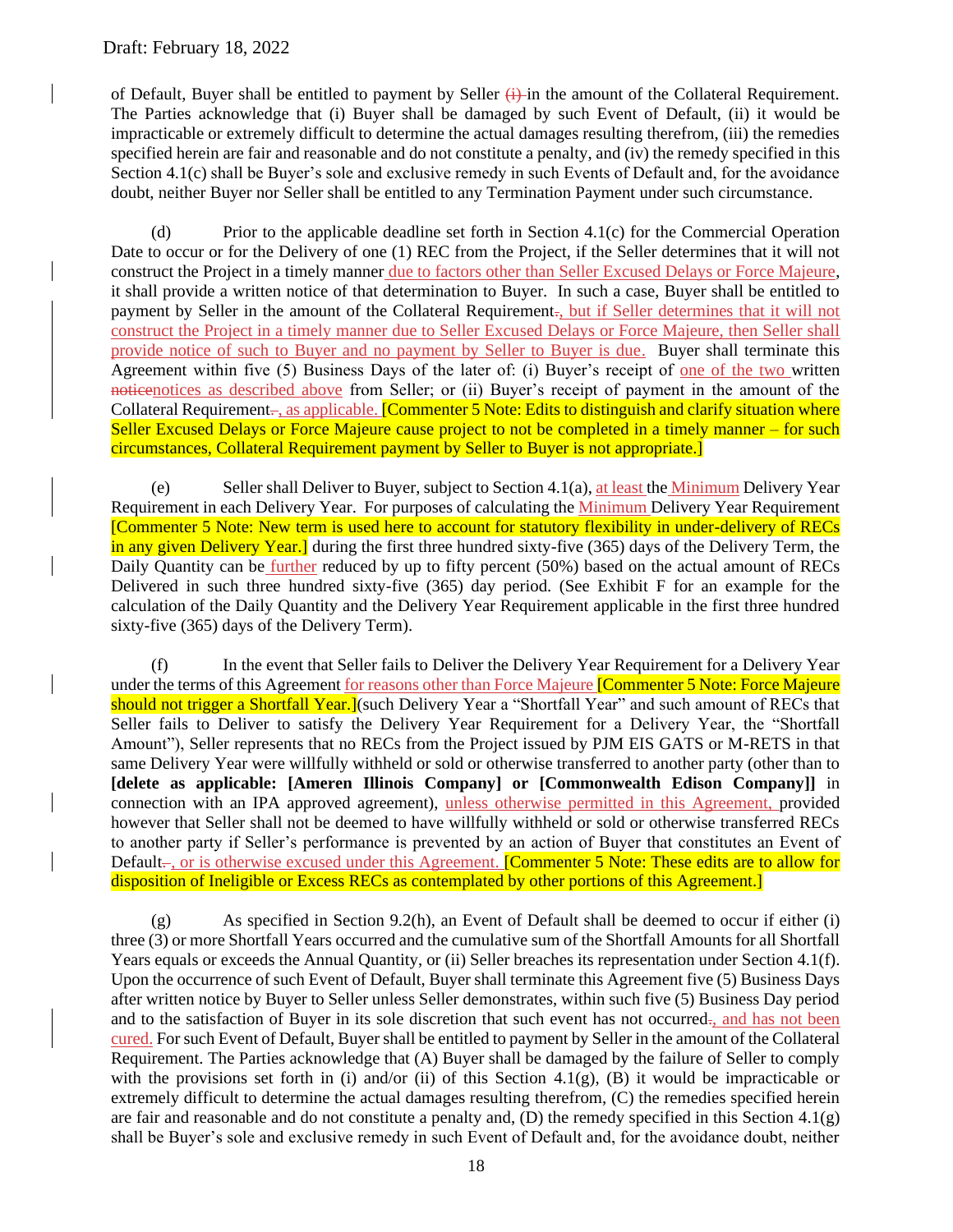Buyer nor Seller shall be entitled to any Termination Payment calculated pursuant to Sectio[n 9.4](#page-28-1) under such circumstance.

(h) All RECs Delivered by Seller under this Agreement must allow Buyer to meet its obligations under the Applicable Program for the Delivery Year for which such RECs were Delivered.[Comment 5 Note: This is duplicative of other provisions throughout the agreement, and Seller has no control over program compliance after delivery of RECs to Buyer.

<span id="page-18-2"></span> $(i)$  Any RECs generated by the Project in excess of the Delivery Year Requirement for any Delivery Year ("Excess RECs") shall remain the exclusive property of Seller, to be utilized in Seller's sole discretion. In the event that the Delivery Year Requirement for a Delivery Year has been met and Excess RECs are Delivered to Buyer, Buyer shall use commercially reasonable efforts to reject such Excess RECs. and, if Delivered, Buyer shall use commercially reasonable efforts to return such Excess RECs to Seller. [Commenter 5 Note: "Reject" is inappropriately vague. If Buyer receives Excess RECs and cannot "reject" them, it should still attempt to return them to Seller, if reasonably able.] Seller may, at its sole discretion, Deliver such Excess RECs to Buyer during any subsequent Delivery Year to satisfy such subsequent Delivery Year Requirement or, in the last Delivery Year, above the applicable Delivery Year Requirement (subject to the payment cap set forth in Section [5.2\)](#page-19-0), in each case so long as such RECs satisfy all applicable requirements of this Agreement. Should Seller elect not to Deliver Excess RECs from a prior Delivery Year to Buyer during a subsequent Delivery Year for which there is a Shortfall Amount and such Delivery Year is not the last Delivery Year, then Seller may not transfer Excess RECs in the last Delivery Year to cover such Shortfall Amounts. For the avoidance of doubt, Seller's rights with respect to Excess RECs are as set forth in this section and no further actions are required in order for Seller to retain and, at Seller's sole discretion, utilize Excess RECs to satisfy a subsequent Delivery Year Requirement hereunder.

 $\frac{f(x)}{f(x)}$  For avoidance of doubt, RECs Delivered to meet a Delivery Year Requirement are accounted based on the Vintage of the RECs and not when the RECs are Delivered. For example, RECs associated with the Vintages of June 2025 through May 2026 shall be used to meet the Delivery Year Requirement for the Delivery Year beginning June 1, 2025 through May 31, 2026; and in the event RECs associated with the Vintages of June 2025 through May 2026 are insufficient to meet the Delivery Year Requirement for the Delivery Year beginning June 1, 2025 through May 31, 2026, then Excess RECs from prior Delivery Years may be used to satisfy the Shortfall Amount for such Delivery Year. **[Commenter 5**] Note: A mechanism to use Excess RECs to diminish prior Shortfall Years is appropriate here. This language would prevent such a mechanism from functioning.

## **ARTICLE 5: PAYMENT AND INVOICING**

#### <span id="page-18-0"></span>**5.1 Invoicing.**

<span id="page-18-1"></span>During the Term of this Agreement, Seller shall render to Buyer an invoice by electronic mail for the payment obligations of Buyer to Seller on or before the 10th day of the month immediately following each Delivery Month ("Invoice Due Date") in which RECs are Delivered.

If Seller fails to render an invoice for a Delivery Month by within twenty four (24) months of **Commenter** 5 Note: This is a commercially standard amount of time for REC invoicing before the invoice is waived.] the Invoice Due Date, no payment will be processed for that Delivery Month, provided that if the invoice for the last Delivery Month under this Agreement is delivered after the Invoice Due Date, but prior to that date that is six (6twelve (12) [Commenter 5 Note: This amount of time may still be insufficient if RTO true-ups affect the final invoice.] months after such Invoice Due Date, such invoice will be processed within thirty (30) calendar days after receipt by Buyer. For any amounts included in late invoices, those amounts shall be eligible to be submitted by including such amounts as additional line items in the following Delivery Month's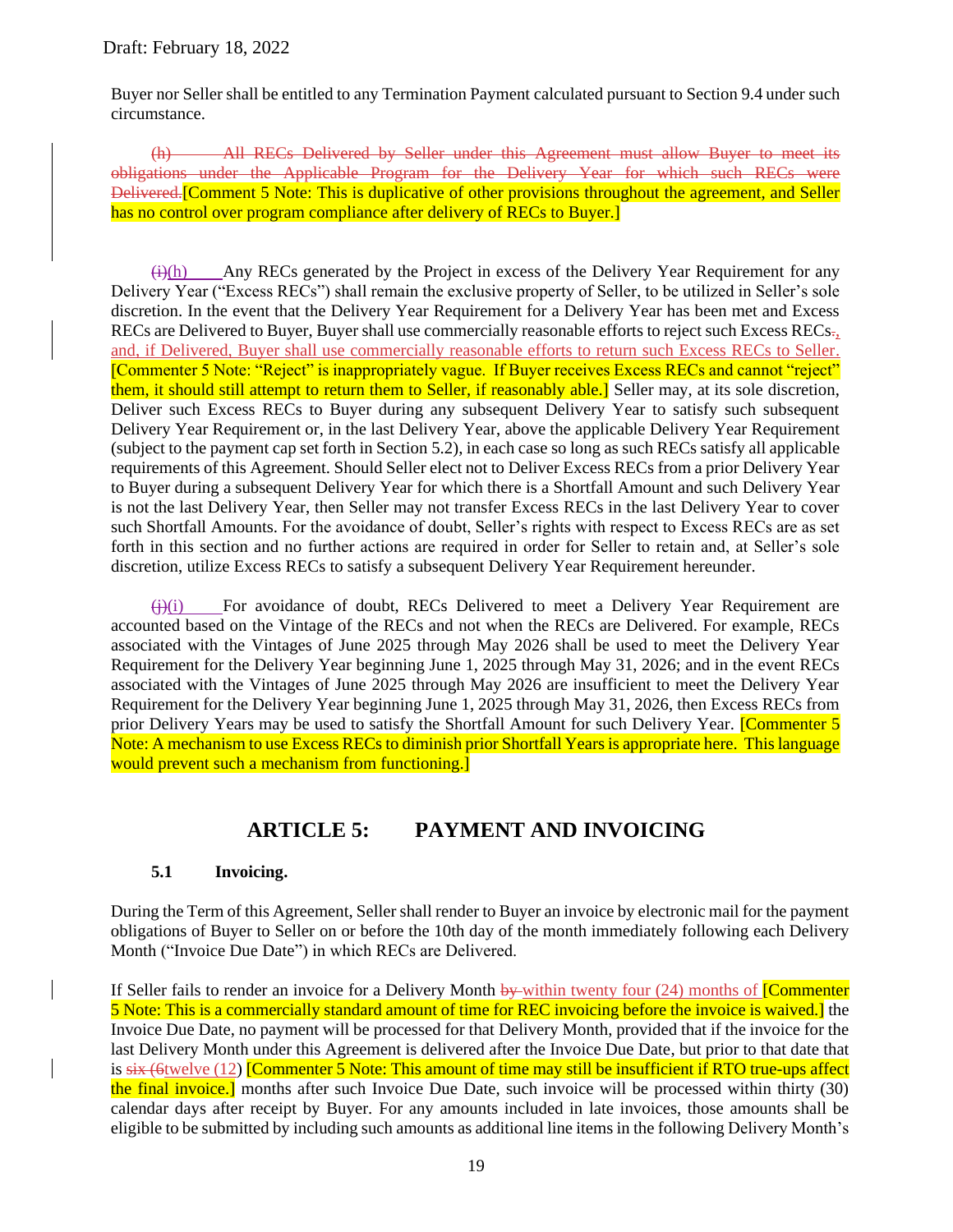invoice for subsequent payment. Buyer shall not be obligated to pay any invoice that is delivered more than six (6twenty four (24) months after the end of the Term of this Agreement, and is not obligated to pay any invoice that is delivered more than twenty four (24) months after the Invoice Due Date.

Each invoice shall include: (a) the invoice amount to be paid; (b) the quantity of RECs Delivered by Vintage; (c) the Purchase Price; and (d) the PJM EIS GATS or M-RETS Unit ID, as applicable, for the Project.

## **5.2 Payment.**

<span id="page-19-0"></span>All invoices, timely submitted, under this Agreement shall be payable and due on the last Business Day of the month that immediately follows a Delivery Month. No more than one (1) invoice will be processed for payment for each Delivery Month.

Buyer will make payments in accordance with the applicable invoice instructions by electronic funds transfer, or by other mutually agreed methods, to the account designated in Exhibit B.

In no event shall payment, plus interest on late payments as required herein, be processed for a quantity of RECs that will (a) cumulatively cause the quantity of RECs associated with the Vintage months of a Delivery Year (plus Excess RECs Delivered to satisfy the Shortfall Amounts of such Delivery Year, if any) to exceed the Delivery Year Requirement for such Delivery Year; or (b) cumulatively cause the quantity of RECs associated with Vintages in the Acceptable Vintage Period to exceed the Maximum Contract Quantity. Buyer shall use commercially reasonable efforts to return any Excess RECs or Ineligible RECs to Seller. [Commenter 5 Note: Edit for clarity and to accord with prior edits regarding returning Excess or Ineligible RECs.]

For avoidance of doubt, the quantity of RECs to be purchased by Buyer under this Agreement shall not be reduced based on RECs procured in the self-direct renewable energy credit compliance program established pursuant to  $1-75(c)(1)(R)$  of the IPA Act.

#### **5.3 Disputes on Invoices.**

<span id="page-19-1"></span>If the invoice amount is in dispute and such dispute is unresolved within five (5) Business Days following the Invoice Due Date, then the undisputed amount will be paid on or before the last Business Day of the month in which the invoice is rendered.

Buyer and Seller may, in good faith, dispute the correctness of any invoice within six (6) months after receipt of such invoice. Any invoice dispute must be in writing and state the basis for the dispute, which must be made in good faith. Subject to Section [9.5,](#page-28-2) a Party may withhold payment of the disputed amount until two (2) Business Days following the resolution of the dispute, and any amounts not paid when originally due and subsequently determined to be due and payable will bear interest at the Default Rate from the due date as originally invoiced.

Any undisputed amounts not paid by the applicable due date are delinquent and will accrue interest at the Default Rate. Inadvertent overpayments will be returned upon request or credited by the Party receiving such overpayment against amounts subsequently due from the other Party. Any dispute with respect to an invoice is waived unless the disputing Party notifies the other Party in accordance with this Section [5.3](#page-19-1) within six (6) months after the invoice is rendered. If final resolution of the dispute is not completed within sixty (60) days after notification of the dispute, the Parties shall be free to pursue any available legal or equitable remedy.

Except as provided in this Section [5.3,](#page-19-1) in no event will Buyer be liable whatsoever to Seller for any payments of invoices issued more than  $s$ ix (6twenty four (24) **[Commenter 5 Note: RTO true-ups may** necessitate this amount of time.] months after the end of the Term of this Agreement.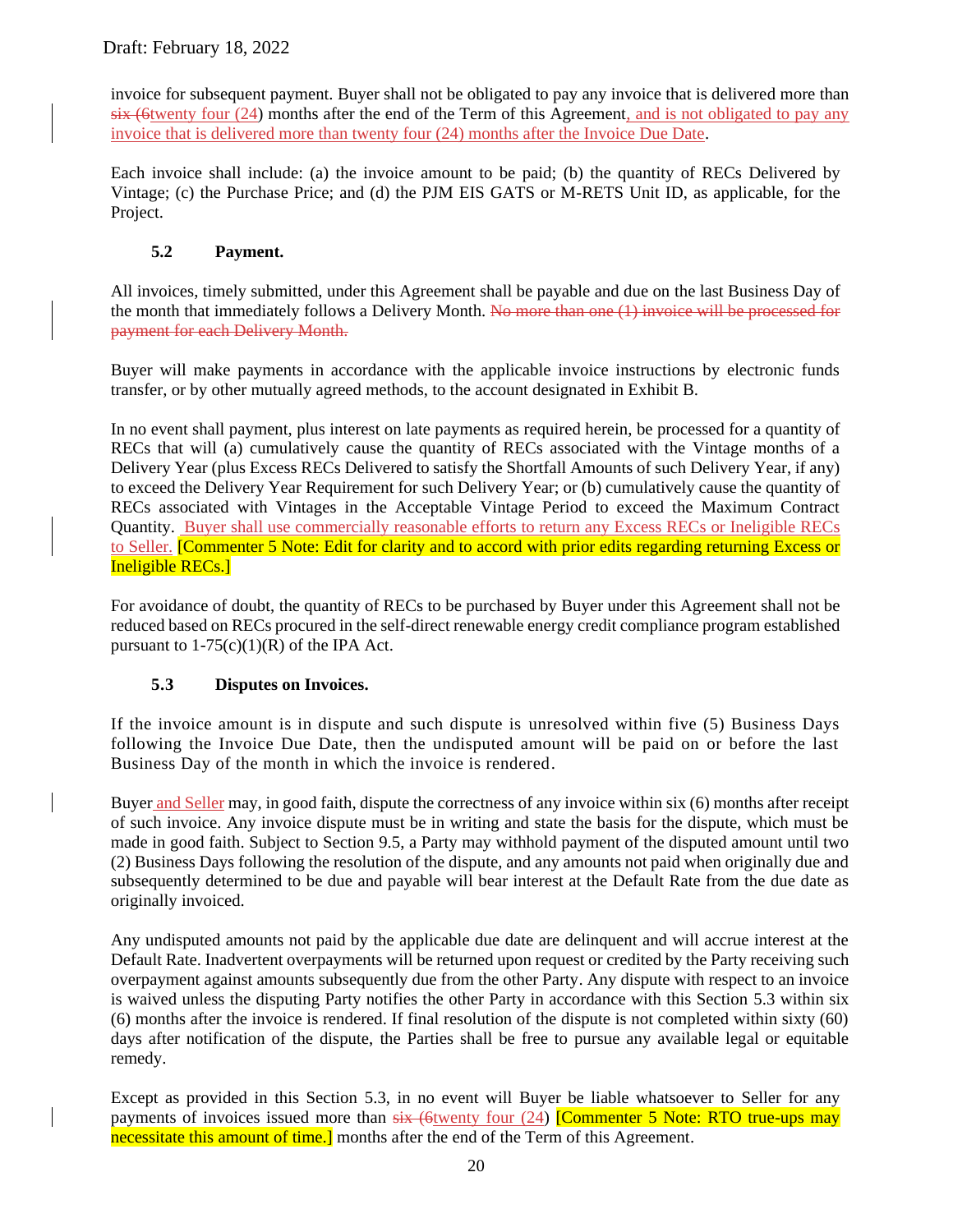#### **5.4 Cost Recovery through Pass-Through Tariffs.**

<span id="page-20-0"></span>Buyer is allowed to recover all costs and other amounts incurred under the Agreement from its customers pursuant to a pass-through tariff that is authorized by Section 16-111.5(l) of the Illinois Public Utilities Act (220 ILCS 5/16-111.5(l)) and approved by the ICC. All costs and other amounts incurred under this Agreement shall be funded solely by revenues collected from the Coal to Solar Energy Storage Initiative Charge provided for in Section 1-75(c-5) of the IPA Act and subsection (i-5) of Section 16-108 of the Public Utilities Act.

If, for whatever reasonIf, due to reasons other than Buyer's gross negligence or willful misconduct, Commenter 5 Note: As written, this passage is overly broad. Buyer is not allowed to or cannot recover such costs from its customers through its pass-through tariffs, then, notwithstanding anything to the contrary in the Agreement, the obligations of both Seller and Buyer, including Delivery of and payment for RECs, shall be suspended upon written notice from Buyer to Seller until Buyer provides written notice to Seller that Buyer is able to recover all of its costs under this Agreement through its pass-through tariff, whereupon the respective rights and obligations of the Parties under this Agreement shall resume as of the effective date indicated in such notice (pro-rated, as applicable, based on the duration of such suspension). During any such Suspension Period, Seller shall have no obligations to Buyer with respect to RECs from the Project. and Seller and Buyer shall work to suspend the Standing Order. **[Commenter 5 Note: Edit to accord** with prior changes requiring parties to work to suspend the Product Order when a Suspension Period under the Agreement occurs and Parties' obligations to one another are suspended.] If the Suspension Period continues for more than three hundred sixty-five (365) consecutive days, then Seller may terminate this Agreement and if the Suspension Period continues for more than seven hundred thirty (730) consecutive days, then Buyer may terminate this Agreement. No Settlement Amount or Termination Payment shall be due from or to either Party as a result of any such termination.

#### **5.5 Taxes and Fees.**

<span id="page-20-1"></span>Seller will be responsible for any taxes imposed on the creation, ownership, or transfer of Product under this Agreement up to and including the time and place of its Delivery. Buyer will be responsible for any taxes imposed on the receipt or ownership of Product at or after the time and place of its Delivery. Each Party will be responsible for the payment of any fees incurred by it in connection with this Transaction hereunder.

## **ARTICLE 6: REPORTING REQUIREMENTS**

#### <span id="page-20-2"></span>**6.1 Prevailing Wage Act Requirements**

<span id="page-20-3"></span>Seller, including its contractors and subcontractors, rendering services under this Agreement must comply with the requirements of the Prevailing Wage Act, including but not limited to, all wage requirements and notice and record keeping duties. The Prevailing Wage Act requires Seller, including its contractors and subcontractors, to pay laborers, mechanics and other workers employed in construction activities related to the Project an amount equal to or greater than the current "general prevailing rate of hourly wages", as defined in Section 3 of the Prevailing Wage Act. The Parties acknowledge that the IPA has provided to the Parties the Illinois Department of Labor's website address (http://labor.illinois.gov/) as a source of information for the general prevailing rate of hourly wages. The Illinois Department of Labor regularly revises the general prevailing rate of hourly wages available on its website.

Seller shall provide to the IPA documentation and verification demonstrating that all construction work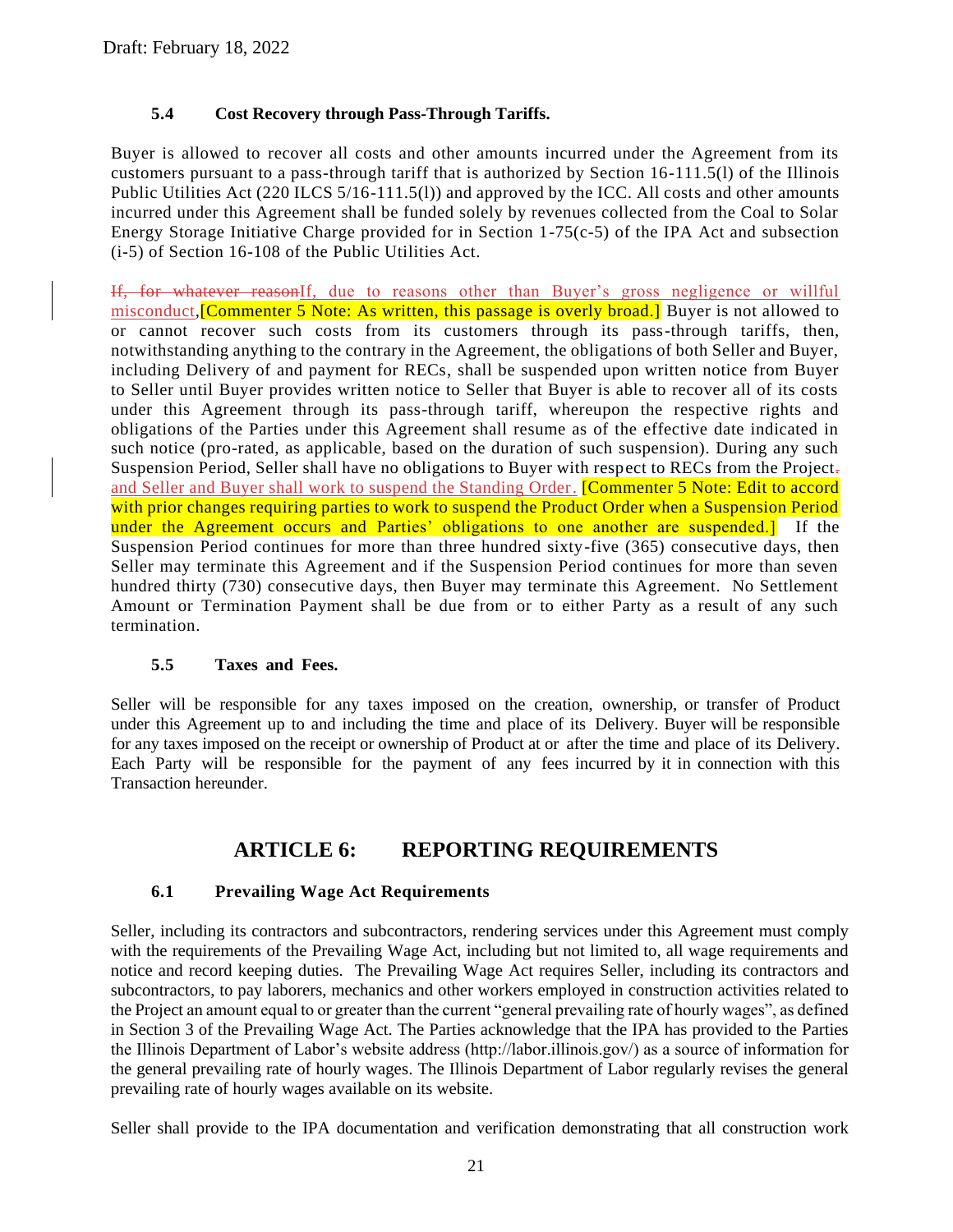performed by Seller, including its contractors and subcontractors, relating to construction, maintenance, repair, assembly, or disassembly work in relation to the Project has been performed by employees who received an amount equal to or greater than the "general prevailing rate of hourly wages," as defined in Section 3 of the Prevailing Wage Act. Such documentation and verification may include, but is not limited to, the certified transcripts of payroll required to be filed with the Illinois Department of Labor.

Such documentation and verification must be provided to the IPA on or prior to the Commercial Operation Date of the Project. In addition, Seller shall also provide to the IPA, on or prior to the Commercial Operation Date of the Project, a report certifying that the requirements set forth in Section 1-75(c-5)(2)(F) have been met. Seller is responsible and shall provide such documentation and verification throughout the Term of this Agreement to the IPA for any applicable work performed in a Delivery Year subsequent to Seller's initial submission of documentation and verification, which shall be provided no later than July 15 following the end of such Delivery Year. Seller's failure to provide such documentation or verification or report in a timely manner shall be deemed non-compliant with Section [2.2\(e\)](#page-12-3) and subject to the provisions in Section [2.2](#page-11-2) for such non-compliance.

## **6.2 Project Labor Agreements Requirements**

<span id="page-21-0"></span>As required by Section  $1-75(c)(1)(Q)(2)$  and Section  $1-75(c-5)(2)(G)$  of the IPA Act, the Project is built by General Contractors that have entered into a Project Labor Agreement prior to construction. That Project Labor Agreement shall be filed with the Director of the IPA, who shall determine whether the Project Labor Agreement meets the requirements of the IPA Act and the Project Labor Agreements Act.

The Project Labor Agreement shall provide the names, addresses, and occupations of the owner of the plant and the individuals representing the labor organization employees participating in the Project Labor Agreement consistent with the Project Labor Agreements Act.

In addition, the Project Labor Agreement shall also include provisions requiring the parties to the Project Labor Agreement to work together to establish diversity threshold requirements and to ensure best efforts to meet diversity targets, improve diversity at the applicable job site, create diverse apprenticeship opportunities, and create opportunities to employ former coal-fired power plant workers.

Unless instructed by the IPA otherwise, each Project Labor Agreement and any amendments thereto shall be filed with the Director of the IPA via email at the email address provided in Exhibit B within the later of: (a) thirty (30) days of the execution of such Project Labor Agreement or amendment; or (b) thirty (30) days of the execution of this Agreement. Seller shall work constructively with the IPA to file such Project Labor Agreements in accordance with procedures established by the IPA. It is the sole responsibility of Seller to understand the Project Labor Agreements requirement under Section  $1-75(c)(1)(Q)(2)$  and Section  $1-75(c-1)$ 5)(2)(G) of the IPA Act and the Project Labor Agreements Act and to ensure the compliance thereof. For avoidance of doubt, compliance with the requirements of the Project Labor Agreements Act shall be the sole responsibility of Seller and not Buyer or the IPA; and Seller shall hold Buyer and the IPA harmless of any non-compliance thereof.

Seller's failure to provide such Project Labor Agreements and amendments in a timely manner shall be deemed non-compliant with Section [2.2\(f\)](#page-12-4) and subject to the provisions in Section [2.2](#page-11-2) for such noncompliance.

## **6.3 Diversity, Equity, and Inclusion Plan**

<span id="page-21-1"></span>As required by Section 1-75(c-5)(11)(A) of the IPA Act, Seller shall submit to the ICC a diversity, equity, and inclusion plan within sixty (60) days following the Commission Approval Date. Such plan shall set forth Seller's numeric goals for the diversity composition of its supplier entities for the Project and Seller's action plan and schedule for achieving such goals.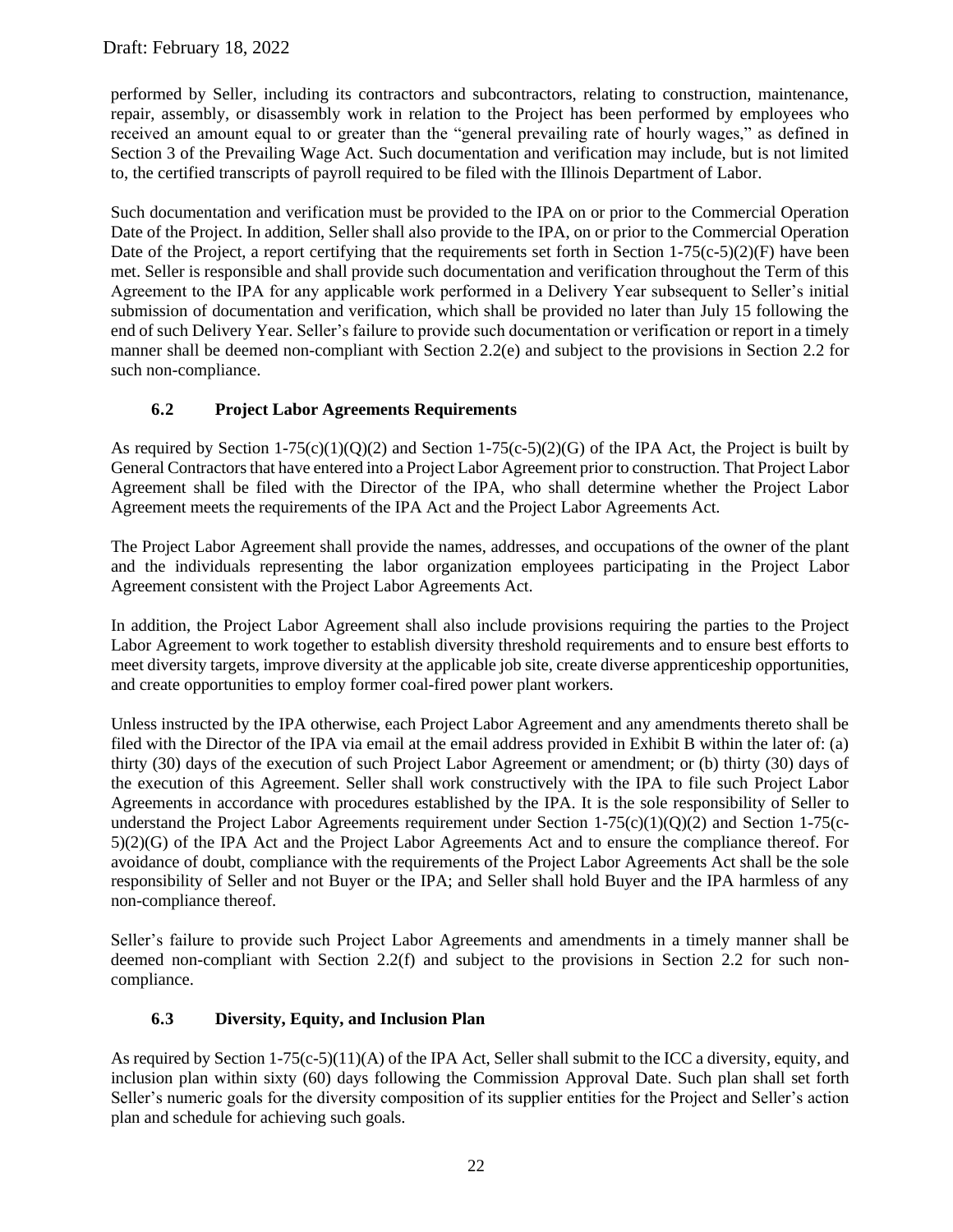As required by Section 1-75(c-5)(11)(B) of the IPA Act, the diversity composition in Seller's diversity, equity, and inclusion plan shall be based on the percentage, which shall be a minimum of 25%, of eligible expenditures for contract awards for materials and services (which shall be defined in the diversity, equity, and inclusion plan) to business enterprises owned by minority persons, women, or persons with disabilities as defined in Section 2 of the Business Enterprise for Minorities, Women, and Persons with Disabilities Act, to LGBTQ business enterprises, to veteran-owned business enterprises, and to business enterprises located in environmental justice communities. The diversity composition goals of the diversity, equity, and inclusion plan may include eligible expenditures in areas for vendor or supplier opportunities in addition to development and construction of the Project, and may exclude from eligible expenditures materials and services with limited market availability, limited production and availability from suppliers in the United States, such as solar panels and storage batteries, and material and services that are subject to critical energy infrastructure or cybersecurity requirements or restrictions. The diversity, equity, and inclusion plan may provide that the diversity composition goals may be met through Tier 1 Direct or Tier 2 subcontracting expenditures or a combination thereof for the Project.

As required by Section 1-75(c-5)(11)(C) of the IPA Act, the diversity, equity, and inclusion plan shall provide for, but not be limited to: (i) internal initiatives, including multi-tier initiatives, by Seller, or by its engineering, procurement and construction contractor if one is used for the Project, which for purposes of this paragraph shall be referred to as the EPC contractor, to enable diverse businesses to be considered fairly for selection to provide materials and services; (ii) requirements for Seller or its EPC contractor to proactively solicit and utilize diverse businesses to provide materials and services; and (iii) requirements for Seller or its EPC contractor to hire a diverse workforce for the Project. The diversity, equity, and inclusion plan shall include a description of Seller's diversity recruiting efforts both for the Project and for other areas of Seller's business operations. The diversity, equity, and inclusion plan shall provide for the imposition of financial penalties on Seller's EPC contractor for failure to exercise best efforts to comply with and execute the EPC contractor's diversity obligations under the diversity, equity, and inclusion plan. The diversity, equity, and inclusion plan may provide for Seller to set aside a portion of the work on the Project to serve as an incubation program for qualified businesses, as specified in the diversity, equity, and inclusion plan, owned by minority persons, women, persons with disabilities, LGBTQ persons, and veterans, and businesses located in environmental justice communities, seeking to enter the renewable energy industry.

As required by Section 1-75(c-5)(11)(D), Seller may submit a revised or updated diversity, equity, and inclusion plan to the ICC from time to time as circumstances warrant. Seller shall file annual reports with the ICC detailing Seller's progress in implementing its diversity, equity, and inclusion plan and achieving its goals and any modifications Seller has made to its diversity, equity, and inclusion plan to better achieve its diversity, equity and inclusion goals. Seller shall file a final report on the fifth (5th) June 1 following the Commercial Operation Date of the Project, but Seller shall thereafter continue to be subject to applicable reporting requirements of Section 5-117 of the Public Utilities Act.

Seller's failure to submit the requirements set forth herein in a timely manner shall be deemed non-compliant with Section [2.2\(g\)](#page-12-5) and subject to the provisions in Section [2.2](#page-11-2) for such non-compliance.

# <span id="page-22-0"></span>**ARTICLE 7: CREDIT AND COLLATERAL REQUIREMENTS; PERFORMANCE ASSURANCE**

#### **7.1 Performance Assurance.**

<span id="page-22-1"></span>**Seller's Performance Assurance.** Performance Assurance requirement is applicable with respect to Seller, but not with respect to Buyer.**.** [Commenter 5 Note: Buyer provides zero Performance Assurance under this agreement, which is stilted and unfair. Considering that Seller will almost always be in a position to receive payments, it is striking that only Seller has requirements surrounding Performance Assurance and Credit and Collateral Requirements. Credit requirements should be reciprocal, which is commercially standard. A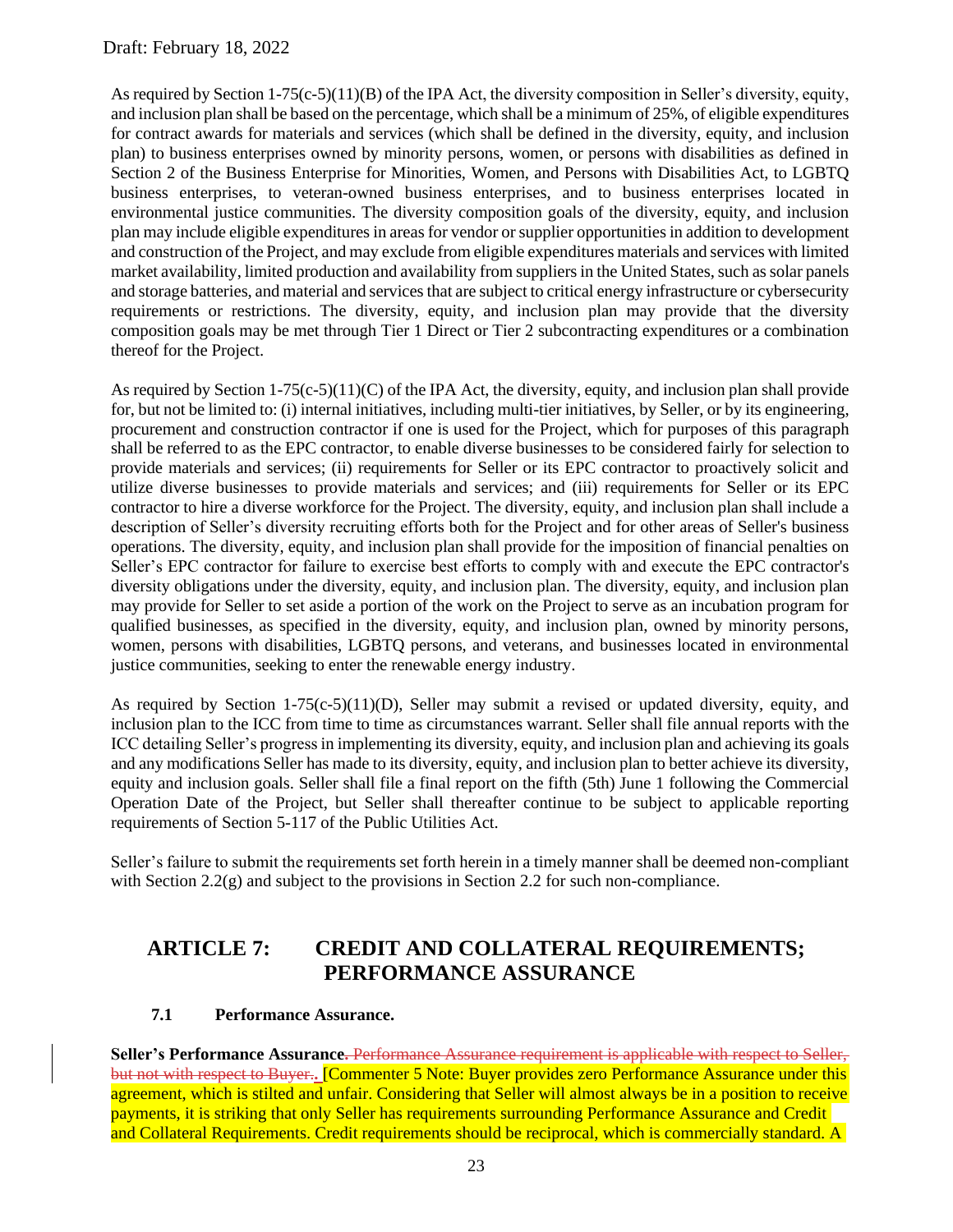suggested section providing a degree of parity between Buyer and Seller with respect to Credit, adapted from a standard form contract, is supplied below.]

If at any time Seller's (or Seller's Guarantor's, if applicable) Collateral Threshold is lower than the Collateral Requirement then Seller, upon request from Buyer, shall be required, within five (5) Business Days of notice from Buyer, to post "Seller's Performance Assurance" through either the: (i) posting of a Letter of Credit; or (ii) posting of cash collateral with Buyer. "Collateral Threshold" means, with respect to Seller or Seller's Guarantor, if applicable, the amount determined in accordance with Table A below. The amount of such Seller's Performance Assurance shall be equal to the positive difference, if any, between: (a) the Collateral Requirement and (b) the Collateral Threshold, rounded up to the nearest \$10,000, as estimated by Buyer ("Performance Assurance Amount"). In the event that Seller fails to provide such Seller's Performance Assurance within five (5) Business Days of notice from Buyer, then an Event of Default shall be deemed to have occurred pursuant to Section [9.2\(c\)](#page-27-2) and Buyer shall be entitled to the remedies set forth under Section [9.3,](#page-28-0) as the Non-Defaulting Party.

If Seller is relying on its own creditworthiness and Seller is a party to one or more additional REC purchase agreements with Buyer pursuant to the conduct of the procurements pursuant to Section 1-75(c) or Section 1-75(c-5) of the IPA Act, then Seller will be granted a single Collateral Threshold to be applied to all such REC purchase agreements.

If Seller is relying on a Guarantor and Seller's Guarantor has provided a Guaranty, the Collateral Threshold shall be the lesser of the Collateral Threshold as determined by (i) the table below or (ii) the amount of such Guaranty; provided, that Seller's Guarantor will be granted a single Collateral Threshold to be applied to all REC purchase agreements entered into with Buyer pursuant to the conduct of the procurements pursuant to Section 1-75(c) or Section 1-75(c-5) of the IPA Act for which it guarantees payment obligations on behalf of one or more parties to such REC purchase agreements.

| <b>TABLE A</b>                            |               |                       |             |  |  |  |  |  |
|-------------------------------------------|---------------|-----------------------|-------------|--|--|--|--|--|
| <b>Collateral</b><br><b>Credit Rating</b> |               |                       |             |  |  |  |  |  |
| S&P                                       | Fitch         | <b>Threshold</b>      |             |  |  |  |  |  |
| BBB- or above                             | Baa3 or above | <b>BBB</b> - or above | \$2,500,000 |  |  |  |  |  |
| <b>Below BBB-</b>                         | Below Baa3    | <b>Below BBB-</b>     | \$0         |  |  |  |  |  |

## **Buyer's Performance Assurance**

If Seller has reasonable grounds to believe that Buyer's creditworthiness or performance under this Agreement has become unsatisfactory, Seller will provide Buyer with written notice requesting Performance Assurance in an amount determined by Seller in a commercially reasonable manner. Upon receipt of such notice, Buyer shall have three (3) Business Days to remedy the situation by providing such Performance Assurance to Seller. In the event that Buyer fails to provide such Performance Assurance, or a guaranty or other credit assurance acceptable to Seller, within three (3) Business Days of receipt of notice, then an Event of Default will be deemed to have occurred with respect to Buyer and Seller will be entitled to the remedies set forth in this Agreement. For purposes of Buyer's Performance Assurance, "Performance Assurance" means collateral in the form of either cash, Letter(s) of Credit, or other security acceptable to Seller.

#### **7.2 Guaranty.**

<span id="page-23-1"></span><span id="page-23-0"></span>If Seller is relying on a Guarantor for purposes of its Collateral Threshold in accordance with Section [7.1,](#page-22-1) then Seller will provide, concurrently with the execution and delivery of the Agreement, a Guaranty.

## **ARTICLE 8: REPRESENTATIONS AND WARRANTIES**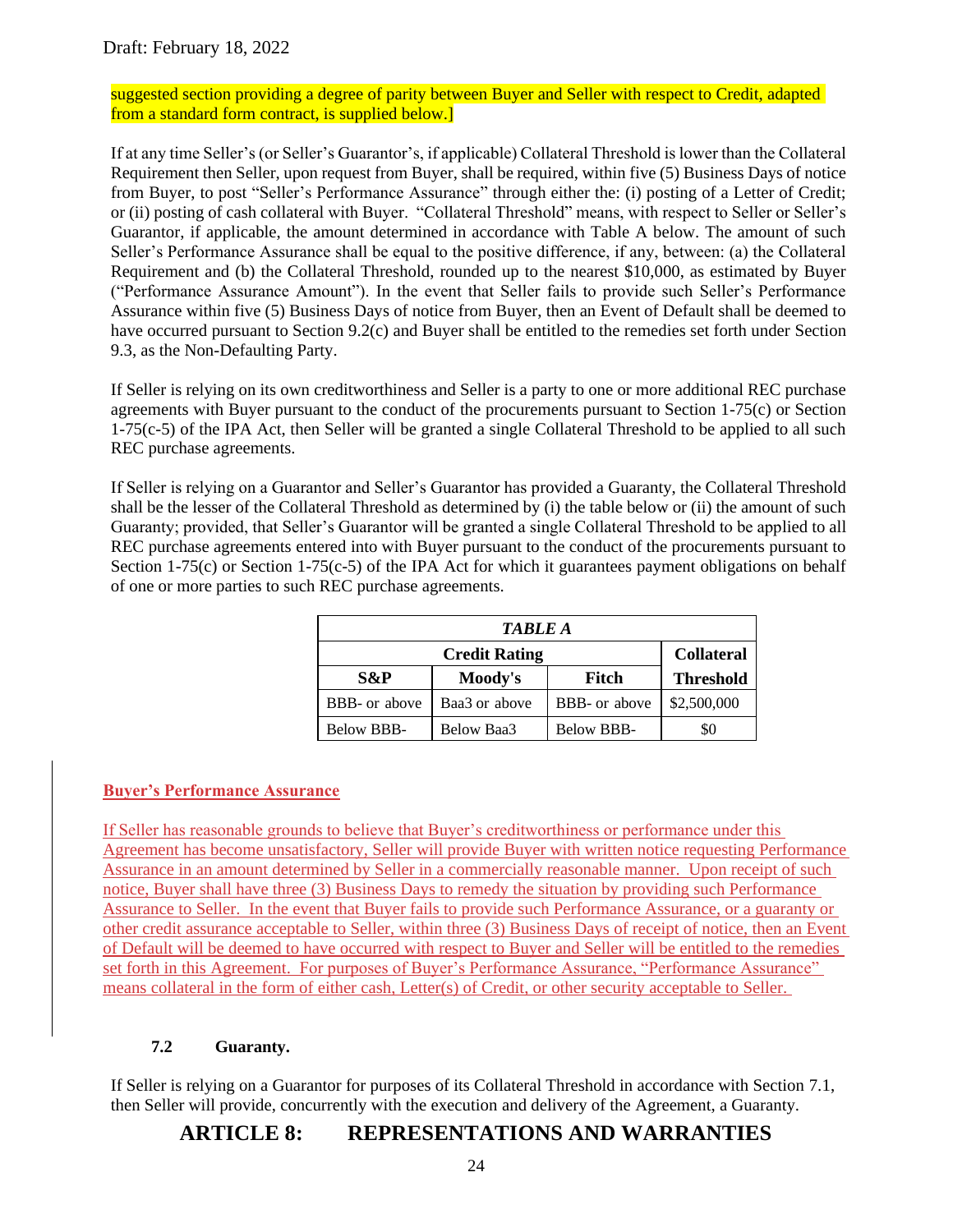#### **8.1 Mutual Representations and Warranties.**

<span id="page-24-0"></span>On the Trade Date, each Party represents and warrants to the other that:

(a) it is duly organized and validly existing under the laws of the jurisdiction of its incorporation or organization;

(b) it has the power and authority to enter into this Agreement and to perform its obligations hereunder;

(c) its execution and performance do not violate or conflict with applicable law, any provision of its constituent documents, or any contract binding on or affecting it or any of its assets or any order or judgment of any Governmental Authority applicable to it or its assets;

all governmental and other authorizations, approvals, consents, notices and filings that are required to have been obtained or submitted by it with respect to entering into this Agreement have been obtained or submitted and are in full force and effect and all conditions thereof have been complied with;

(e) its obligations hereunder are legal, valid and binding, enforceable in accordance with their respective terms, subject to applicable bankruptcy or similar laws affecting creditors' rights generally and subject, as to enforceability, to equitable principles of general application regardless of whether enforcement is sought in a proceeding in equity or at law;

(f) no Event of Default, or Potential Event of Default, has occurred and is continuing, and none will occur as a result of its entering into or performing this Agreement;

(g) it is not relying upon any representations of the other Party other than those expressly set forth herein, and it is acting for its own account, and not as agent or in any other capacity, fiduciary or otherwise;

(h) it has entered hereinto with a full understanding of the material terms and risks of the same, and it is capable of assuming those risks;

it is not relying on any communication (written or oral) of the other Party as investment or other advice or as a recommendation to enter into a Transaction, and understands that information and explanations related to the terms and conditions of any Transaction will not be considered investment advice or a recommendation to enter into that Transaction;

it has made its own independent trading and investment decisions to enter into each Transaction and as to whether such Transaction is appropriate or proper for it based upon its own judgment and any advice from such advisors as it has deemed necessary and not in reliance upon any view expressed by the other Party;

(k) it has not received from the other Party any assurance, guarantee or promise as to the expected or projected success, profitability, return, performance, result, effect, consequence or benefit (either economic, legal, regulatory, tax, financial, accounting or otherwise) hereunder;

(l) to its knowledge there is no pending or threatened litigation, arbitration or administrative proceeding before any Governmental Authority or any arbitrator that is likely to materially adversely affect the ability of either Party to perform its obligations hereunder;

(m) it is a "forward contract merchant" within the meaning of United States Bankruptcy Code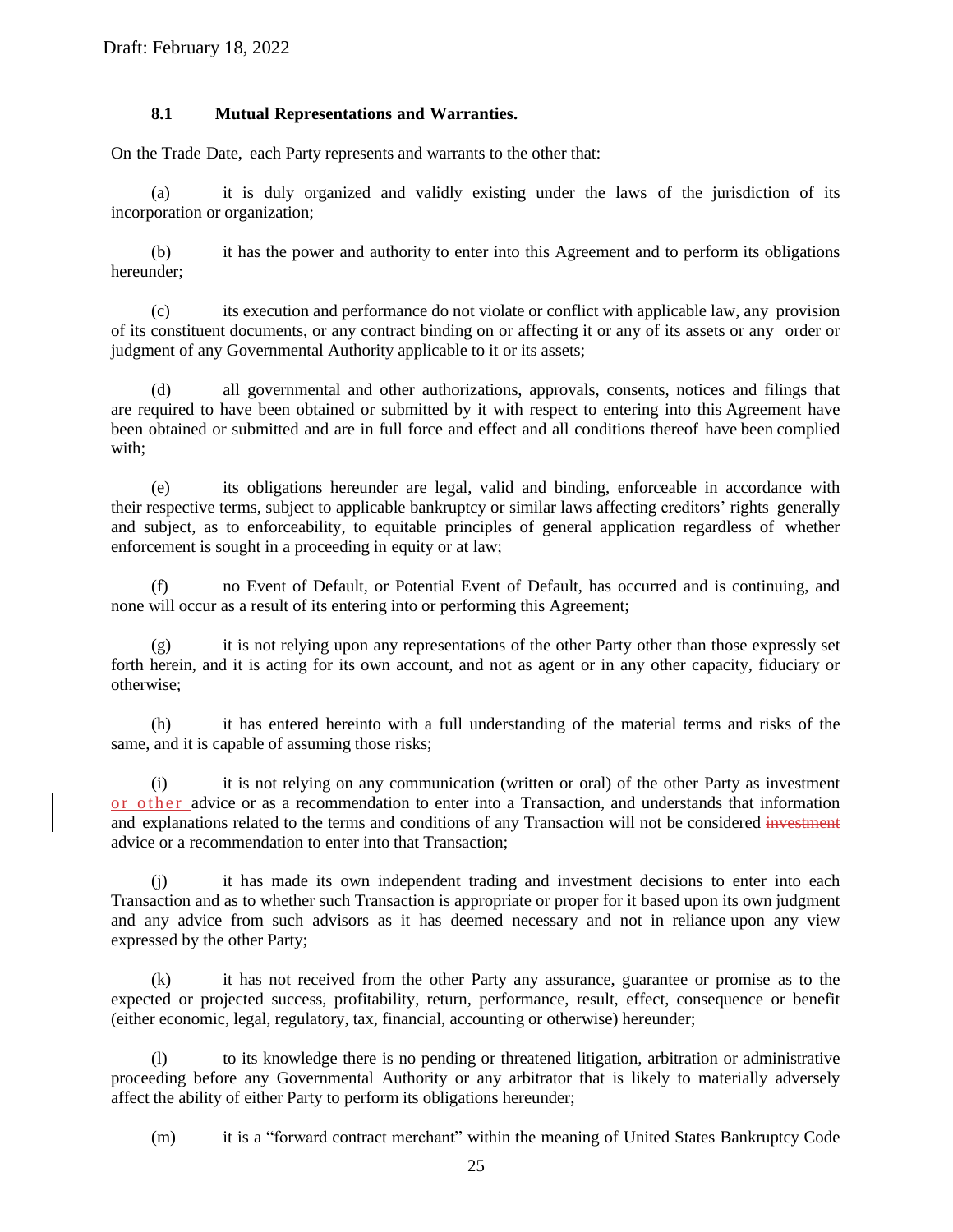§101(26), and this Agreement and all Transactions hereunder constitute "forward contracts" within the meaning of United States Bankruptcy Code §101(25);

(n) it is an "eligible commercial entity", andit is an "eligible contract participant" within the meaning of United States Commodity Exchange Act §§1a(17) and 1a(18), respectively, and all Transactions hereunder have been subject to individual negotiation by the Parties; and

(o) all applicable information, documents or statements that have been furnished in writing by or on behalf of it to the other Party in connection with this Agreement are true, accurate and complete in every material respect and do not omit a material fact that would otherwise make the information, document or statement misleading.

(p) To the extent that a Transaction constitutes a "commodity option transaction" as such term is used in Part 32 of Title 17 of the U.S. Code of Federal Regulations, each party represents as of the date that such transaction is offered and as of the date that such transaction is entered into that:

> (i) it is a producer, processor, or commercial user of, or a merchant handling the commodity that is the subject of such transaction, or the products or byproducts thereof; (ii) it is entering into the transaction solely for purposes related to its business as such; and

(iii) it intends to physically settle such transaction such that if the option associated with such transaction is exercised, the option would result in the sale of an "exempt commodity" (as such term is defined in Section 1a(20) of the U.S. Commodity Exchange Act, as amended), for immediate or deferred delivery.<sup>[Commenter 5</sup> Note: Edits to ensure that legal requirements surrounding optionality of Product are covered by the Agreement.]

#### **8.2 Additional Warranties of Seller.**

<span id="page-25-0"></span>(a) Upon the Commercial Operation Date of the Project, Seller represents and warrants to Buyer on each Delivery Date through the expiry of the Delivery Term that all governmental and other authorizations, approvals, consents, notices and filings that are required to have been obtained or submitted by it with respect to performing this Agreement have been obtained or submitted and are in full force and effect and all conditions thereof have been complied with.

(b) Upon each Delivery, Seller represents and warrants to Buyer as follows $\div$  as to not Ineligible or Excess RECs: **[Commenter 5 Note: Seller can only make these representations as to eligible RECs that** are Delivered.]

- (i) at the time of Delivery, Seller has the right to convey title to any and all of the RECs Delivered to Buyer in accordance with this Agreement free and clear of any and all liens or other encumbrances or title defects;
- (ii) Seller has sold and transferred the RECs once and only once exclusively to Buyer; the RECs and any other Environmental Attributes sold hereunder have not expired and have not been, nor will be retired, claimed or represented as part of electricity output or sale, or used to satisfy any renewable energy or other carbon or renewable generation attributes obligations under Illinois law or in any other jurisdiction; and that it has made no representation, in writing or otherwise, that any third-party (other than Buyer) has received, or has obtained any right to, such RECs that are inconsistent with the rights being acquired by Buyer hereunder;
- <span id="page-25-1"></span>(iii) no RECs from the Project issued by PJM EIS GATS or M-RETS were willfully withheld or sold or otherwise transferred to another party pursuant to, and subject to, Section [4.1\(f\);](#page-17-1) and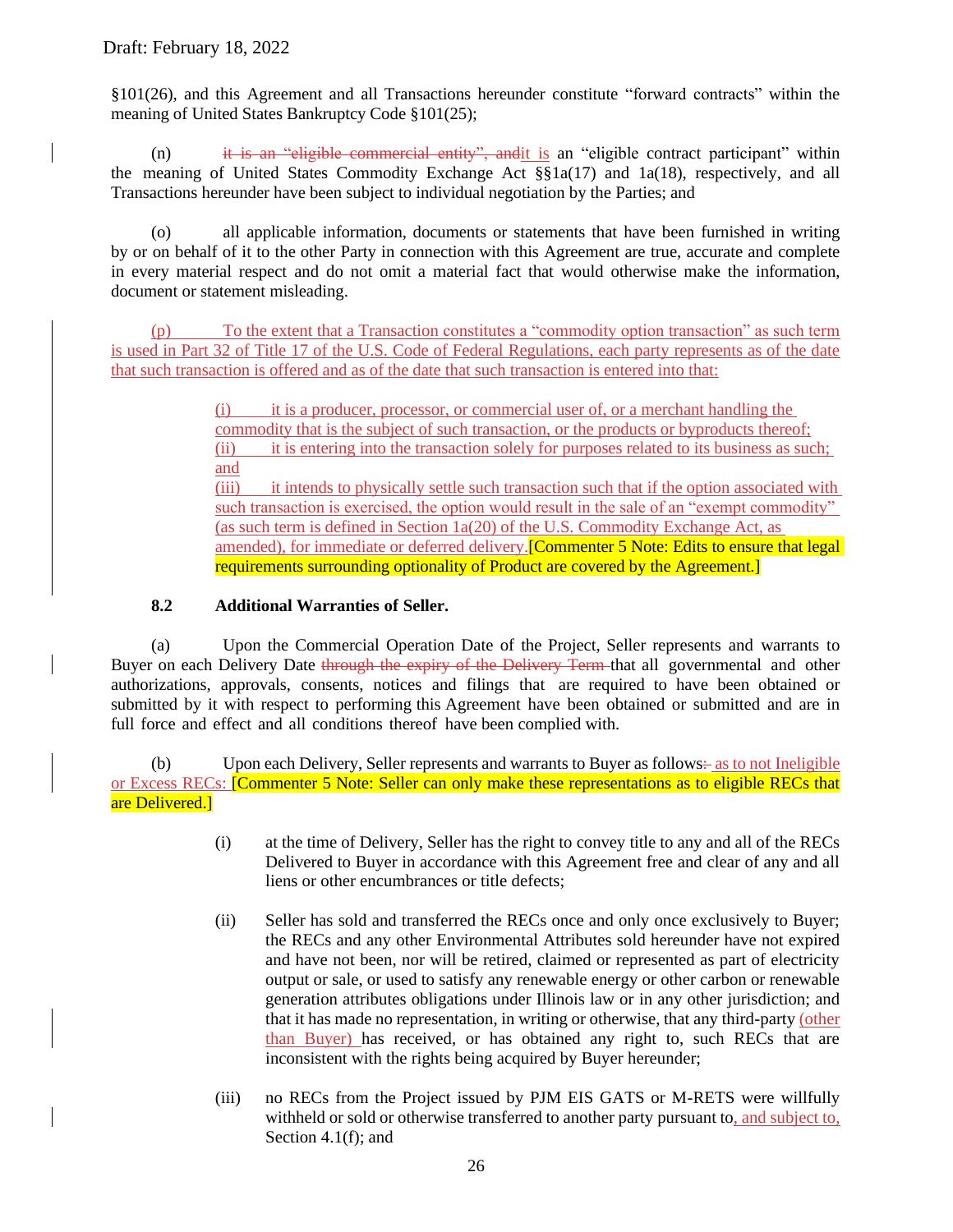$(iv)$  the Product is Regulatorily Continuing and  $[Comment 5 Note: This is duplicative]$ of other requirements and needs only to be represented once at the beginning of each Delivery Year.] complies with the Applicable Program.

#### **8.3 Limitation of Warranties.**

<span id="page-26-0"></span>All other representations or warranties, written or oral, express or implied, including any representation or warranty of merchantability or of fitness for any particular purpose or with respect to conformity with any model or samples, are disclaimed. Without limiting the generality of the foregoing, except with respect to the Product stated to be Regulatorily Continuing, and in that case only to the extent set forth herein, neither Neither **[Commenter 5 Note: Seller has no control over whether or not the product remains Regulatorily** Continuing after Delivery.] Party makes any representation or warranty hereunder with respect to any future action or failure to act or approval or failure to approve by any Governmental Authority.

## **ARTICLE 9: EVENTS OF DEFAULT; REMEDIES**

<span id="page-26-2"></span><span id="page-26-1"></span>**9.1 Events of Default in Respect of Buyer [Commenter 5 Note: This section is markedly short compared to Seller's Events of Defaults. The two sections should be equivalent.]**

An "Event of Default" means, with respect to Buyer (as the "Defaulting Party"), the occurrence of any of the following:

(a) any representation or warranty made by Buyer that is false or misleading in any material respect when made or repeatedly made unless Buyer as the Potentially Defaulting Party demonstrates, within a fifteen (15) Business Day period from the time of notice by Seller as the Potentially Non-Defaulting Party, that such Potential Event of Default has not occurred or that has occurred and is deemed to be remedied;

(b) the failure of Buyer to make, when due, any payment required pursuant hereto if such failure is not remedied within three (3) Business Days after written notice;

(c) such Party becomes Bankrupt; and

(d) Buyer's failure to perform any other material covenant or obligation set forth herein, including but not limited to working with Seller to establish an irrevocable Standing Order for the Project for the automatic recurring transfer of RECs to Buyer's account in PJM-EIS GATS or M-RETS pursuant to Section [2.3,](#page-13-0) if such failure is not remedied within twenty (20) Business Days after written notice.

#### **9.2 Events of Default in Respect of Seller**

<span id="page-26-3"></span>An "Event of Default" means, with respect to Seller (as the "Defaulting Party"), the occurrence of any of the following:

(a) any representation or warranty made by Seller that is not associated with the Project that is false or misleading in any material respect when made or repeatedly made unless Seller as the Potentially Defaulting Party demonstrates, within a fifteen (15) Business Day period from the time of notice by and to the satisfaction of Buyer as the Potentially Non-Defaulting Party in its sole discretion, that such Potential Event of Default has not occurred or that has occurred and is deemed to be remedied; **Commenter 5 Note:** [Commenter 5] notes that this language does not match the corresponding language in the section above for Buyer, and the two should match.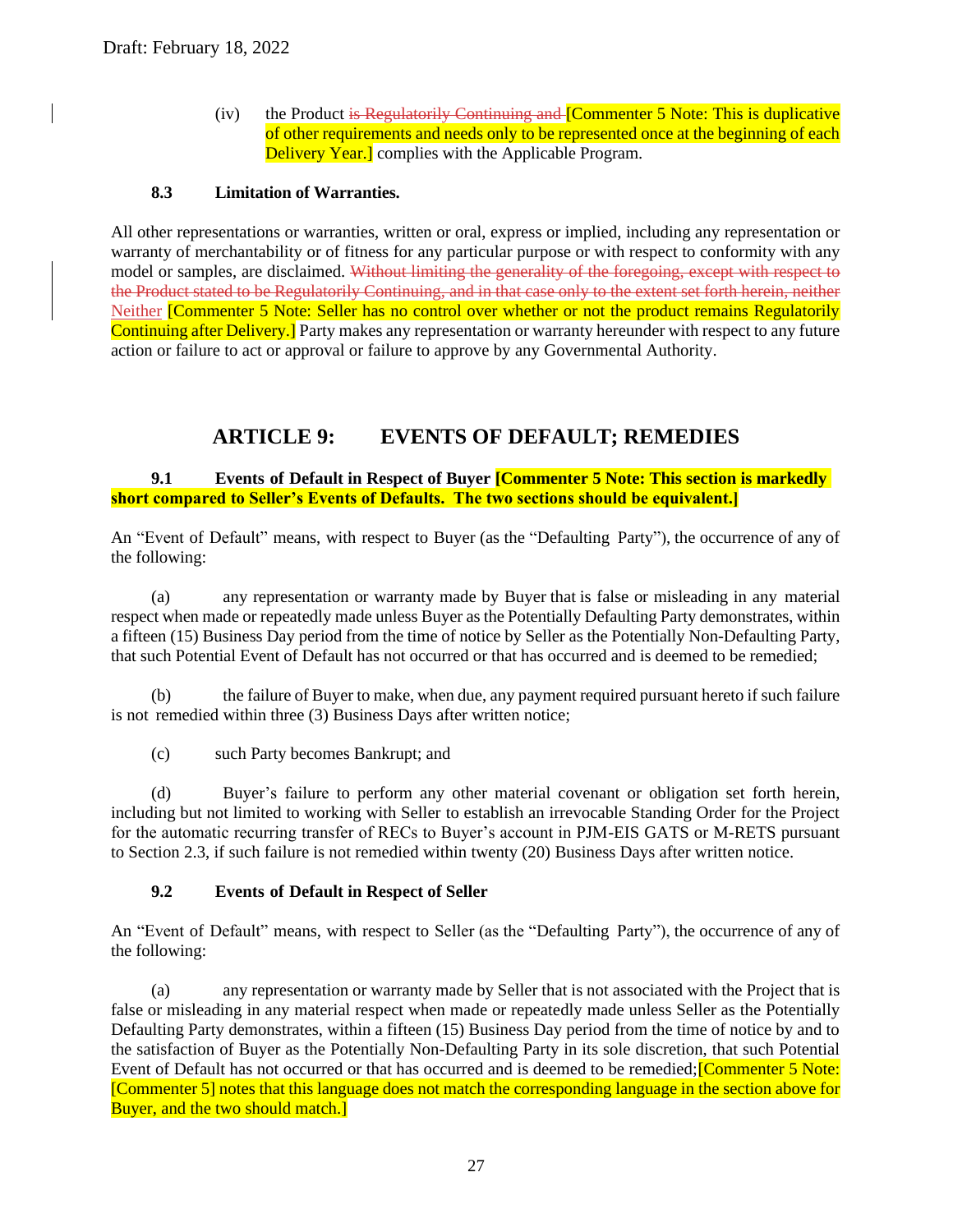(b) such Party becomes Bankrupt;

<span id="page-27-2"></span>(c) the failure of such Party to satisfy the creditworthiness and collateral requirements agreed to pursuant to Article 7 or the failure of the issuer of the Letter of Credit to maintain during the Term the credit rating required under the Letter of Credit as of the Date of Issuance (as that term is used in the Letter of Credit) provided that Seller does not post alternative Seller's Performance Assurance in an amount equal to the required Performance Assurance Amount within five (5) Business Days of notice from Buyer;

(d) Seller's failure to perform any other material covenant or obligation set forth herein including, but not limited to the reporting requirements set forth in Article 6, if such failure is not remedied within twenty (20) Business Days after written notice;

(e) with respect to Seller's Guarantor, if any, the occurrence of any of the following (provided that Seller does not post Seller's Performance Assurance in an amount equal to the Performance Assurance Amount within five (5) Business Days):

- (i) if any representation or warranty made by a Guarantor in connection with this Agreement is false or misleading in any material respect when made or when deemed made or repeated;
- (ii) the failure of a Guarantor to make any payment required or to perform any other material covenant or obligation in any guaranty made in connection with this Agreement and such failure is not remedied within three Business Days after written notice;
- (iii) a Guarantor becomes Bankrupt;
- (iv) the failure of a Guarantor's guaranty to be in full force and effect for purposes hereof (other than in accordance with its terms) prior to the satisfaction of all obligations of such Party under each Transaction to which such guaranty relates without the written consent of the other Party; or
- (v) a Guarantor repudiates, disaffirms, disclaims, or rejects or challenges, in whole or in part, the validity of any guaranty.

<span id="page-27-0"></span>(f) failure of the Commercial Operation Date to occur by the Latest Scheduled COD or extended deadline pursuant to Section [2.4](#page-14-0) or failure of Seller to Deliver at least one (1) REC from the Project by the Initial REC Delivery Deadline or extended deadline pursuant to Section [2.5,](#page-15-0) in which case Buyer shall terminate the Agreement five (5) Business Days after written notice by Buyer to Seller unless Seller demonstrates, within such five (5) Business Day period and to the satisfaction of Buyer in its sole discretion, that such Event of Default has not occurred. For such Event of Default, Buyer shall be, as Buyer's sole and exclusive remedy, entitled to payment by Seller in the amount of the Collateral Requirement;

<span id="page-27-3"></span>(g) Seller's Project fails to comply with the requirements set forth in one or more of Sections [2.2\(a\)](#page-12-0) through [2.2\(i\)](#page-12-1) inclusive, in which case, Buyer shall terminate the Agreement five (5) Business Days after written notice by Buyer to Seller unless Seller demonstrates, within such five (5) Business Day period and to the satisfaction of Buyer in its sole discretion, that such Event of Default has not occurred. For such Event of Default, Buyer shall be, as Buyer's sole and exclusive remedy, entitled to payment by Seller in the amount of the sum of: (i) the Collateral Requirement and (ii) 100% of the total payments Seller has received from Buyer under this Agreement; and [Commenter 5 Note: Fully unwinding all payments made under the program due to an Event of Default is punitive and inappropriate. Even with this deletion, the penalty section here is still duplicative of other sections.]

<span id="page-27-1"></span>(h) breach by Seller of its representations under Section [8.2\(b\)\(iii\)](#page-25-1) or the occurrence of three (3) or more Shortfall Years and the cumulative sum of the Shortfall Amounts for all Shortfall Years equals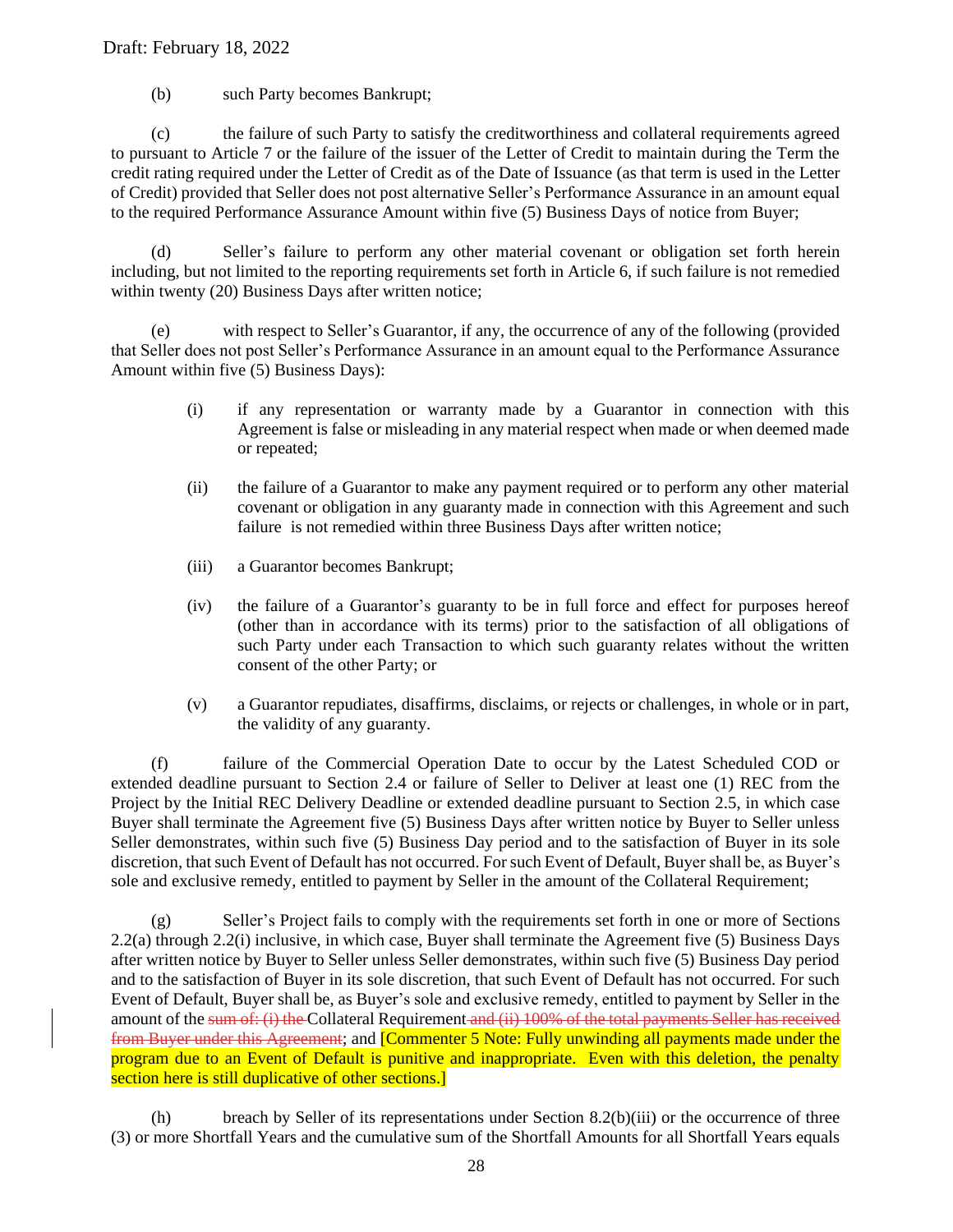or exceeds the Annual Quantity, in which case, Buyer shall terminate the Agreement five (5) Business Days after written notice by Buyer to Seller unless Seller demonstrates, within such five (5) Business Day period and to the satisfaction of Buyer in its sole discretion, that such Event of Default has not occurred. For such Event of Default, Buyer shall be entitled to payment by Seller in the amount of the Collateral Requirement as Buyer's sole and exclusive remedy.

## **9.3 Declaration of Early Termination Date**

<span id="page-28-0"></span>Except as otherwise set forth in this Agreement, if an Event of Default with respect to a Defaulting Party occurs and is continuing, the other Party (the "Non-Defaulting Party") will have the right to (i) designate a day, no earlier than the day such notice is effective and no later than twenty (20) days after such notice is effective, as an early termination date ("Early Termination Date") to liquidate and terminate this Agreement, and all, but not less than all, Transactions (each a "Terminated Transaction") (ii) withhold any payments due to the Defaulting Party under this Agreement (other than, in the case of Buyer, for RECs already Delivered to Buyer by Seller) and (iii) suspend performance— other than for payment obligations for RECs already Delivered to Buyer by Seller. **[Commenter 5 Note: These edits clarify that netting of outstanding amounts** should be accomplished as part of an Early Termination Date; the current draft does not make such a mechanism clear.] The Non-Defaulting Party will calculate, in a commercially reasonable manner, a Settlement Amount as of the Early Termination Date (or, to the extent that in the reasonable opinion of the Non-Defaulting Party such Terminated Transaction is commercially impracticable to liquidate and terminate or may not be liquidated and terminated under applicable law by the Early Termination Date, as soon thereafter as is reasonably practicable). The calculation of the Settlement Amount indicated in this Section [9.3](#page-28-0) shall not apply to an Event of Default described in Sections [9.2\(f\),](#page-27-0) [9.2\(g\)](#page-27-3) or [9.2\(h\).](#page-27-1) Notwithstanding anything in this Section [9.3](#page-28-0) to the contrary, in the event of an Early Termination Date prior to the Delivery of one (1) REC of the Project due to a Seller's Event of Default, Seller shall pay to Buyer a Settlement Amount in an amount equal to the Collateral Requirement.

### **9.4 Calculation of Settlement Amount.**

<span id="page-28-1"></span>Except as otherwise set forth in this Agreement, the Non-Defaulting Party will calculate a Settlement Amount as a single amount by netting out (a) all amounts that are due to the Defaulting Party for Product that has been Delivered and not yet paid for, plus, at the option of the Non-Defaulting Party, any cash, security or other Performance Assurance then available to the Non-Defaulting Party, plus any or all other amounts due to the Defaulting Party under this Agreement against (b) all Settlement Amounts that are due to the Non-Defaulting Party, plus any or all other amounts due to the Non-Defaulting Party under this Agreement, so that all such amounts will be netted out to a single liquidated amount (the "Termination Payment"). If the Termination Payment is a positive amount, the Defaulting Party shall pay the Termination Payment to the Non-Defaulting Party. If the Termination Payment is a negative amount, there shall not be a Termination Payment and the Non-Defaulting Party shall not owe any amount to the Defaulting Party. The Termination Payment, if any, is due to the Non-Defaulting Party within two (2) Business Days following notice.

For avoidance of doubt, the Non-Defaulting Party shall not owe any amount as Termination Payment to the Defaulting Party and payment of the Termination Payment shall only be from the Defaulting Party to the Non-Defaulting Party. Outstanding payments for not Ineligible RECs or Excess RECs already delivered to Buyer must be netted against any Termination Payment of Settlement Amount. **[Commenter 5 Note: This passage's** netting of outstanding payments is reciprocal and fair to both Buyer and Seller.] Seller shall not be required to refund payment for RECs other than for periods during which Seller was in default. For the avoidance of doubt, in the event of Termination leading to payment of the Collateral Requirement by Seller, Seller shall only be required to pay the Collateral Requirement once (regardless of the number of Events of Default). [Commenter 5 Note: Again, fully repaying all REC payments made under the program due to Termination is punitive to Seller and inappropriate. Seller's liability should be limited to the degree to which Seller caused an Event of Default.]

#### <span id="page-28-2"></span>**9.5 Calculation Disputes.**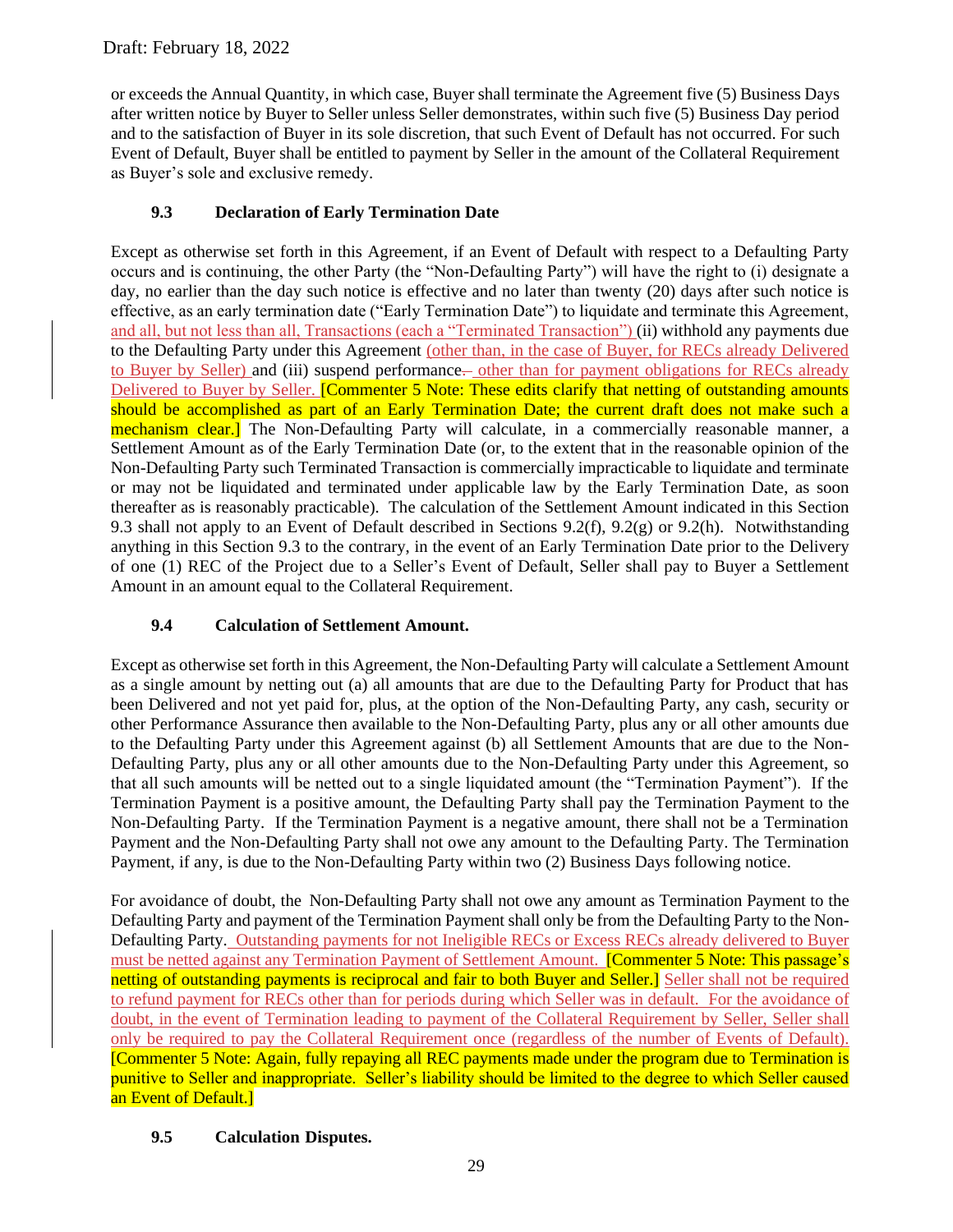If the Defaulting Party disputes the Non-Defaulting Party's calculation of the Settlement Amount or Termination Payment, in whole or in part, the Defaulting Party will, within two (2) Business Days of receipt of Non-Defaulting Party's calculation, provide to the Non-Defaulting Party a detailed written explanation of the basis for such dispute; provided, however, that the Defaulting Party must first transfer to the Non-Defaulting Party in an amount equal to the full Termination Payment. References to Defaulting Party and Non-Defaulting Party in this Section include the Potentially Defaulting Party and Potentially Non-Defaulting Party, as applicable. For the avoidance of doubt, only an actual Event of Default can trigger payment of a Settlement Amount. **[Commenter 5 Note: As currently written, it appears possible** that a Potential Event of Default could trigger Termination, which is inappropriate. This edit clarifies that only actual Events of Default can lead to Termination.]

#### **9.6 Suspension of Performance.**

<span id="page-29-0"></span>Notwithstanding any other provision hereof, if an Event of Default or a Potential Event of Default has occurred and is continuing, the Non-Defaulting Party, upon written notice to the Defaulting Party, has the right (a) to suspend performance under this Agreement and (b) to the extent an Event of Default has occurred and is continuing, to exercise any remedy available at law or in equity, except as limited by Section [14.1.](#page-32-6)

#### **9.7 Not a Penalty.**

<span id="page-29-1"></span>The Parties acknowledge that (a) the Non-Defaulting Party shall be damaged by the Defaulting Party, (b) it would be impracticable or extremely difficult to determine the actual damages resulting therefrom, (c) the remedies specified herein are fair and reasonable and do not constitute a penalty and (d) the remedies specified in Section [9.4](#page-28-1) shall be the Non-Defaulting Party's sole and exclusive remedy in the Event of Default.

## **ARTICLE 10: FORCE MAJEURE**

#### <span id="page-29-2"></span>**10.1 Force Majeure.**

<span id="page-29-3"></span>If either Party is rendered unable, wholly or in part, by Force Majeure to carry out its obligations with respect to this Agreement, that upon such Party's (the "Claiming Party") giving notice and full particulars of such Force Majeure as soon as reasonably possible after the occurrence of the cause relied upon, confirmed in writing, then the obligations of the Claiming Party will, to the extent it is affected by such Force Majeure, be suspended during the continuance of said inability, but for no longer a period than the continuance of said inability, and the Claiming Party will not be in breach hereof or liable to the other Party for, or on account of, any loss, damage, injury or expense resulting from, or arising out of such event of Force Majeure during such Suspension Period. The Party receiving such notice of Force Majeure will have until the end of the tenth (10th) Business Day following such receipt to notify the Claiming Party that it objects to or disputes the existence of Force Majeure. If Seller is the Claiming Party, then such notification must be made to both Buyer and the IPA, and a determination of whether to object to or dispute the existence of Force Majeure may be made by Buyer. Any determination to object to or dispute the existence of Force Majeure by Buyer shall be subject to the concurrence of the IPA (who, upon receipt, shall promptly confer to consider the Force Majeure notice).

"Force Majeure" means an event or circumstance which materially adversely affects the ability of a Party to perform its obligations under this Agreement, which event or circumstance was not reasonably anticipated as of the date such Transaction was entered into and which is not within the reasonable control of, or the result of the negligence of, the Claiming Party, and which the Claiming Party is unable to overcome or avoid or cause to be avoided, by the exercise of due diligence. Force Majeure includes acts of God (such as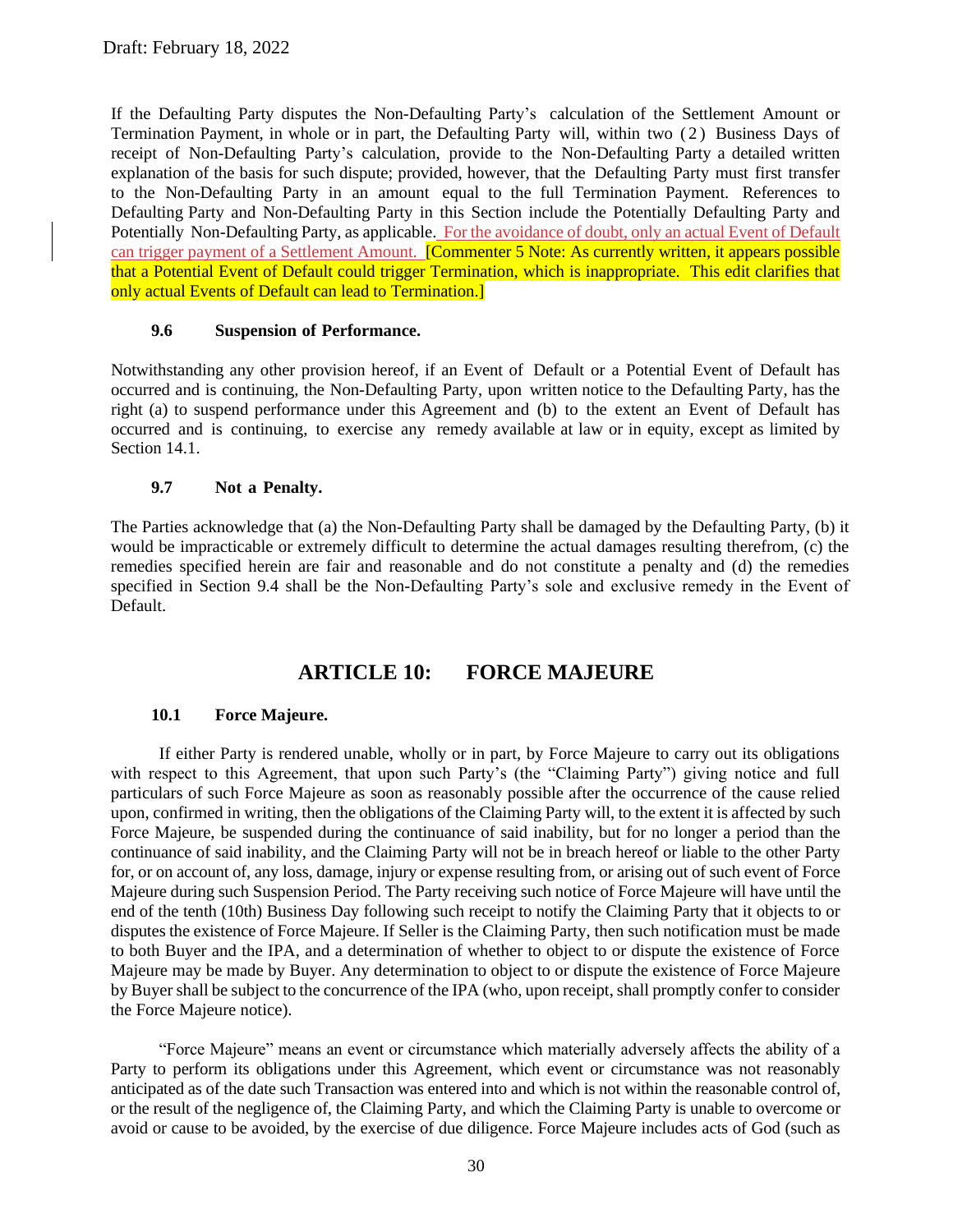tornadoes, fires, earthquakes and floods), pandemics as declared by the WHO, explosions, war, hostilities, riots and acts or threats of terrorism (any such event, an "External Event") that disrupt the development or operation of the Project. Force Majeure may also include disruption in Deliveries of RECs by PJM EIS GATS or M-RETS during the Delivery Term. In the case of a Party's obligation to make payments hereunder, Force Majeure will only be an event or act of a Governmental Authority that on any day disables the banking system through which a Party makes such payments. Force Majeure may include curtailments of the Project made by the Regional Transmission Organization responsible for the operation of the transmission system to which the Project is interconnected, provided that Seller can demonstrate to Buyer and the IPA that the amount of such curtailment prevents the Delivery of more than five percent (5%) of the Annual Quantity in a Delivery Year. Upon such Force Majeure event, the Shortfall Amount in a Delivery Year may be excused by the amount of such curtailment that exceeds five percent (5%) of the Annual Quantity. [Commenter 5 Note: What the ultimate disposition or result of the first 5% that is curtailed remains unclear. Seller shall provide written notice to Buyer within thirty (30) days of the commencement of any curtailment that meets the foregoing requirements and, in the event that Sellers fails to so notify Buyer, Seller shall not be relieved of its Delivery obligations as a result of such curtailment. Upon the occurrence and proper notice of a curtailment meeting the foregoing requirements, Seller shall estimate the amount of Deliveries prevented by such curtailment based on the most recent twelve (12) months of actual production data from the Project and utilizing actual meteorological conditions during the period of curtailment and shall provide such estimate to Buyer along with all supporting documentation, including any supporting information from the RTO that curtailed the Project's generation.

If Force Majeure or actions or inactions by Buyer adversely affects the ability of Seller to Deliver RECs from the Project during the Delivery Term, or if Buyer's actions, inactions, or Force Majeure affect Buyer's ability to receive RECs from the Project during the Delivery Term, [Commenter 5 Note: Force Majeure affecting Buyer and Buyer's conduct are not currently accounted for; these edits accomplish reasonable parity for Buyer's Force Majeure and reasonably excuse Seller for inability to Deliver due to actions or inactions of Buyer.] then there shall be a Suspension Period with respect to that Project's obligations to Deliver RECs under this Agreement. If the Suspension Period arising from such event lasts for a consecutive period of seven hundred thirty (730) days, then this Agreement shall be terminated and Seller's Performance Assurance shall be returned. If Force Majeure adversely affects the operability of the Project and Seller has determined that the damage to the Project is irreparable, then Seller may provide a written notice to Buyer and the IPA of such determination. Unless such determination is refuted by Buyer within ten (10) Business Days of Buyer's receipt of Seller's written notice, which shall be subject to the concurrence of the IPA, this Agreement shall be terminated and Seller's Performance Assurance shall be returned, and no payment of the Collateral Requirement by Seller to Buyer shall be required. [Commenter 5 Note: Same issue as above.]

Force Majeure may not be based on: (i) the loss or failure of Buyer's markets; (ii) Buyer's inability economically to use or resell the Product purchased hereunder; (iii) Seller's ability to sell the Product to another at a price greater than the Purchase Price; (iv) insufficiency or unavailability of insolation to operate the Project or generate sufficient quantities of Product, unless such insufficiency or unavailability was caused by Force Majeure; (v) the performance or breakdown of equipment not directly caused by an External Event; or (vi) the loss of tax credits, the denial of deductions or the imposition of additional taxes, or (vii) financial hardship or inability to pay.

If the Commercial Operation Date of the Project has occurred, then each thirty (30) day period within the Suspension Period shall extend the Acceptable Vintage Period by a Vintage month such that a Suspension Period between one (1) and thirty (30) days shall extend the Acceptable Vintage Period by one (1) Vintage month and each subsequent thirty (30) day periods in the Suspension Period shall extend the Acceptable Vintage Period by a corresponding Vintage month.<sup>2</sup>

<sup>2</sup> For example, a Suspension Period of between 1 and 30 days shall extend the Acceptable Vintage Period by a calendar month, a Suspension Period of 31-60 days shall extend the Acceptable Vintage Period by two calendar months, and a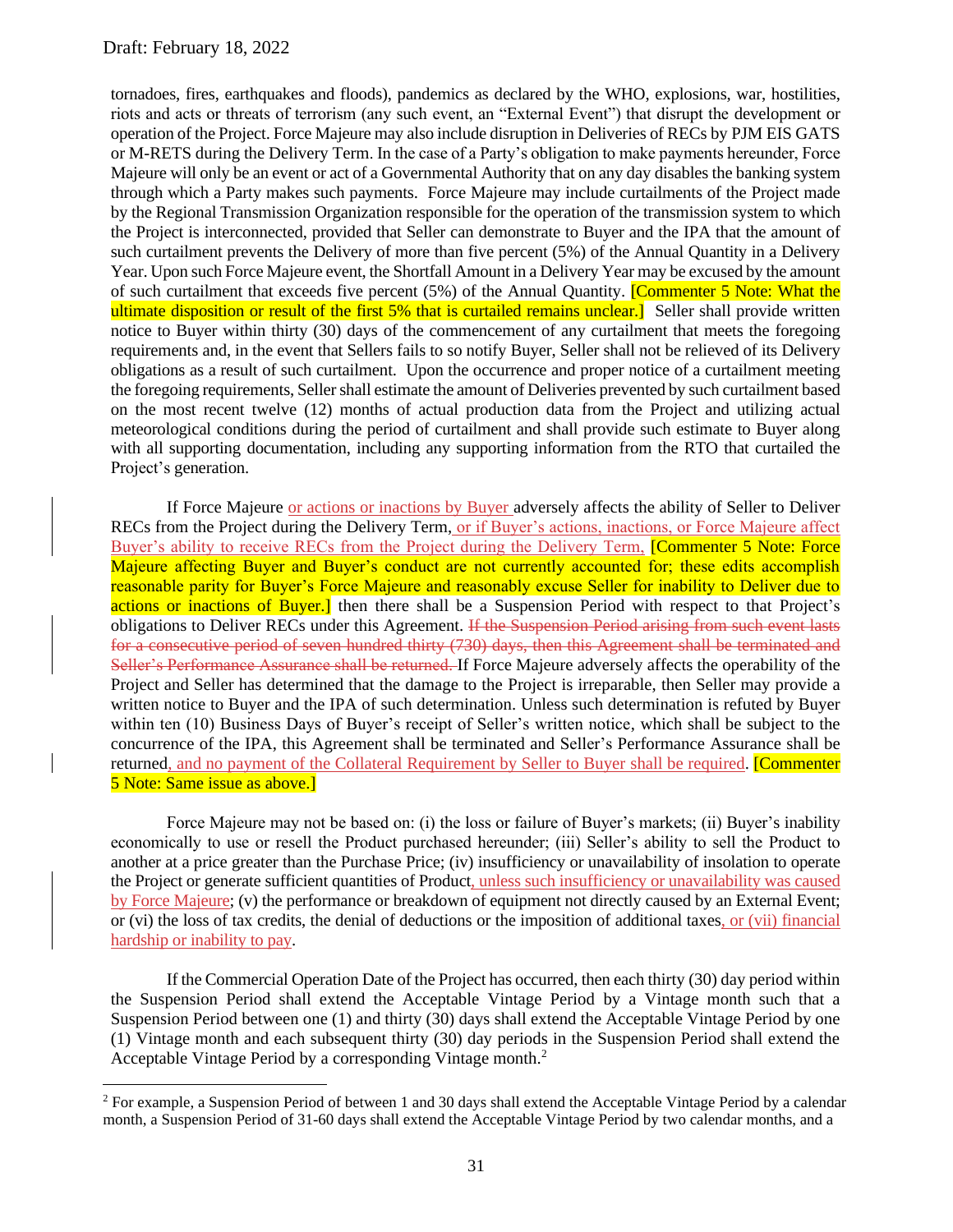## **ARTICLE 11: GOVERNMENT ACTION**

#### <span id="page-31-0"></span>**11.1 Government Action.**

<span id="page-31-1"></span>The Parties acknowledge that the Applicable Program, which among other things establishes the conditions for a market for certain Products, may be the subject of Government Action (including court challenge) that could adversely affect the eligibility of a Product to meet the requirements of an Applicable Program or otherwise alter the requirements of the Applicable Program, or make a Product unavailable or dramatically diminished or increased in value. With respect to the Transaction, Seller represents that the Product complies with the Applicable Program and such representation is made and effective as of each Delivery Date, and regardless of any Government Action occurring after the Trade Date, Seller must Deliver Product that complies with the Applicable Program as of each Delivery Date. [Commenter 5 Note: This passage is duplicative of representations already made.] Government Action that changes in any respect the value of a Product (without rendering the Product out of compliance with the Applicable Program if Regulatorily Continuing) [Commenter 5 Note: The product is regulatorily continuing, rendering this unnecessary.], will have no effect on the obligation of the Parties to purchase and sell such Product at the price and on the terms set forth in this Agreement.

The Parties recognize and understand that the trading of RECs is dependent upon the Applicable Program requirements as of the Delivery Date. If, prior to the Delivery Date, a change in law occurs such that all or parts of this Agreement are rendered ineffective, the Parties will use their best efforts to reform the affected part or parts of the Agreement in order to give effect to the original intention of the parties and the Applicable Program.

To the extent that Government Action after the Trade Date (i) renders Delivery illegal under applicable law or (ii) renders the Product ineligible to comply with the Applicable Program in such a manner that no commercially reasonable modification to the Product or action taken by Seller would allow the Product to comply with the Applicable Program, or (iii) renders the warranty to be materially false or misleading, it shall not be an Event of Default and the Parties are unable to reform the Agreement as described above within thirty (30) days **[Commenter 5 Note: This is a commercially standard provision to ensure Seller is** not held liable for actions outside of its control.](a) such Transaction will be terminated, (b) Seller's Performance Assurance shall be returned, (c) that portion of whatever has been paid for Products not yet Delivered or for non-conforming Products will be refunded by Seller, to the extent it is lawful to do so, and (d) neither Seller nor Buyer will have any liability to the other after such termination. For purposes of the foregoing, Seller shall be deemed to have used "commercially reasonable" efforts if Seller provides to Buyer evidence of expenditures or estimated expenditures in an amount that exceeds the Commercially Reasonable Threshold; provided, however, such evidence of expenditures or estimated expenditures shall be acceptable to Buyer, in its reasonable discretion. Notwithstanding the foregoing, no Transaction will be affected, cancelled, or otherwise impaired by Government Action that is specific to a Party under applicable law taken by a Governmental Authority alleging that Party's violation thereof.

#### **11.2 Risk Allocation.**

<span id="page-31-2"></span>The Product is Regulatorily Continuing.

Suspension Period of 61-90 days shall extend the Acceptable Vintage Period by three calendar months, and so on and so forth.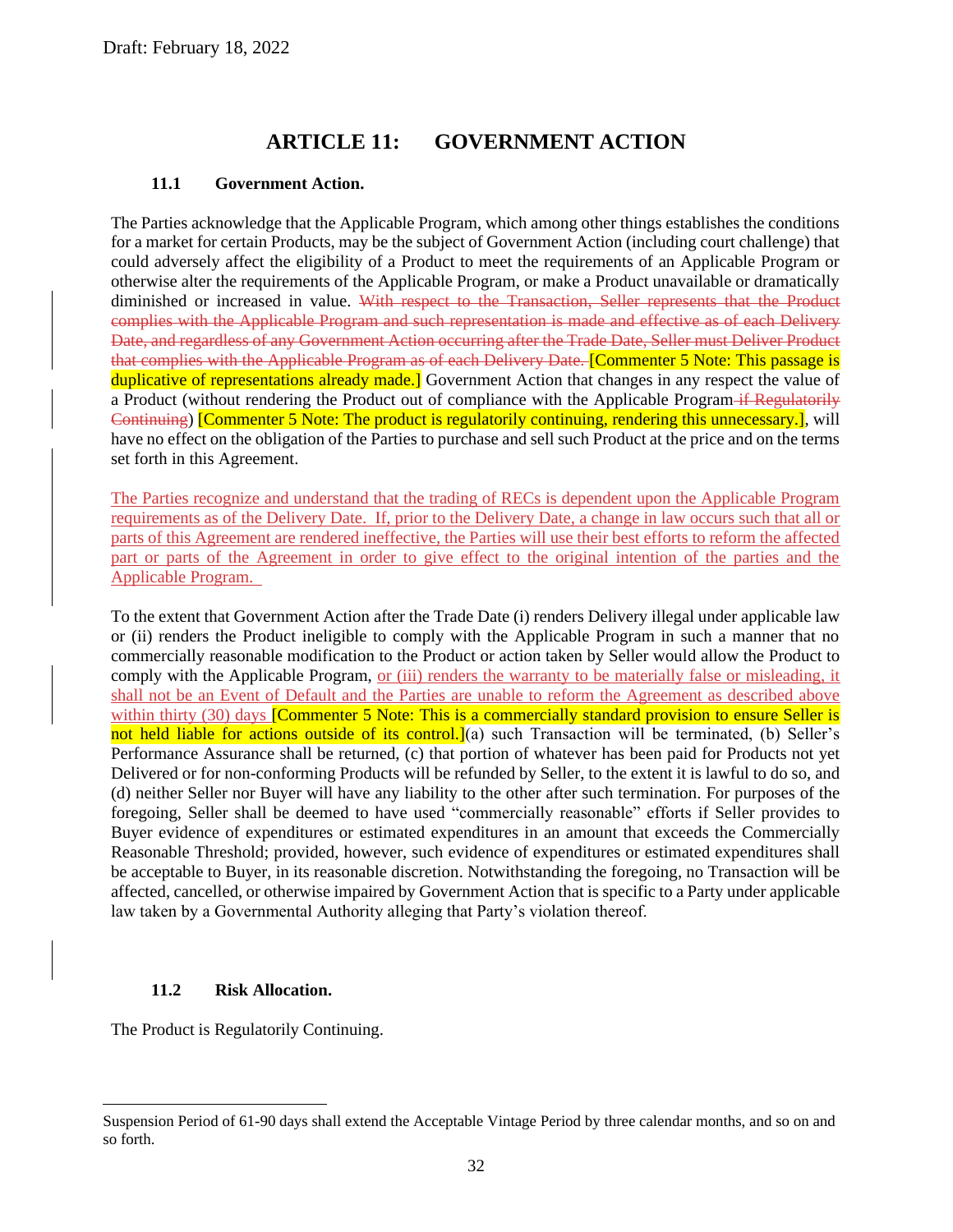# **ARTICLE 12: GOVERNING LAW**

#### <span id="page-32-0"></span>**12.1 Applicable Program.**

<span id="page-32-1"></span>The coal to solar procurement events pursuant to Section 1-75(c-5) of the IPA Act contained within the Illinois Renewable Portfolio Standard as established under 20 Ill. Comp. Stat. 3855/1-75 is the Applicable Program for this Agreement.

#### **12.2 Governing Law.**

<span id="page-32-2"></span>This Agreement is governed by and construed in accordance with the laws of the State of Illinois. To the full extent permitted under applicable law, if the Parties have agreed on the terms of a Transaction, the Parties agree not to contest, or to enter any defense concerning the validity or enforceability of a Transaction on the grounds that the documentation for such Transaction fails to comply with the requirements of a jurisdiction's Statute of Frauds or other applicable law requiring agreements to be written or signed.

## **ARTICLE 13: ASSIGNMENT**

#### <span id="page-32-3"></span>**13.1 Assignment.**

<span id="page-32-4"></span>Neither Party may assign this Agreement or any Transaction without the prior written consent of the other, which consent will not be unreasonably withheld, conditioned or delayed; provided, however, either Party may, without the consent of the other, (i) pledge, encumber or collaterally assign this Agreement or the accounts, revenues or proceeds hereof in connection with any financing or other financial arrangements (but, in the case of Section [13.1\(](#page-32-4)i) only, without relieving itself from liability hereunder), (ii) transfer or assign this Agreement to an Affiliate of such Party which Affiliate's creditworthiness is equal to or higher than that of such Party on the Effective Date, or (iii) transfer or assign this Agreement to any person or entity succeeding to all or substantially all of the assets whose creditworthiness is equal to or higher than that of such Party on the Effective Date *[Commenter 5 Note: Consider allowing carve-out for this* requirement if permitted assign posts security.]; provided, however, that in the case of an assignment pursuant to Section [13.1\(](#page-32-4)ii) and (iii), any such assignee must, prior to any assignment, agree in writing to be bound by the terms and conditions hereof and the transferring Party must deliver such tax and enforceability assurance as the non-transferring Party may reasonably request and, in the case of an assignment pursuant to Section [13.1\(](#page-32-4)i), the transferring Party must give notice to the other Party within ten (10) days of any such collateral assignment. This Agreement will bind each Party's successors and permitted assigns. Any attempted assignment in violation of this provision will be void *ab initio*.

## **ARTICLE 14: INDEMNIFICATION AND LIABILITY**

#### <span id="page-32-5"></span>**14.1 Limitation of Liability.**

<span id="page-32-6"></span>The express remedies and measures of damages provided herein satisfy the essential purposes hereof. For breach of any provision for which an express remedy or measure of damage is provided, such remedy or measure shall be the sole and exclusive remedy therefor.

If no remedy or measure of damage is expressly provided, the obligor's a party's liability shall be limited to direct actual damages only as the sole and exclusive remedy. Except as specifically set forth herein, or such express measure of damages may be deemed to constitute the same, **[Commenter 5 Note: Specific damages**] (e.g., the Collateral Amount) are provided throughout the Agreement.] no party shall be required to pay or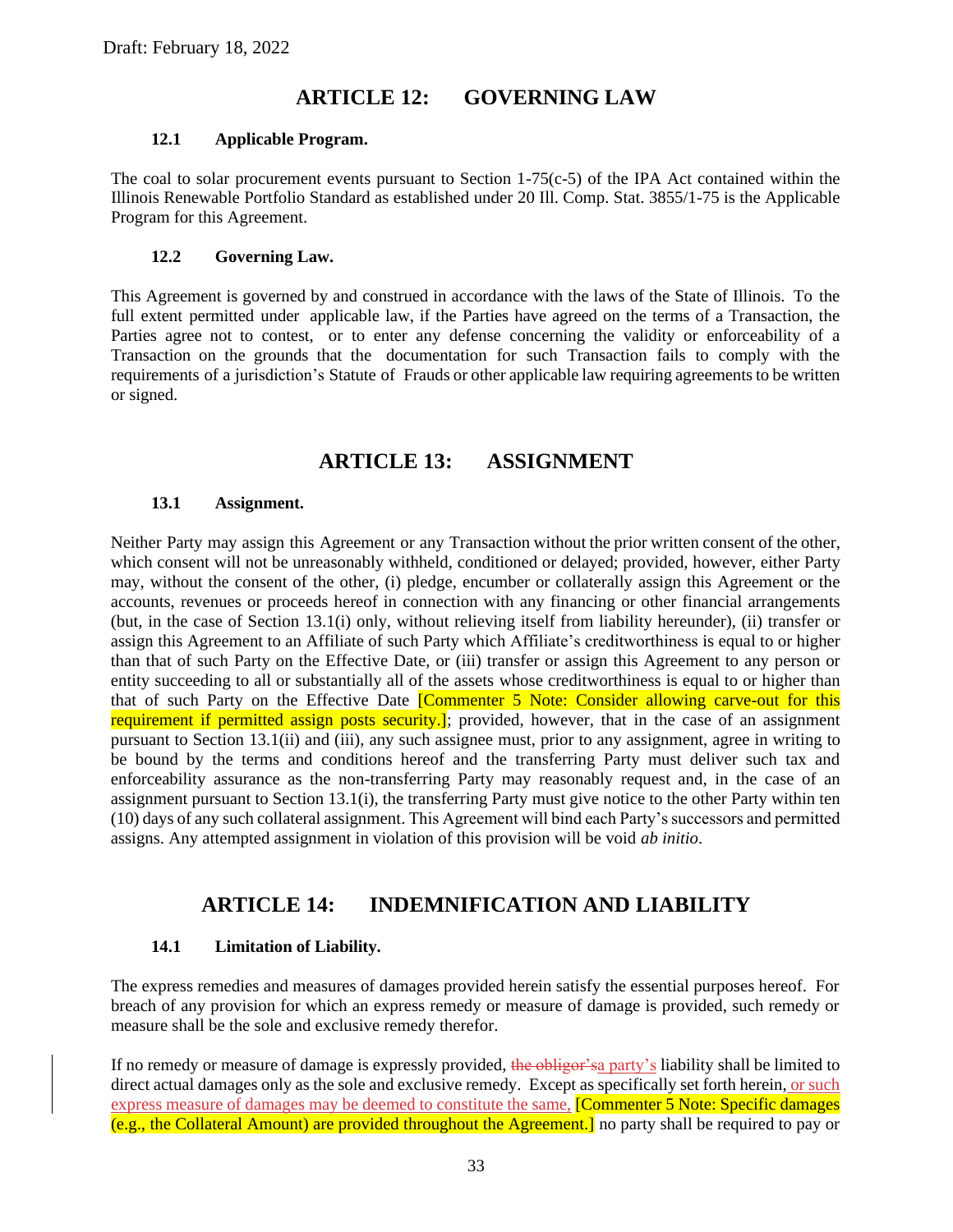be liable for special, consequential, incidental, punitive, exemplary, or indirect damages, lost profit or business interruption damages, by statute, in tort, contract or otherwise. To the extent any damages required to be paid hereunder are deemed liquidated, the parties acknowledge that the damages are difficult or impossible to determine, or otherwise obtaining an adequate remedy is inconvenient and the damages calculated hereunder constitute a reasonable approximation of the harm or loss.

Notwithstanding any other provisions of this Agreement, in no event shall Seller be liable to Buyer in an amount that exceeds the sum of the Collateral Requirement and one hundred percent (100%) of the total payments Seller has received from Buyer associated with RECs from the Project during which Seller was in default of this Agreement. **[Commenter 5 Note: This edit is to accord with prior edit to reduce punitive** nature of fully unwinding payments under the program if Seller causes an Event of Default.

Notwithstanding any other provisions of this Agreement, in no event shall Buyer be liable to Seller in an amount that exceeds one hundred percent (100%) of the total payments Seller has received from Buyer associated with RECs from the Project. [Commenter 5 Note: This provision essentially renders the Buyer liable for nothing at all (and the agreement potentially unenforceable) because damages would almost certainly exceed amounts already paid.]

## **ARTICLE 15: MISCELLANEOUS**

#### <span id="page-33-0"></span>**15.1 Notices.**

<span id="page-33-1"></span>All notices, requests, statements or payments will be made as specified in this Agreement. Notices, unless otherwise specified herein, must be in writing and delivered by electronic means. Notice is effective when transmitted, if transmitted before or during business hours on a Business Day, and otherwise will be effective on the next Business Day. A Party may change its addresses by providing notice of such change in accordance herewith and updating the information in Exhibit B.

#### **15.2 Dispute Resolution.**

<span id="page-33-2"></span>Disputes under this Agreement will be resolved in accordance with applicable law, or in accordance with the provisions of this Section [15.2.](#page-33-2)

#### **Waiver of Jury Trial**

Waiver of Jury Trial. Each Party knowingly, voluntarily, intentionally and irrevocably waives the right to a trial by jury in respect of any litigation based on this Agreement, or arising out of, under or in connection with this Agreement and any agreement executed or contemplated to be executed in conjunction with this Agreement, or any course of conduct, course of dealing, statements (whether verbal or written) or actions of any Party hereto. This provision is a material inducement to each of the Parties for entering hereinto. Each Party hereby waives any right to consolidate any action, proceeding or counterclaim arising out of or in connection with this Agreement or any other agreement executed or contemplated to be executed in conjunction with this Agreement, or any matter arising hereunder or thereunder, in which a jury trial has not or cannot be waived.

#### **Mediation**

If any dispute or claim should arise between the Parties that cannot be resolved through negotiation, the Parties shall endeavor to settle the dispute by mediation. Either Party may request in writing that the other Party mediate the dispute; and such notice shall set forth the subject of the dispute and the relief requested (the "Dispute Notice"). The mediation shall be conducted by the IPA unless one or more of the Parties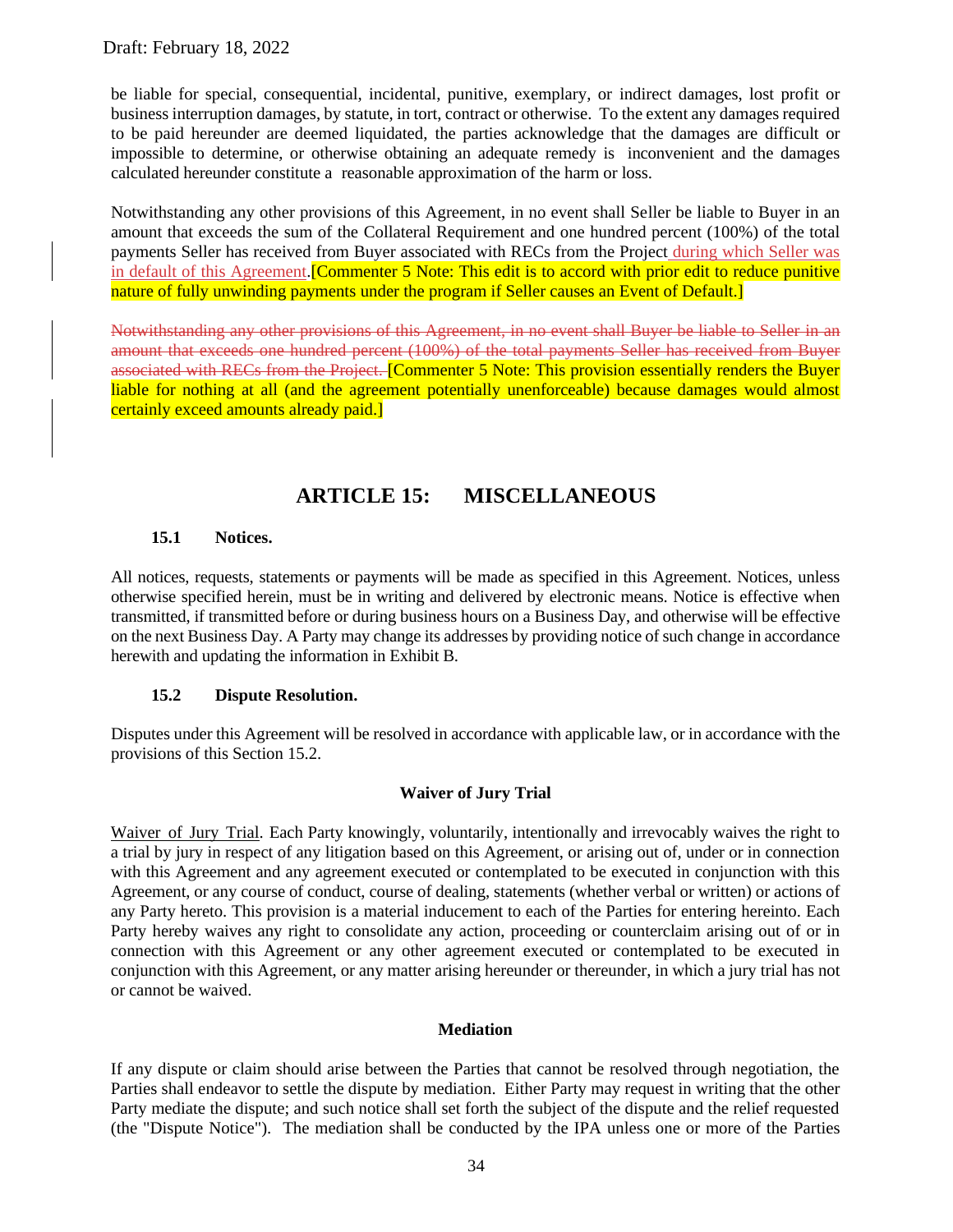object to mediation with the IPA.

If the one or more of the Parties do not object to mediation with the IPA, the disputing Party shall provide a written request to the IPA for mediation. Such written request shall include a brief summary of the dispute, with confidential information so marked. The IPA shall undertake mediation procedures developed by the IPA for the purposes of implementing this Section [15.2.](#page-33-2)

If one or more of the Parties object to mediation with the IPA, the mediation shall be conducted by a mediator affiliated with and under the commercial rules of the American Arbitration Association ("AAA"). The AAA's mediation procedures under the commercial rules are available at https://www.adr.org/sites/default/files/CommercialRules\_Web.pdf.

#### **Binding Arbitration**

(1) Unless otherwise settled by mediation or directly settled by the Parties, any dispute or claim arising out of or related hereto or any breach thereof or any need for interpretation related to any dispute arising out of or related hereto will be settled by binding arbitration administered by the AAA in Illinois. Either Party will have the right to commence an arbitration by written notice to the other Party after the expiration of ninety (90) calendar days from the Dispute Notice mentioned above, or if nonbinding mediation was terminated, ten (10) days after the termination of the mediation. The arbitration will be conducted as follows:

(A) There will be one arbitrator who has not previously been employed by either Party, is qualified by education or experience to decide the matters relating to the questions in dispute, and does not have a direct or indirect interest in either Party or a financial interest in the outcome of the arbitration and who is available within the time frames set forth herein. Such arbitrator will either be selected by mutual agreement by the Parties within thirty (30) days after written notice from the Party requesting arbitration, or failing agreement by such time, the arbitrator will be selected within the following fourteen (14) days by the AAA under the AAA Rules.

(B) Such arbitration will be held at a location within the State of Illinois. Absent agreement, the arbitrator shall set the precise location of the arbitration based on where it is most convenient and cost effective to resolve the dispute, and if it is an international matter, with regard to any special considerations raised by the Parties that may therefore be relevant.

(C) The AAA Rules (including the Optional Rules for Emergency Protection Measures) apply to the extent not inconsistent with the rules herein specified. If the dispute is international in scope as defined in the United Nations Commission on International Trade Law Model Law on International Commercial Arbitration, the AAA's Supplementary Procedures for International Commercial Disputes shall apply.

(D) The hearing will be conducted on a confidential basis and except as required by law, neither the Parties nor the arbitrator may disclose the existence, content or results of any arbitration hereunder without the prior written consent of all the Parties.

(E) At the request of a Party, the arbitrator will have the discretion to order an examination of witnesses to the extent the arbitrator deems such additional discovery relevant and appropriate. Depositions will be limited to a maximum of two depositions for each Party, may be held by video conferencing to reduce travel expenses, and each deposition will be limited to a maximum of three hours. All objections are reserved to the hearing except objections based on privilege and proprietary or confidential information.

(F) The arbitrator will issue a confidential award accompanied by a statement regarding the reasons for the decision.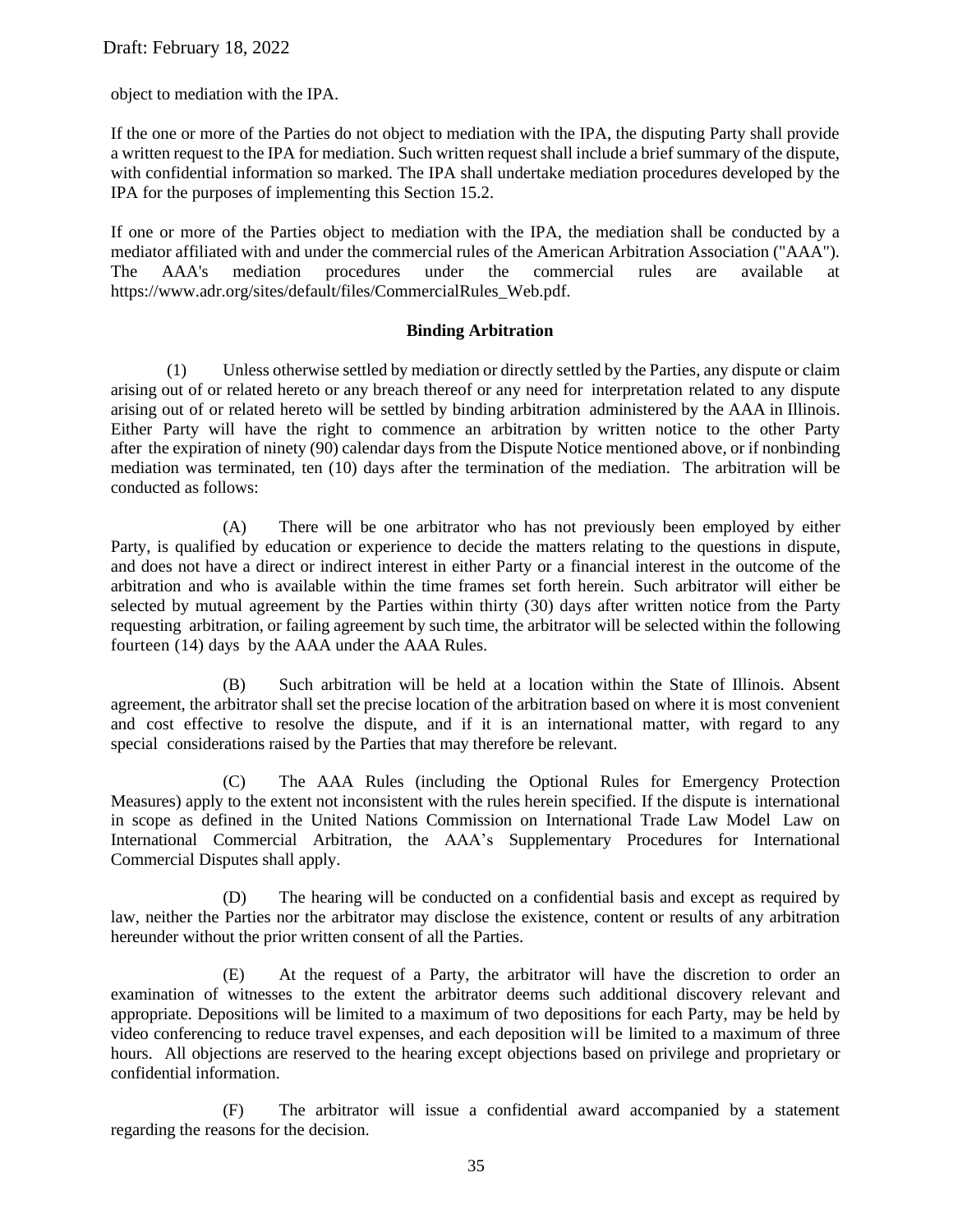(G) The arbitrator and the Parties will make every attempt to resolve the arbitration within 90 days of appointment of the arbitrator. Upon the application of a Party and for good cause shown, the arbitrator may extend this time. Under no circumstances will the arbitration take longer than six months from the appointment of the arbitrator. However, failure to conclude the arbitration within the sixmonth period will not constitute grounds for vacating the award.

(H) Each Party will be responsible for its own filing fees and case service fees in connection with its claim. Other expenses and arbitrator compensation will be borne equally, subject to final apportionment by the arbitrator. Each Party will be responsible for its own expenses and those of its counsel and representatives.

(I) Any offer made or the details of any negotiation regarding the dispute prior to arbitration and the cost to the Parties of their representatives and counsel will not be admissible.

(2) Judgment on the award rendered by the arbitrator may be entered in any court of competent jurisdiction by the Party in whose favor such award is made.

(3) Regardless of any procedures or rules of the AAA: (i) the arbitrator will have no authority to award punitive damages, or any other form of damages waived by the Parties pursuant to the Agreement, or attorneys' fees; and (ii) the Parties may by written agreement alter any time deadline, locations for meetings, or procedure outlined in this section or in the AAA Rules, except that the provisions of subsection  $(1)(G)$  above will govern with respect to the time frame for the conclusion of the arbitration.

## **15.3 Waiver of Immunities.**

<span id="page-35-0"></span>To the extent either Party possesses any immunity on the grounds of sovereignty or other similar grounds, each Party irrevocably waives, to the fullest extent permitted by applicable law, with respect to itself and its revenues and assets (irrespective of their use or intended use), all immunity on the grounds ofsovereignty or other similar grounds from (a) suit, (b) jurisdiction of any court, (c) relief by way of injunction, order for specific performance or for recovery of property, (d) attachment of its assets (whether before or after judgment) and (e) execution or enforcement of any judgment to which it or its revenues or assets might otherwise be entitled in any suit, action or proceedings relating hereto in the courts of any jurisdiction and irrevocably agrees, to the extent permitted by applicable law, that it will not claim any such immunity in any suit, action or proceedings relating hereto.

#### **15.4 Confidentiality.**

<span id="page-35-1"></span>[Commenter 5 Note: Edits to this provision are to allow for disclosures necessary for accomplishing the Agreement (i.e. to lenders, employees of affiliates, etc.), and are generally consistent with IPA practice on confidentiality in REC contracts.]

Each Party shall hold in confidence and not release or disclose any document or information furnished by the other Party in connection with this Agreement. For clarity, this means each Party shall not disclose or release information received from the other Party to any third-party (other than the Party's and its affiliates' employees, Guarantor, lenders, prospective Guarantors, prospective lenders, prospective purchasers, investors, prospective investors, counsel, accountants or advisors who have to know such information and have agreed to keep such terms confidential) without the disclosing Party's written consent; and further, each Party shall restrict access to such information to as few as possible of its employees. such persons as have a need to know to evaluate, perform or otherwise administer this Agreement. The foregoing shall not apply if: (a) compelled to disclose such document or information by judicial, regulatory or administrative process or other provisions of law; (b) such document or information is generally available to the public; (c) such document or information was available to the receiving Party on a non-confidential basis; or (d) such document or information was available to the receiving Party on a non-confidential basis from a third-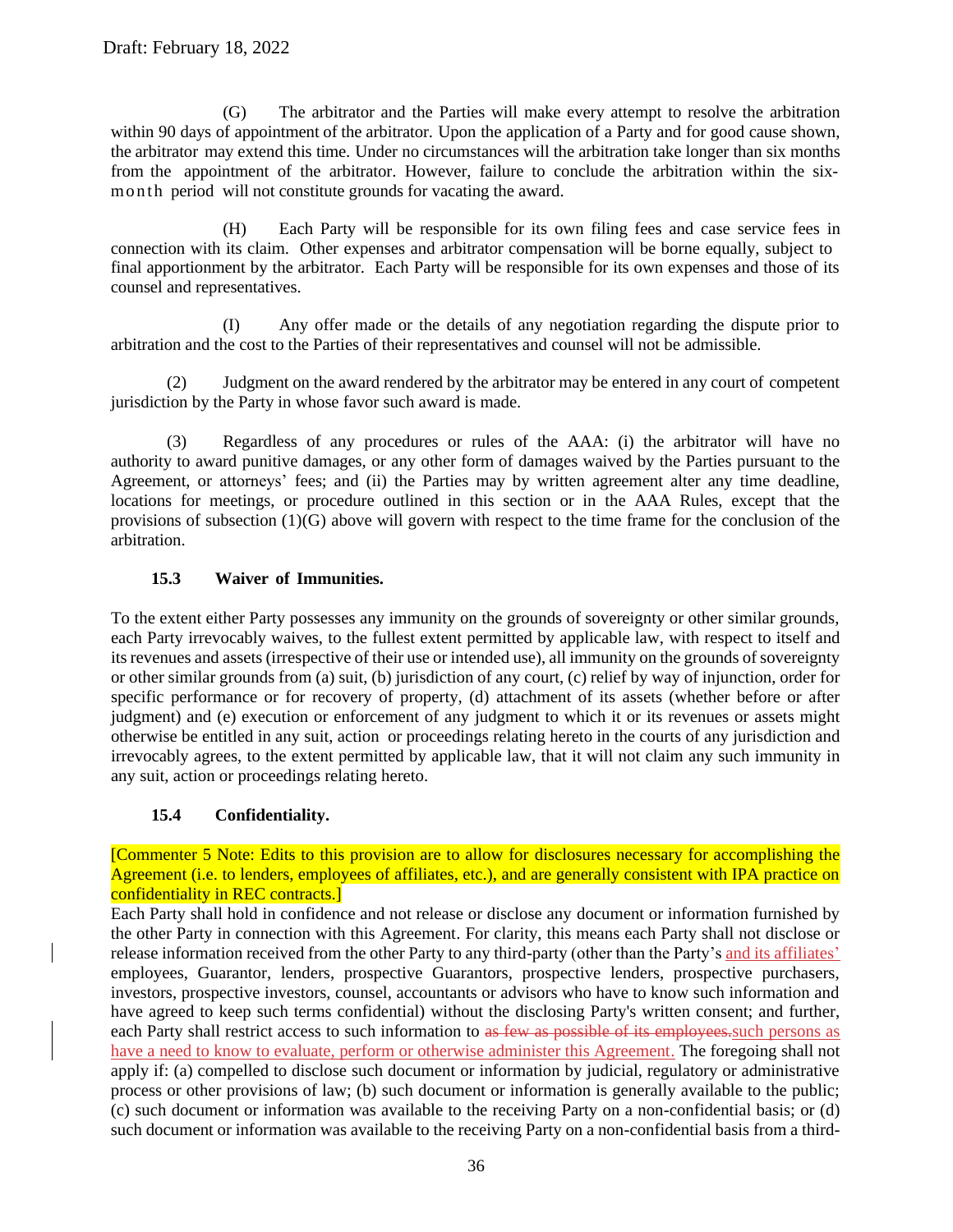party, provided that the receiving Party does not know, and, by reasonable effort, could not know that such third-party is prohibited from transmitting the document or information to the receiving Party by a contractual, legal or fiduciary obligation.

The Parties are entitled to all remedies available at law or in equity to enforce, or seek relief in connection with, this confidentiality obligation. If a Party is required or requested to disclose any confidential information as provided in (a) above, such Party shall provide the other Party with written notice within five (5) Business Days so that the other Party may seek on its own behalf a protective order or any other appropriate remedy. If such protective order or other remedy is not obtained, the disclosing Party will cooperate with the other Party's counsel to enable such Party to obtain a protective order or other reliable assurance that confidential treatment will be accorded the confidential information. The Parties shall maintain the confidentiality of the terms of the Transaction hereunder in compliance with Section 16-111.5(h) of the Illinois Public Utilities Act (220 ILCS 5/16-111.5(h)). All confidentiality obligations set forth herein shall survive following the expiration or termination of this Agreement, **[Commenter 5 Note: An end date would be appropriate here.** [Commenter 5] offers two years.] provided, however, that with respect to any confidential information that constitutes a "trade secret" under applicable law, these covenants shall apply for the life of the trade secret.

#### **15.5 Day Conventions.**

<span id="page-36-0"></span>Unless otherwise specifically provided herein or in a Product Order, (i) "day" means a calendar day and includes Saturdays, Sundays and holidays, and (ii) if a payment falls due on a day that is not a Business Day, the payment will be due on the next Business Day thereafter.

#### **15.6 Indemnity.**

<span id="page-36-1"></span>Each Party will indemnify, defend and hold harmless the other Party from and against any claims or demands made by others arising from or out of any event, circumstance, act or incident first occurring or existing during the period when control and title to Product is vested in such Party as provided herein, except to the extent arising from the indemnified Party's own gross negligence or willful misconduct. Each Party will indemnify, defend and hold harmless the other Party against any taxes for which such Party is responsible under Section [5.5.](#page-20-1)

#### **15.7 General.**

<span id="page-36-2"></span>(a) This Agreement constitutes the entire agreement between the Parties relating to its subject matter. Any prior agreement or negotiation between the Parties with respect to the subject hereof is superseded. Any Product Order or any collateral, credit support or margin agreement or similar arrangement between the Parties will, upon designation by the Parties, be deemed part hereof and incorporated herein by reference, with this Agreement controlling in the event of a contradiction.

(b) This Agreement will be considered for all purposes as prepared through the joint efforts of the Parties and not be construed against one Party or the other as a result of the preparation, substitution, organizational membership, submission or other event of negotiation, drafting or execution hereof.

(c) No amendment or modification hereto or to any written Product Order is enforceable unless in writing and executed by both Parties.

(d) Headings used herein are for convenience and reference purposes only.

(e) Nothing herein constitutes any Party a partner, agent or legal representative of the other Party or creates any fiduciary relationship between them.

(f) The waiver by either Party of a default or a breach by the other Party will not operate or be construed to operate as a waiver of any subsequent default or breach. The making or the acceptance of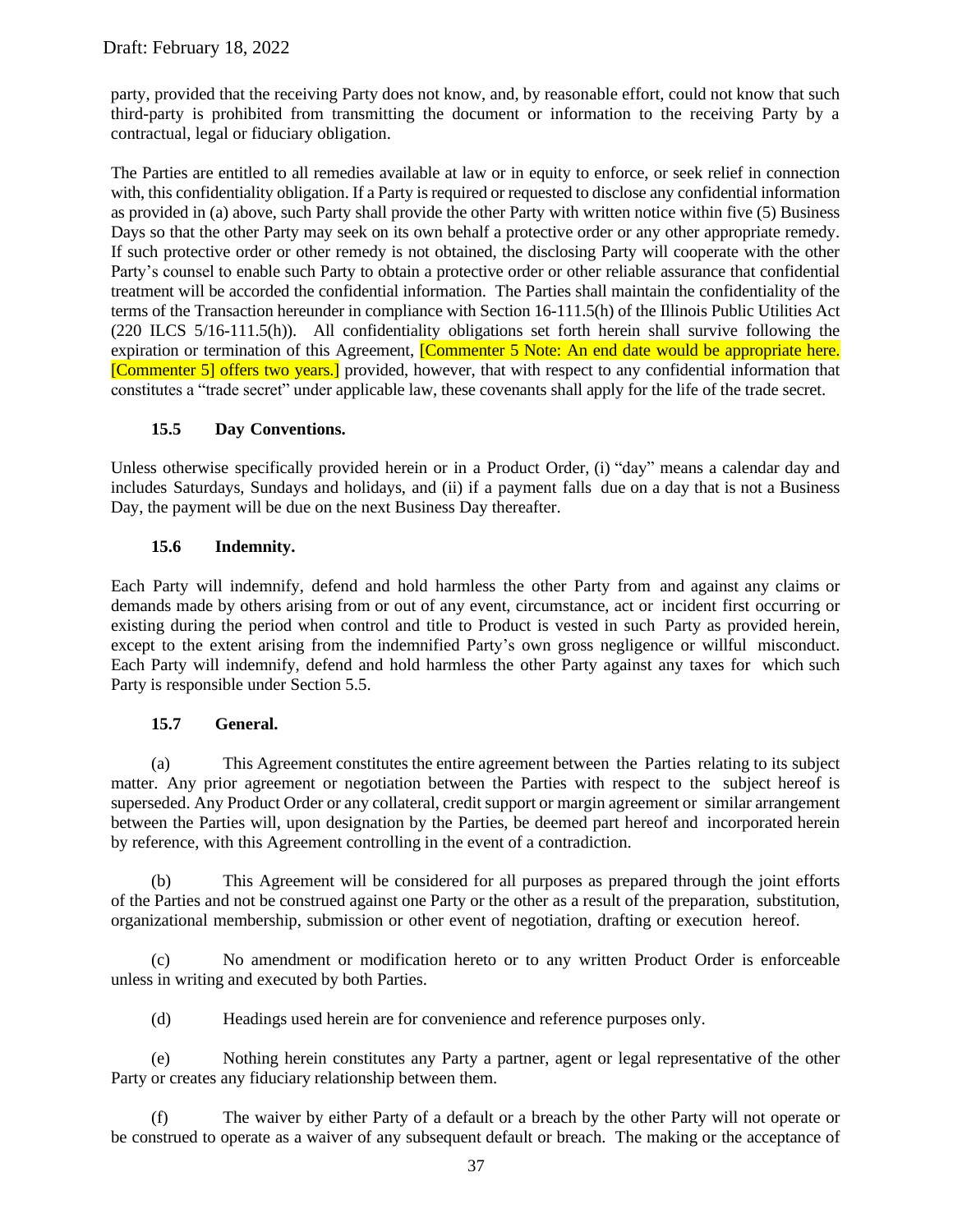a payment by either Party with knowledge of the existence of a default or breach will not operate as a waiver of any default or breach.

(g) Except as provided in a Product Order or pursuant to Section [11.1,](#page-31-1) if any provision hereof is, for any reason, determined to be invalid, illegal, or unenforceable in any respect, the Parties will negotiate in good faith and agree to such amendments, modifications, or supplements of or to this Agreement or such other appropriate actions that will, to the maximum extent practicable in light of such determination, implement and give effect to the intentions of the Parties as reflected herein, and the other provisions hereof will, as so amended, modified, or supplemented, or otherwise affected by such action, remain in full force and effect.

(h) This Agreement may be executed in counterparts, each of which will be deemed an original, but all of which taken together will constitute one and the same original instrument. Delivery of an executed counterpart of a signature page to the Agreement by electronic means shall be effective as delivery of a manually executed counterpart of the Agreement. Electronic copies of executed original copies of the Agreement shall be sufficient and admissible evidence of the content and existence of the Agreement to the same extent as the originally executed copy or copies (if executed in counterpart).

(i) Any document generated by the Parties with respect to this Agreement, including this Agreement, may be imaged and stored electronically and introduced as evidence in any proceeding as if original business records. Neither Party will object to the admissibility of such images as evidence in any proceeding on account of having been stored electronically.

(j) Exhibits are provided as samples for convenience of Parties and the actual forms and reports issued under this Agreement may reflect differences that are non-material in nature to facilitate the administration of this Agreement, and if necessary to correct typographical errors, cure inconsistencies in the provisions of this Agreement or clarify the intent of the provisions of this Agreement.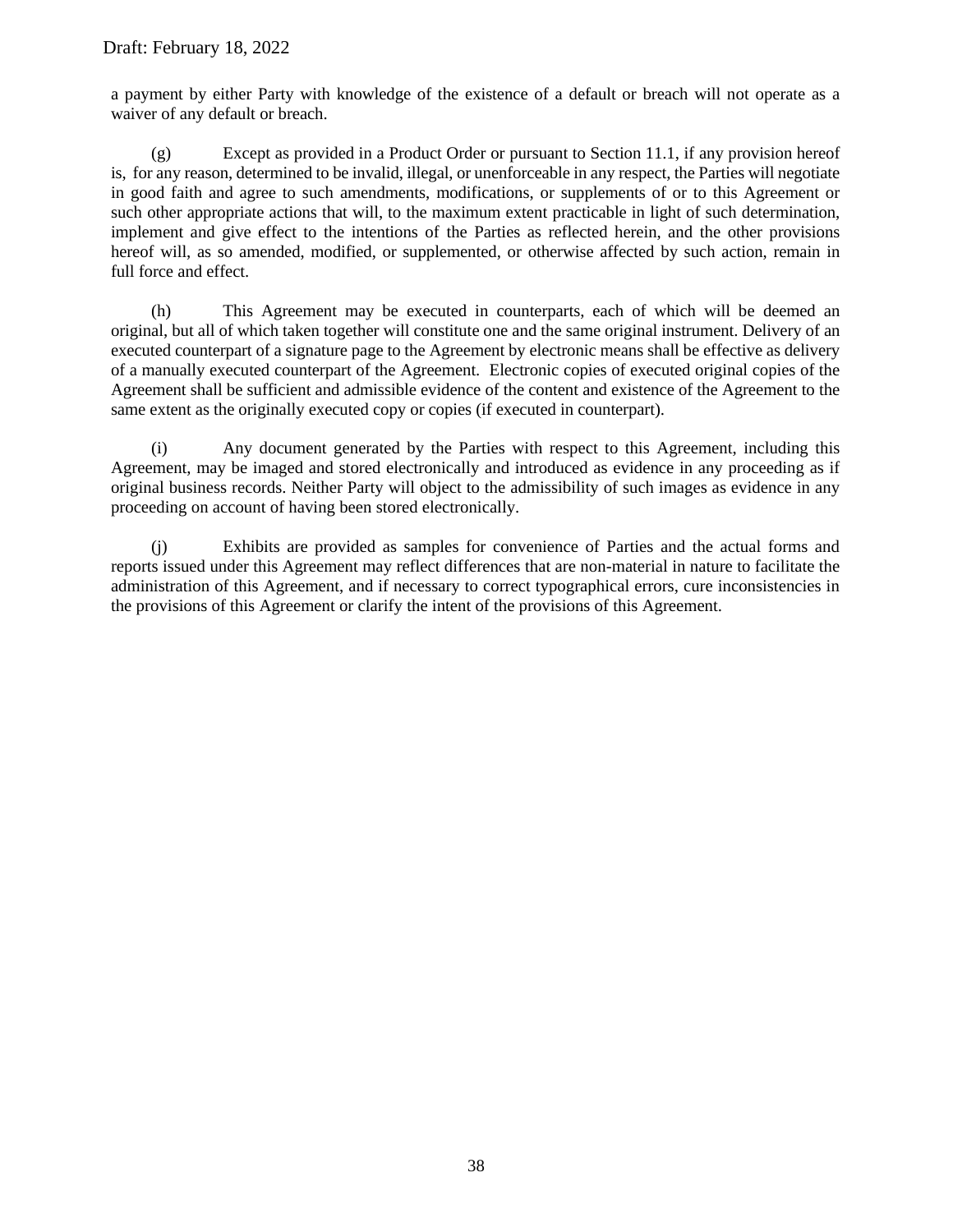IN WITNESS WHEREOF, the Parties have caused this Agreement to be executed by their duly authorized representatives as of the Effective Date.

Party A Name Party B Name By:  $\overline{P}$  Party B Name By: By: By: Name: Name: Title: Title: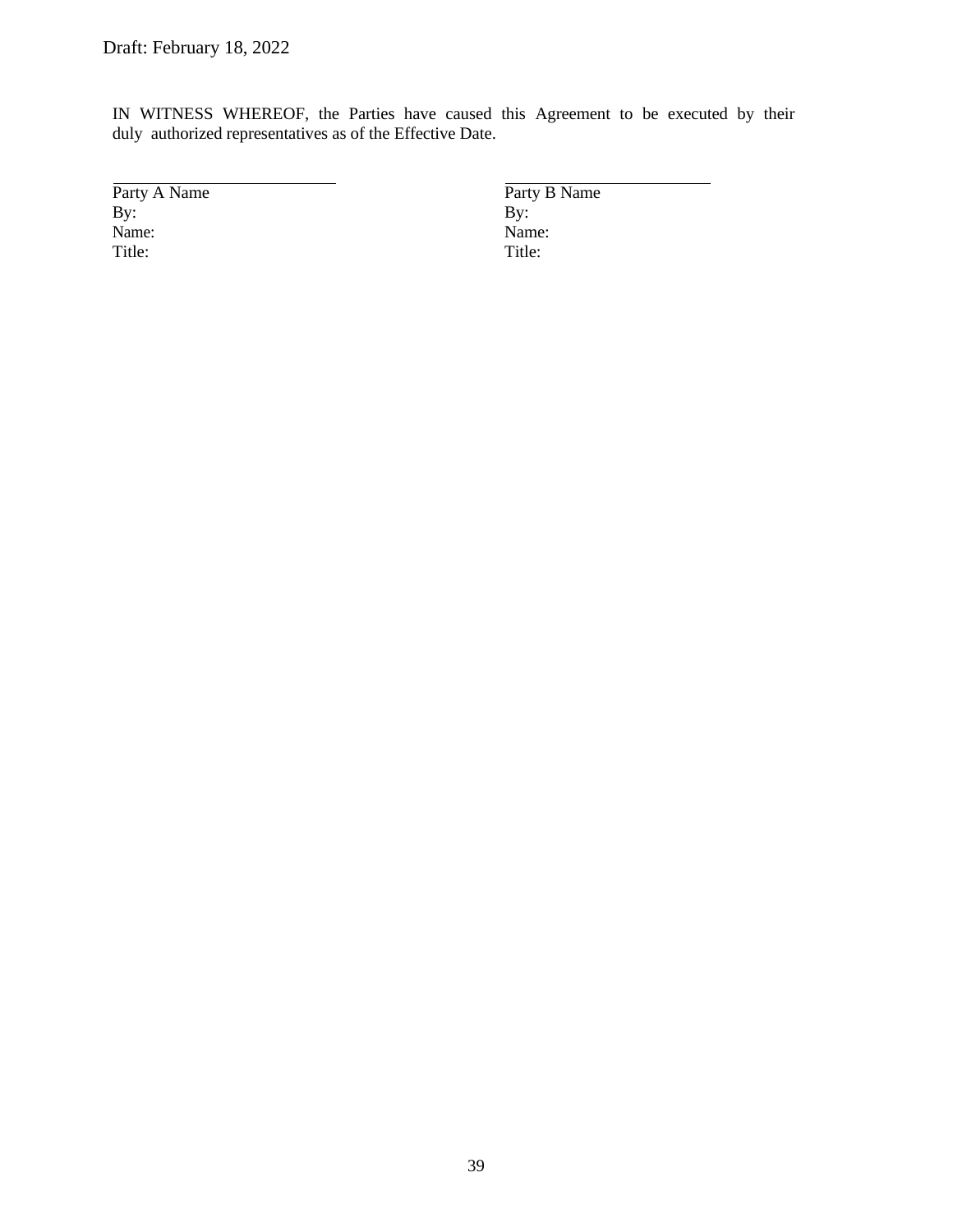## **LIST: ACCOMPANYING EXHIBITS**

<span id="page-39-0"></span>Exhibit A – Form of Product Order

Exhibit B – Contact Information for Notices

Exhibit C – Form of Reports and Notices *[Reserved]*

Exhibit D – Form of Invoice

Exhibit E – Form of Security Instruments

Exhibit E-1 – Form of Letter of Credit

Exhibit E-2 – Form of Guaranty (Ameren Illinois Company)

Exhibit E-3 – Form of Guaranty (Commonwealth Edison Company)

Exhibit E-4 – Schedule 1: Foreign Guarantor Requirement (Commonwealth Edison Company)

Exhibit  $F -$ Examples

Exhibit F-1 – Example of Delivery Year Requirement Calculation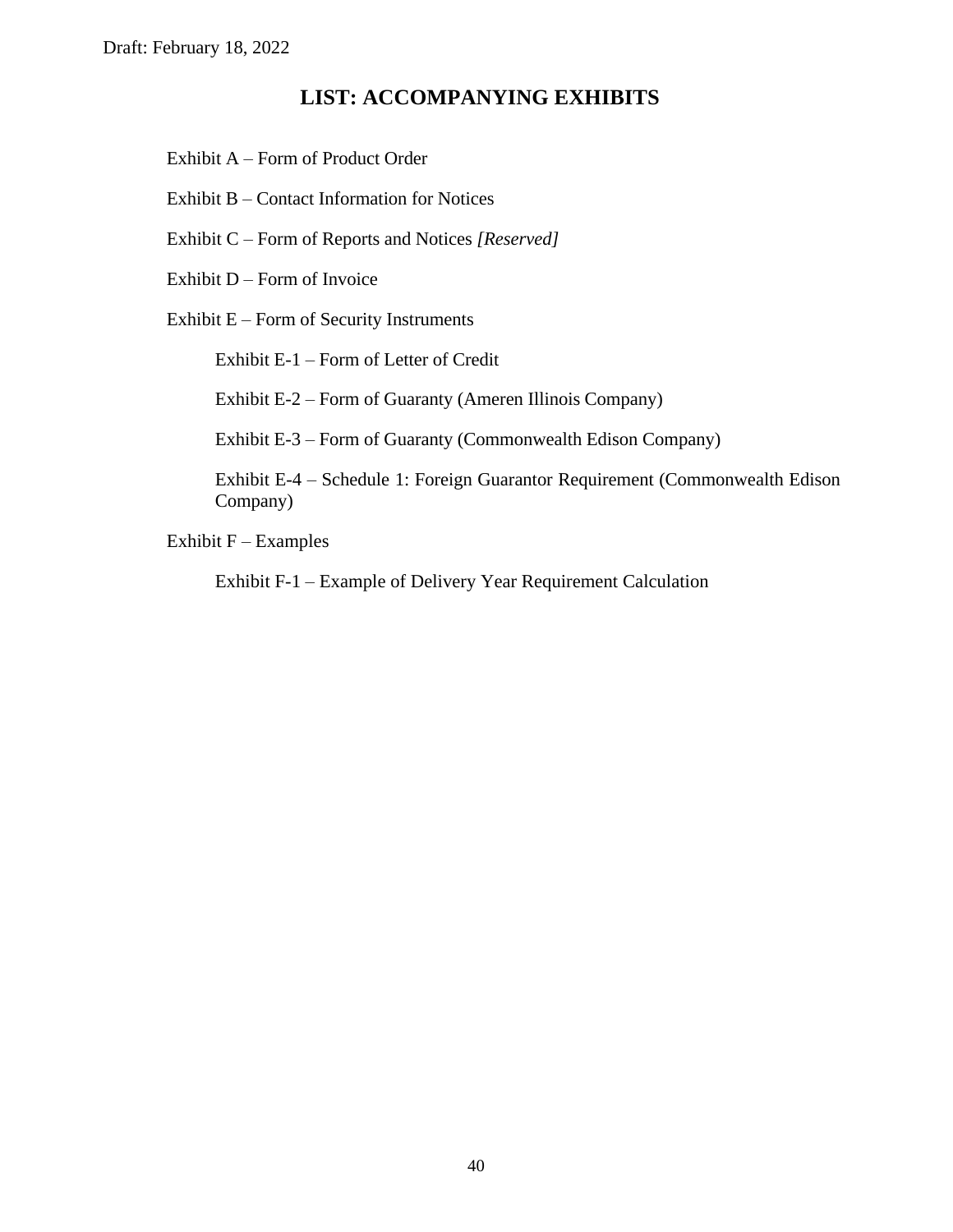# **EXHIBIT A Form of Product Order**

<span id="page-40-0"></span>*(One Product Order to be completed for the Project selected through the Coal to Solar Initiative) This Product Order is to confirm the terms and conditions of the Transaction entered into by the Parties on the Trade Date referred to below. This Product Order is the same Product Order referred to in the Agreement, dated \_\_\_\_, as amended and supplemented from time to time between the Parties. All provisions in the Agreement shall govern the Product Order, except as expressly modified below.* 

Trade Date: \_\_\_\_\_\_\_\_\_\_\_\_\_

|                                      | <b>Coal Electricity Generating Facility:</b>                             |
|--------------------------------------|--------------------------------------------------------------------------|
|                                      | Name of facility:                                                        |
|                                      | Address of facility:                                                     |
|                                      | <b>Renewable Energy Facility</b>                                         |
| Project Information                  | Site Description:                                                        |
|                                      | Class of Resource: Utility-Scale Solar Project                           |
|                                      | Nameplate Capacity: ___MW                                                |
|                                      | <b>Energy Storage Facility</b>                                           |
|                                      | Storage Capacity: __MW                                                   |
| <b>Awarded Annual Quantity</b>       | <b>RECs</b>                                                              |
| <b>Annual Quantity</b>               | RECs                                                                     |
| <b>Latest Scheduled COD</b>          |                                                                          |
| <b>Initial REC Delivery Deadline</b> | 120 days after Latest Scheduled COD                                      |
| Delivery Term                        | [] 20 years<br>[] 15 years                                               |
| <b>Maximum Contract Quantity</b>     | <b>RECs</b><br>(i.e. Annual Quantity x 15 or 20 years, as<br>applicable) |
| Purchase Price (\$ per REC)          | \$30 per REC                                                             |
| Certified by Tracking System         | [ ] PJM EIS GATS<br>[] M-RETS                                            |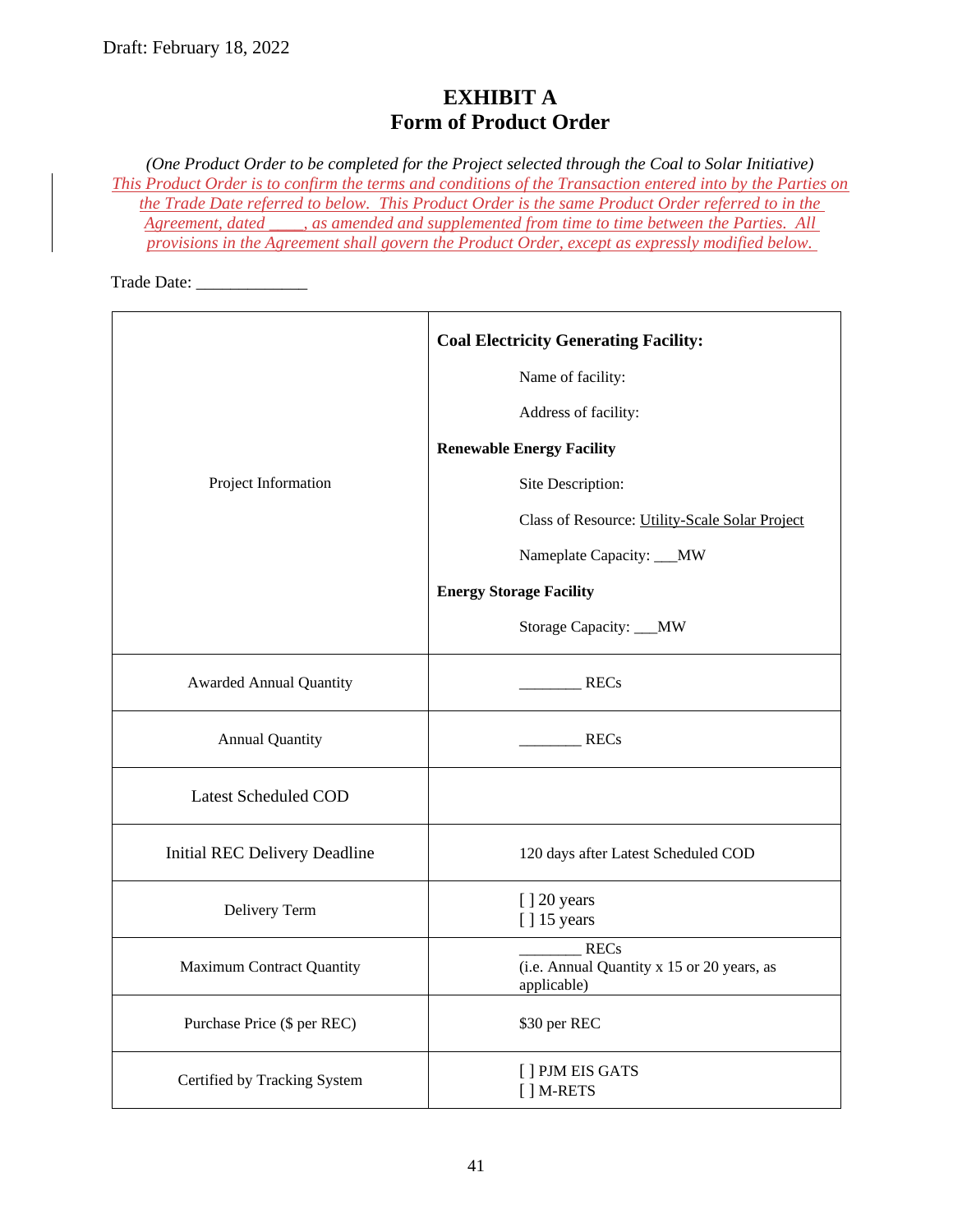Party A Name Party B Name By: By: Name: Name: Title: Title:

## **EXHIBIT B Contact Information for Notices**

<span id="page-41-0"></span>All notices to the Illinois Power Agency to be sent to:

Party A: \_\_\_\_\_\_\_\_\_\_\_\_\_\_\_\_\_\_\_\_\_\_\_ Party B: \_\_\_\_\_\_\_\_\_\_\_\_\_\_\_\_\_\_\_\_\_\_\_\_\_\_\_\_\_\_\_ **All Notices: All Notices:** Street: Street: City: City: State and ZIP: State and ZIP: Attn: Attn: Attn: Attn: Attn: Attn: Attn: Attn: Attn: Attn: Attn: Attn: Attn: Attn: Attn: Attn: Attn: Attn: Attn: Attn: Attn: Attn: Attn: Attn: Attn: Attn: Attn: Attn: Attn: Attn: Attn: Attn: Attn: Attn: Attn: Attn: Attn: Phone: Phone: Email: Email: Federal Tax ID Number: Federal Tax ID Number: **Invoices: Invoices:** Attn: Attn: Attn: Attn: Attn: Attn: Attn: Attn: Attn: Attn: Attn: Attn: Attn: Attn: Attn: Attn: Attn: Attn: Attn: Attn: Attn: Attn: Attn: Attn: Attn: Attn: Attn: Attn: Attn: Attn: Attn: Attn: Attn: Attn: Attn: Attn: Attn: Phone: Phone: Email: Email: With a copy to: With a copy to: Attn: Attn: Attn: Attn: Attn: Attn: Attn: Attn: Attn: Attn: Attn: Attn: Attn: Attn: Attn: Attn: Attn: Attn: Attn: Attn: Attn: Attn: Attn: Attn: Attn: Attn: Attn: Attn: Attn: Attn: Attn: Attn: Attn: Attn: Attn: Attn: Attn: Phone: Phone: Email: Email: **Payments: Payments:** Attn: Attn: Attn: Attn: Attn: Attn: Attn: Attn: Attn: Attn: Attn: Attn: Attn: Attn: Attn: Attn: Attn: Attn: Attn: Attn: Attn: Attn: Attn: Attn: Attn: Attn: Attn: Attn: Attn: Attn: Attn: Attn: Attn: Attn: Attn: Attn: Attn: Phone: Phone: Email: Email: **Wire Transfer: Wire Transfer:** BNK: BNK: ABA: ABA: ACCT: ACCT: **ACH Transfer: ACH Transfer:** BNK: BNK: ABA: ABA: ACCT: ACCT: **Credit and Collections: Credit and Collections:** Attn: Attn: Attn: Attn: Attn: Attn: Attn: Attn: Attn: Attn: Attn: Attn: Attn: Attn: Attn: Attn: Attn: Attn: Attn: Attn: Attn: Attn: Attn: Attn: Attn: Attn: Attn: Attn: Attn: Attn: Attn: Attn: Attn: Attn: Attn: Attn: Attn: Phone: Phone: Email: Email: With additional Notices of an Event of Default or Potential Event of Default to: With additional Notices of an Event of Default or Potential Event of Default to:

Attn: Attn: Attn: Attn: Attn: Attn: Attn: Attn: Attn: Attn: Attn: Attn: Attn: Attn: Attn: Attn: Attn: Attn: Attn: Attn: Attn: Attn: Attn: Attn: Attn: Attn: Attn: Attn: Attn: Attn: Attn: Attn: Attn: Attn: Attn: Attn: Attn: Phone: Phone: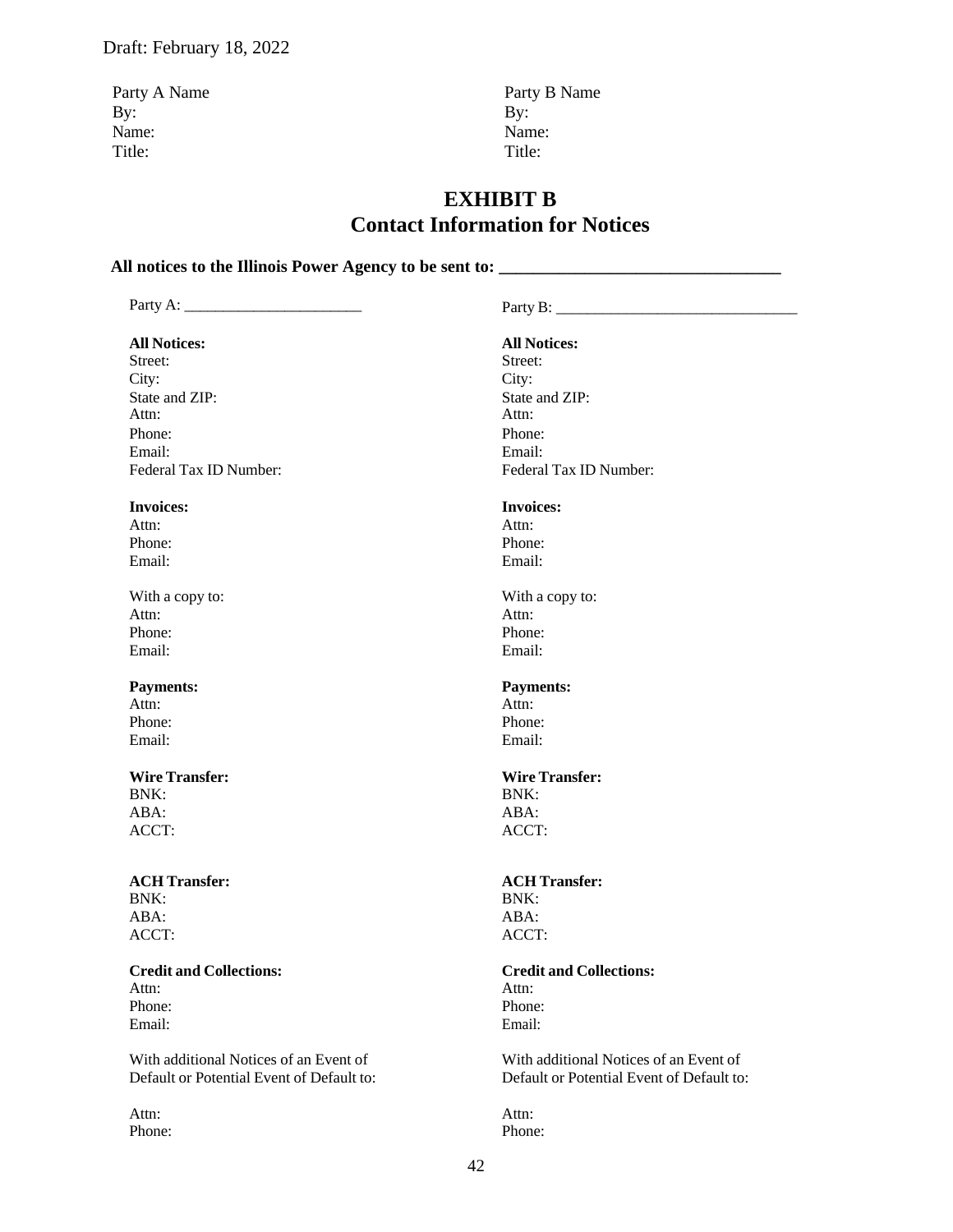Email: Email: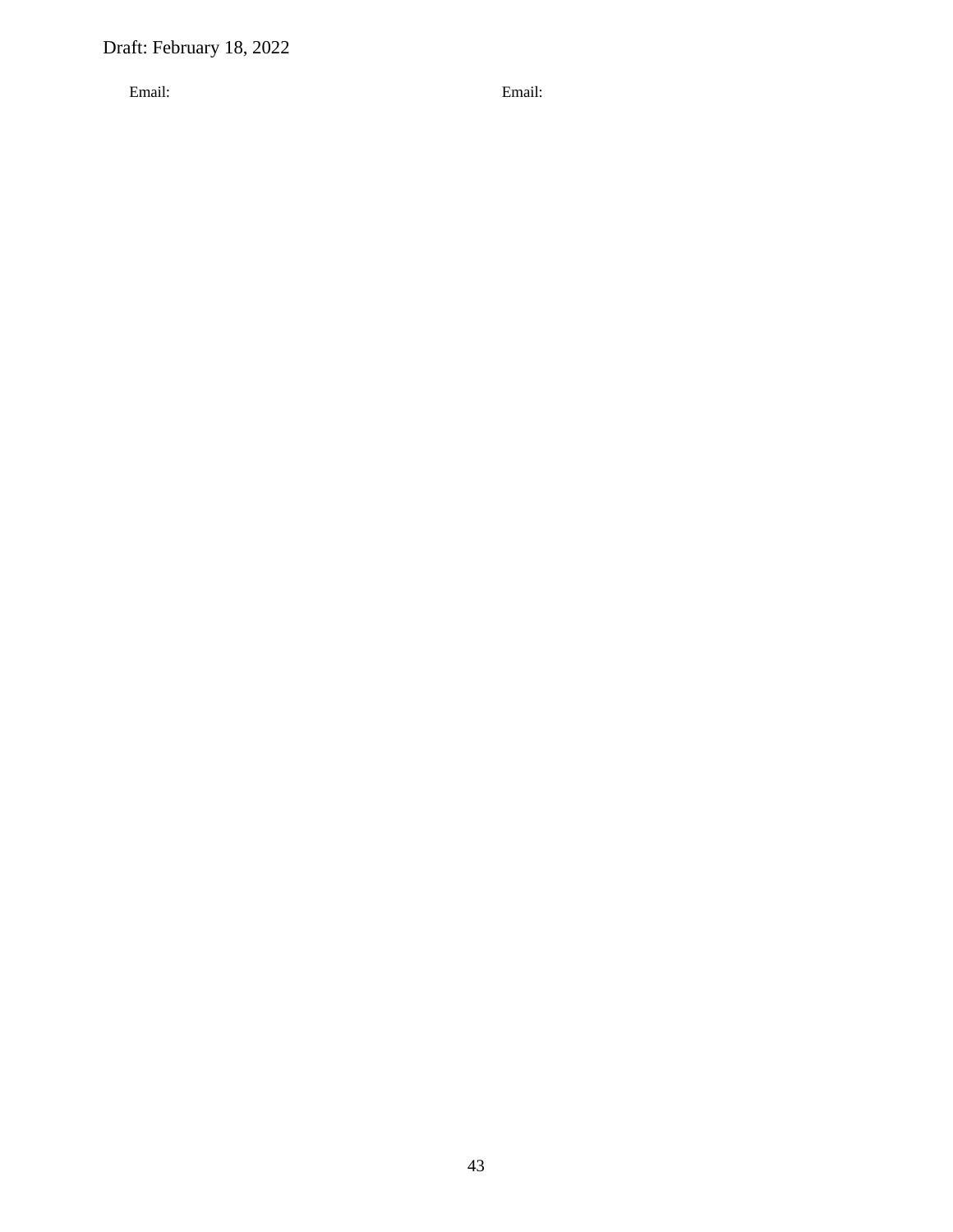# <span id="page-43-0"></span>**EXHIBIT C Form of Reports and Notices**

*[Reserved]*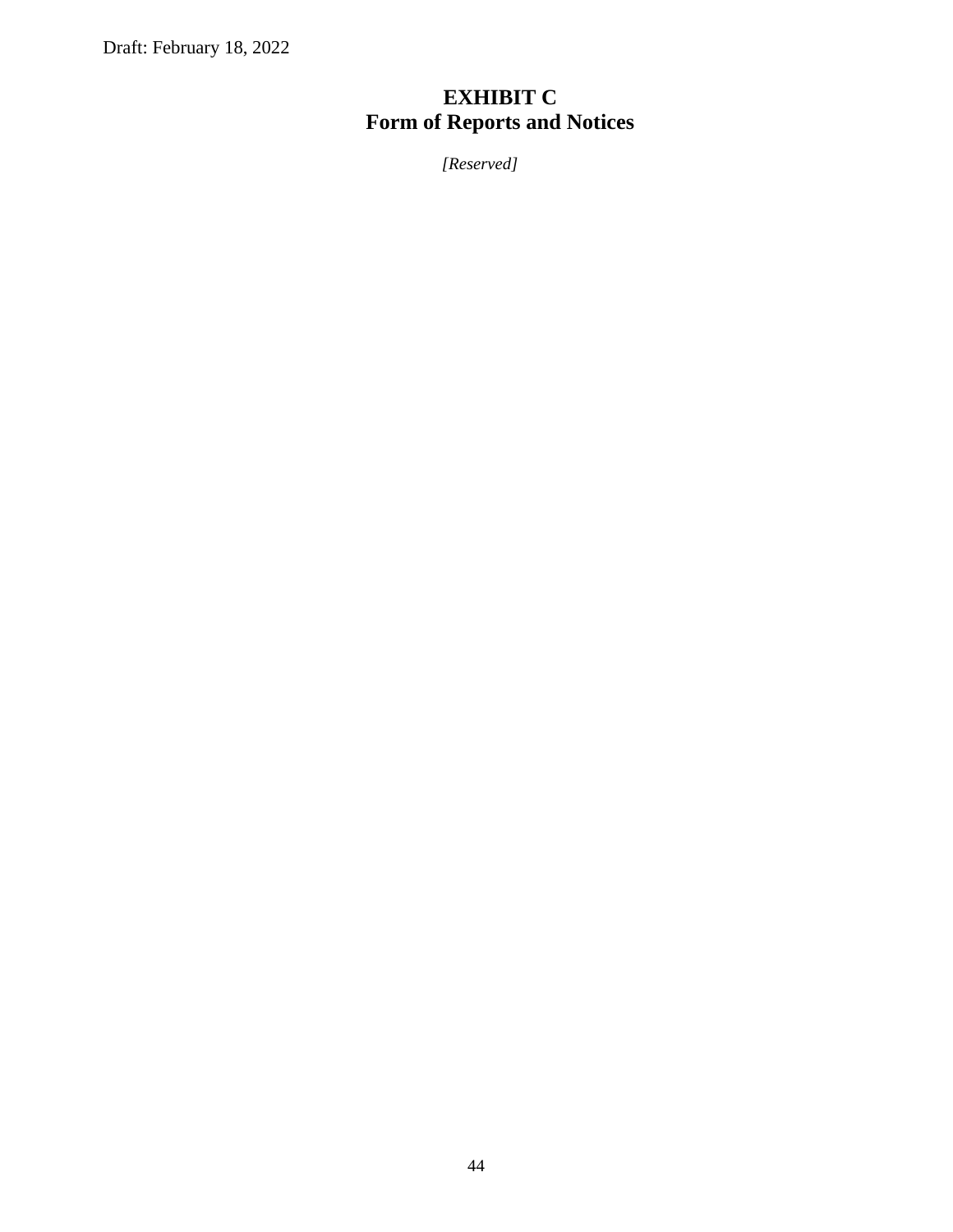# **EXHIBIT D Form of Invoice**

<span id="page-44-0"></span>*During the Term of this Agreement, Seller shall render to Buyer an invoice by electronic mail for the payment obligations of Buyer to Seller on or before the 10th day of the month immediately following each Delivery Month ("Invoice Due Date") in which RECs are Delivered. All invoices under this Agreement shall be payable and due on the last Business Day of the month that immediately follows a Delivery Month. No more than one (1) invoice will be processed for payment for each Delivery Month.*[Commenter 5 Note: Edit to accord with change above.]

*(The Form of Invoice must contain information for the Project in this Agreement)*

Invoice Date: \_\_\_\_\_\_\_\_\_\_\_\_\_\_

Project PJM-EIS GATS or M-RETS ID: \_\_\_\_\_\_\_\_\_\_\_\_

Buyer: \_\_\_\_\_\_\_\_\_\_\_\_\_\_\_\_\_

| <b>Buyer Address:</b> |  |
|-----------------------|--|
|-----------------------|--|

| Seller name: |  |
|--------------|--|
|--------------|--|

Seller address: \_\_\_\_\_\_\_\_\_\_\_\_\_\_

| <b>Payment Due Date:</b> |  |  |
|--------------------------|--|--|
|                          |  |  |

Delivery Month: \_\_\_\_\_\_\_\_\_\_\_\_\_\_

Quantity of RECs Delivered: \_\_\_\_\_\_\_\_\_\_\_\_\_\_

Purchase Price: \$30 per REC

Invoice Amount: \$\_\_\_\_\_\_\_\_\_\_\_\_

REMIT PAYMENT TO:

Wire Transfer:

ACH Transfer: \_\_\_\_\_\_\_\_\_\_\_\_\_\_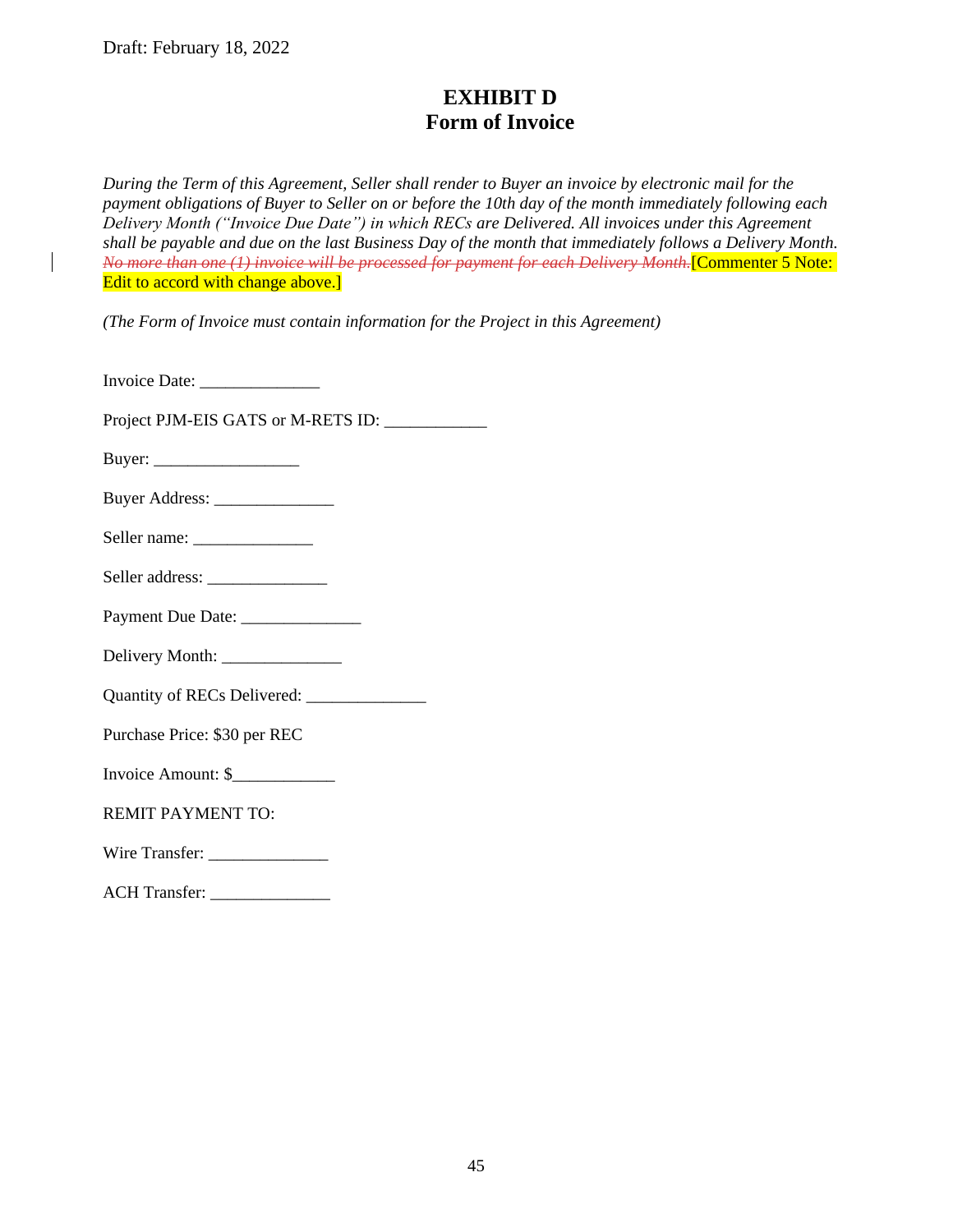## <span id="page-45-0"></span>**EXHIBIT E Form of Security Instruments**

# **Exhibit E-1 Form of Letter of Credit**

#### **OPTION 1**

#### IRREVOCABLE STANDBY LETTER OF CREDIT FORM DATE OF ISSUANCE:

**[**Address**]**

Re: Credit No.

We, (the "Issuing Bank"), hereby establish our Irrevocable Transferable Standby<br>Letter of Credit (the "Letter of Credit") in favor of (you, the "Beneficiary") for the Letter of Credit (the "Beneficiary") for the  $\alpha$ account of (the "Account Party"), for the aggregate amount not exceeding United States Dollars (\$ ), available to you at sight upon demand at our counters at \_\_\_\_\_\_\_\_\_\_\_\_\_\_\_ [designate Issuing Bank's location for presentments] on or before the expiration hereof against presentation to us of one or more of the following statements, dated and signed by an Authorized Officer of the Beneficiary:

1. "An Event of Default (as defined in the Renewable Energy Credit Agreement dated as of between [Beneficiary Name] ("Beneficiary") and [Account Party's Name] ("Account Party"), as the same may be amended (the "REC Contract")) has occurred and is continuing with respect to Account Party under the REC Contract and no Event of Default has occurred and is continuing with respect to the Beneficiary of this Letter of Credit. Wherefore, the undersigned does hereby demand payment of The United States Dollars (\$\_\_\_\_\_\_\_\_\_\_) [or the entire undrawn amount of the Letter of Credit]";

2. "An Early Termination Date (as defined in the Renewable Energy Credit Agreement dated as of between [Beneficiary Name] ("Beneficiary") and [Account Party's Name] ("Account Party"), as the same may be amended (the "REC Contract")) has occurred and is continuing with respect to Account Party under the REC Contract and no Event of Default has occurred and is continuing with respect to the Beneficiary of this Letter of Credit. Wherefore, the undersigned does hereby demand payment of \_\_\_\_\_\_\_\_\_\_\_\_\_\_United States Dollars (\$\_\_\_\_\_\_\_\_\_\_) [or the entire undrawn amount of the Letter of Credit]"; or

3. "The expiration date of your Letter of Credit is less than twenty (20) days from the date of this statement, and Account Party under such Letter of Credit is required, but has failed, to provide a replacement letter of credit or other collateral beyond such expiration date in accordance with, and to assure performance of, its obligations under the Renewable Energy Credit Agreement between Account Party and the Beneficiary of the Letter of Credit (as the same may be amended, the "REC Contract"). No event of default has occurred and is continuing under the REC Contract with respect to the Beneficiary. Wherefore, the undersigned does hereby demand payment of \_\_\_\_\_\_\_\_\_\_\_\_\_\_United States Dollars (\$\_\_\_\_\_\_\_\_\_\_) [or the entire undrawn amount of the Letter of Credit]".

This Letter of Credit shall expire on \_\_\_\_\_\_\_\_\_\_\_\_\_\_. It is a condition of this Letter of Credit that it will be automatically extended for one year periods (to the immediately following anniversary of its then current expiration date) following its then current expiration date, unless at least sixty (60) days before its then current expiration date, we notify you, by electronic means to \_\_\_\_\_\_\_\_\_\_\_\_\_\_\_\_\_\_\_\_\_\_\_\_\_\_\_\_\_\_\_\_ Attn: \_\_\_\_\_\_\_\_\_ \_\_\_\_\_\_\_\_\_\_\_\_\_\_ that we do not intend to extend this Letter of Credit; provided that the original notice shall be simultaneously forwarded by overnight courier service to you at the above address; provided further that the failure of the courier service to timely deliver shall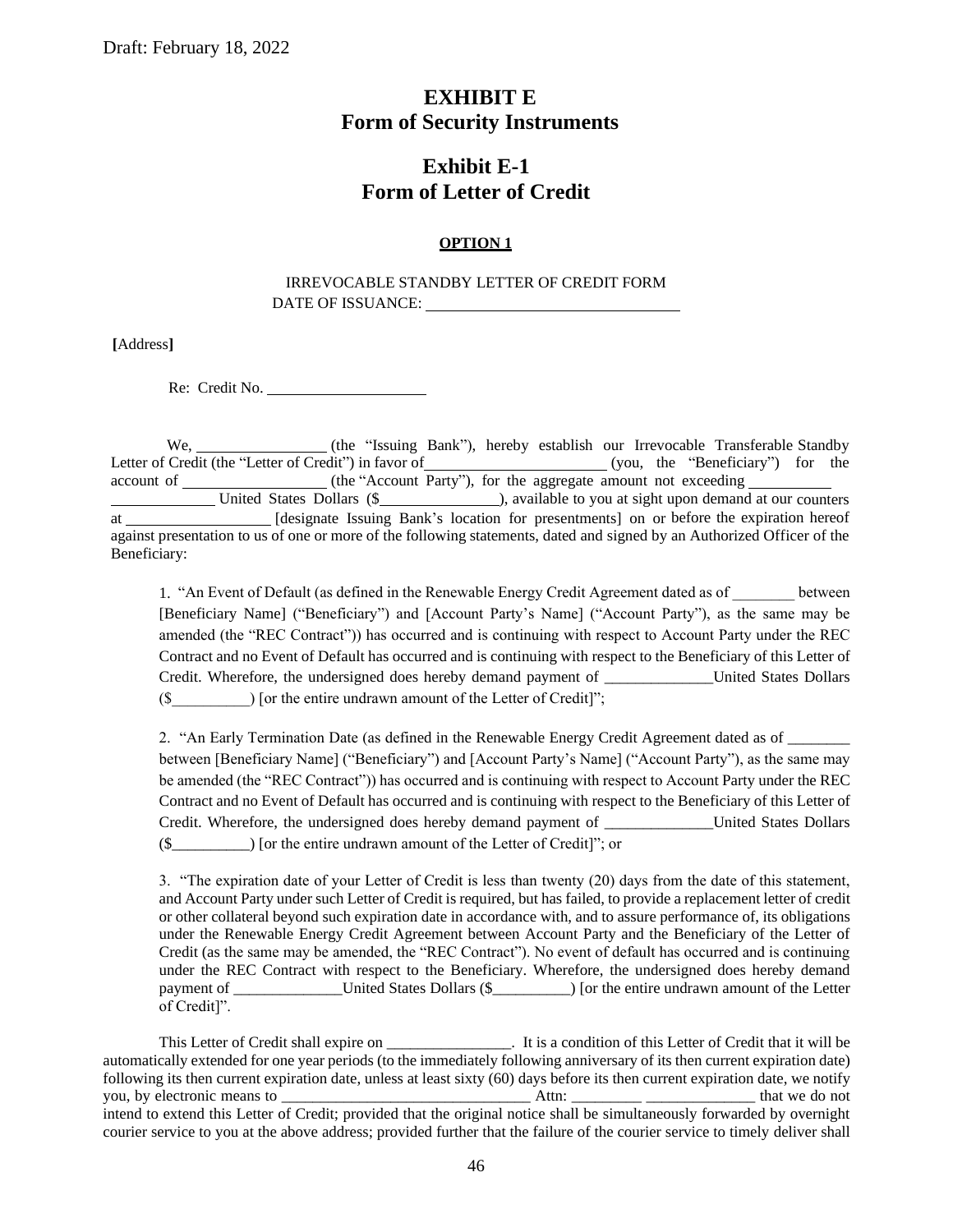not affect the efficacy of the notice.

The amount which may be drawn by you under this Letter of Credit shall be automatically reduced by the amount of any drawings paid by the Issuing Bank. Partial drawings and multiple presentations are permitted hereunder.

We hereby agree with you that documents drawn under and in compliance with the terms and conditions of this Letter of Credit shall be duly honored upon presentation as specified. Drafts, document(s) and other communications hereunder may be presented or delivered to us by facsimile transmission or electronic means. Presentation of documents to effect a draw by facsimile must be made to the following facsimile number: \_\_\_\_\_\_\_\_\_\_\_\_\_\_\_, and confirmed by telephone to us at the following number: \_\_\_\_\_\_\_\_\_\_\_\_\_\_\_\_. Presentation of documents to effect a draw by electronic means must be made to the following email address: \_\_\_\_\_\_\_\_\_\_\_\_\_, and confirmed by telephone to us at the following number: \_\_\_\_\_\_\_\_\_\_\_\_\_\_\_. In the event of a presentation via facsimile transmission, no mail confirmation is necessary and the facsimile transmission will constitute the operative drawing documents.

This Letter of Credit shall be governed by the Uniform Customs and Practice for Documentary Credits, 2007 Revision, International Chamber of Commerce Publication No. 600, or any successor publication thereto (the "UCP"), except to the extent that the terms hereof are inconsistent with the provisions of the UCP, including but not limited to Articles 14(b), 16(d) and 36 of the UCP, in which case the terms of this Letter of Credit shall govern. Matters not covered by the UCP shall be governed and construed in accordance with the laws of the State of New York.

With respect to Article 14(b) of the UCP, the Issuing Bank shall have a reasonable amount of time, not to exceed three (3) Business Days, following the date of its receipt of documents from the Beneficiary, to examine the documents and determine whether to take up or refuse the documents and shall inform the Beneficiary accordingly. With respect to Article 16(d) of the UCP, the notice required in sub-article 16C must be given no later than the banks' close of business on the third Business Day following the date of presentation.

Article 36 of the UCP as it applies to this Irrevocable Standby Letter of Credit is hereby modified to provide that in the event of an Act of God, riot, civil commotion, insurrection, war or any other cause beyond our control that interrupts our business (collectively, an "Interruption Event") and causes the place for presentation of this Letter of Credit to be closed for business on the last day for presentation, the expiry date of this Letter of Credit will be automatically extended without amendment to a date thirty (30) calendar days after the place for presentation reopens for business. Article 36 of the UCP as it applies to this Irrevocable Standby Letter of Credit is hereby further modified to provide that any alternate place for presentation that we designate must be located in the United States.

We, the Issuing Bank, hereby certify that as of the Date of Issuance of this Irrevocable Standby Letter of Credit our senior unsecured debt is rated "A-" or better by S&P Global Ratings ("S&P") if rated by S&P, "A3" or better from Moody's Investors Service ("Moody's") if rated by Moody's, and "A-" or better by Fitch Ratings ("Fitch") if rated by Fitch. We hereby certify that our senior unsecured debt is rated by at least two of S&P, Moody's, and Fitch. If affiliated with a foreign bank, we further certify we are a U.S. branch office of such foreign bank and that as of the Date of Issuance of this Letter of Credit, our senior unsecured debt meets the ratings requirement of this paragraph.

As used herein, the term "Business Day" means any day on which Federal Reserve Banks and Branches are open for business, such that payments can be effected on the Fedwire system and the term "Authorized Officer" means President, Treasurer, any Vice President or any Assistant Treasurer.

This Letter of Credit is non-transferable in whole but not in part, in accordance with the procedures in UCP 600 through the submission of a Letter of Full Transfer utilizing one of the attached forms of Letter of Full Transfer (Schedules 1-3), accompanied by the original Letter of Credit and original amendments, if any, but otherwise may not be amended, changed or modified without the express written consent of the Beneficiary, the Issuing Bank and the Account Party.

This Letter of Credit may not be transferred to any person with which U.S. persons are prohibited from doing business under U.S. Foreign Assets Control Regulations or other applicable U.S. Laws and Regulations.

We will not make any payment under this Letter of Credit (1) to any entity or person who is subject to the sanctions issued by the United States Department of Commerce, or to whom payment is prohibited by the foreign asset control regulations of the United States Department of the Treasury, or (2) which otherwise is in contravention of United States laws and regulations.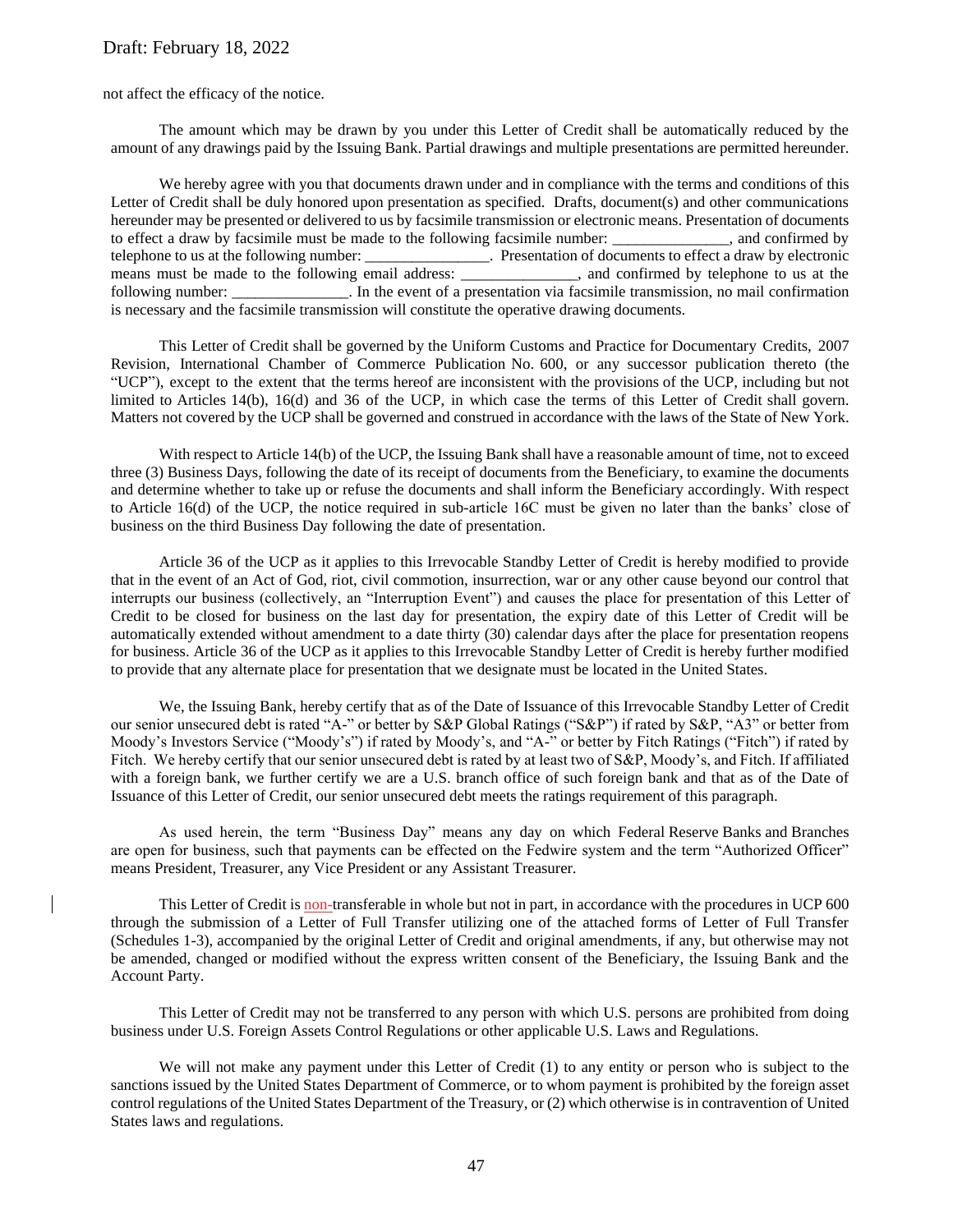[The Issuing Bank may add specific contact or additional information or administrative- only comments at this point. However, such comments shall not create or alter any rights that vary from the above language].

**[**BANK SIGNATURE**]**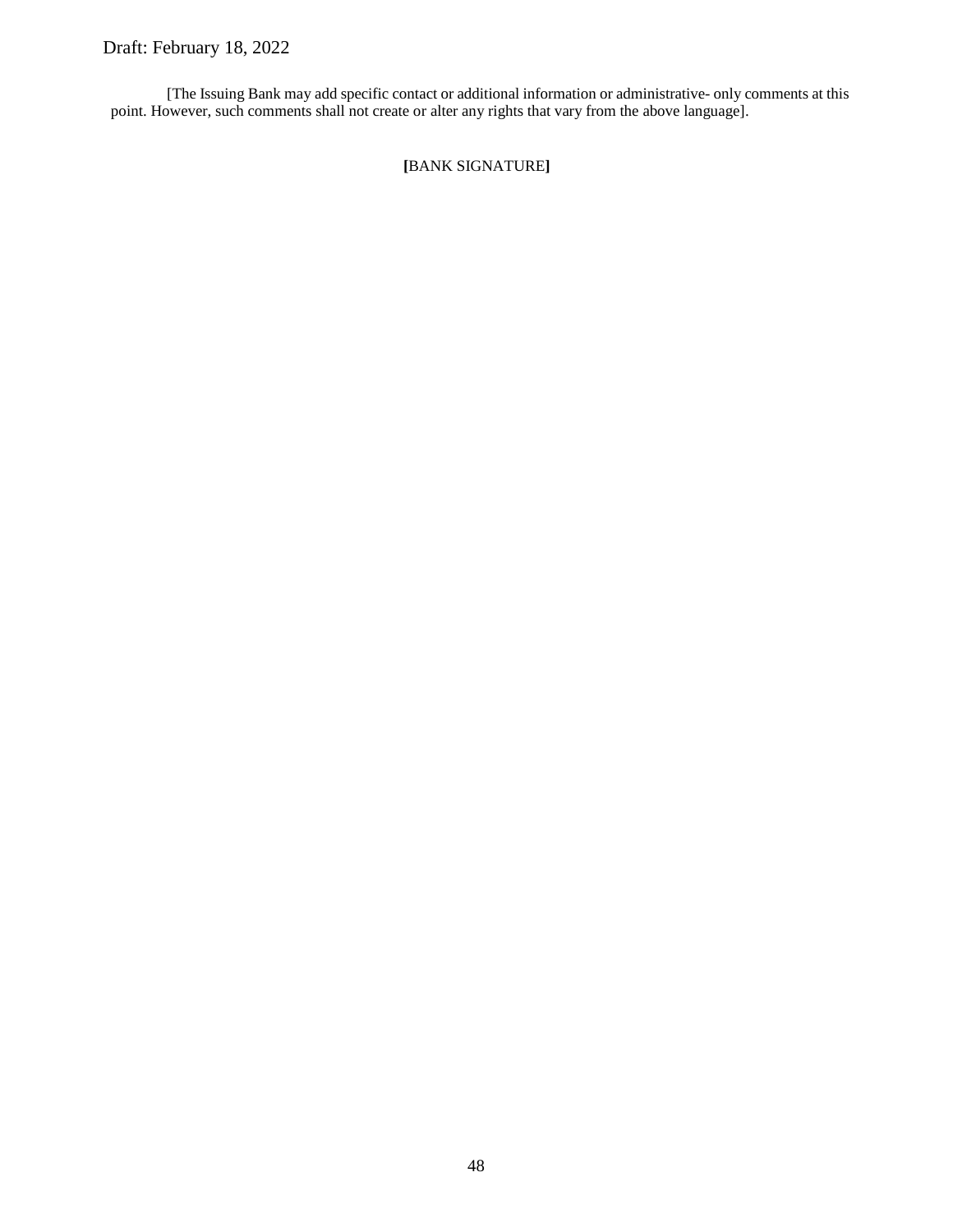#### **OPTION 2**

#### IRREVOCABLE STANDBY LETTER OF CREDIT FORM DATE OF ISSUANCE:

**[**Address**]**

Re: Credit No.

We, (the "Issuing Bank"), hereby establish our Irrevocable Transferable Standby Letter of Credit (the "Letter of Credit") in favor of (you, the "Beneficiary") for the account of (the "Account Party"), for the aggregate amount not exceeding

United States Dollars (\$ ), available to you at sight upon demand at our counters at

[designate Issuing Bank's location for presentments] on or before the expiration hereof against presentation to us of one or more of the following statements, dated and signed by an Authorized Officer of the Beneficiary:

1. "An Event of Default (as defined in the Renewable Energy Credit Agreement dated as of between [Beneficiary Name] ("Beneficiary") and [Account Party's Name] ("Account Party"), as the same may be amended (the "REC Contract")) has occurred and is continuing with respect to Account Party under the REC Contract and no Event of Default has occurred and is continuing with respect to the Beneficiary of this Letter of Credit. Wherefore, the undersigned does hereby demand payment of \_\_\_\_\_\_\_\_\_\_\_\_\_\_United States Dollars  $(\$$  ) [or the entire undrawn amount of the Letter of Credit]";

2. "An Early Termination Date (as defined in the Renewable Energy Credit Agreement dated as of between [Beneficiary Name] ("Beneficiary") and [Account Party's Name] ("Account Party"), as the same may be amended (the "REC Contract")) has occurred and is continuing with respect to Account Party under the REC Contract and no Event of Default has occurred and is continuing with respect to the Beneficiary of this Letter of Credit. Wherefore, the undersigned does hereby demand payment of \_\_\_\_\_\_\_\_\_\_\_\_\_\_United States Dollars  $(\$$  ) [or the entire undrawn amount of the Letter of Credit]"; or

3. "The expiration date of your Letter of Credit is less than twenty (20) days from the date of this statement, and the Account Party under such Letter of Credit is required, but has failed, to provide a replacement letter of credit or other collateral beyond such expiration date in accordance with, and to assure performance of, its obligations under the Renewable Energy Credit Agreement between Account Party and the Beneficiary of the Letter of Credit (as the same may be amended, the "REC Contract"). No event of default has occurred and is continuing under the REC Contract with respect to the Beneficiary. Wherefore, the undersigned does hereby demand payment of \_\_\_\_\_\_\_\_\_\_\_\_\_\_\_\_\_United States Dollars (\$\_\_\_\_\_\_\_\_\_\_\_) [or the entire undrawn amount of the Letter of Credit]".

This Letter of Credit shall expire on \_\_\_\_\_\_\_\_\_\_\_\_\_\_\_. It is a condition of this Letter of Credit that it will be automatically extended for one year periods (to the immediately following anniversary of its then current expiration date) following its then current expiration date, unless at least sixty (60) days before its then current expiration date, we notify you, by electronic means to \_\_\_\_\_\_\_\_\_\_\_\_\_\_\_\_\_\_\_\_\_\_\_\_\_\_\_\_\_\_\_\_ Attn: \_\_\_\_\_\_\_\_\_ \_\_\_\_\_\_\_\_\_\_\_\_\_\_ that we do not intend to extend this Letter of Credit; provided that the original notice shall be simultaneously forwarded by overnight courier service to you at the above address; provided further that the failure of the courier service to timely deliver shall not affect the efficacy of the notice.

The amount which may be drawn by you under this Letter of Credit shall be automatically reduced by the amount of any drawings paid by the Issuing Bank. Partial drawings and multiple presentations are permitted hereunder.

We hereby agree with you that documents drawn under and in compliance with the terms and conditions of this Letter of Credit shall be duly honored upon presentation as specified. Drafts, document(s) and other communications hereunder may be presented or delivered to us by facsimile transmission or electronic means. Presentation of documents to effect a draw by facsimile must be made to the following facsimile number: \_\_\_\_\_\_\_\_\_\_\_\_\_\_\_, and confirmed by telephone to us at the following number: \_\_\_\_\_\_\_\_\_\_\_\_\_\_\_\_. Presentation of documents to effect a draw by electronic means must be made to the following email address: \_\_\_\_\_\_\_\_\_\_\_\_\_, and confirmed by telephone to us at the following number: \_\_\_\_\_\_\_\_\_\_\_\_\_\_\_. In the event of a presentation via facsimile transmission, no mail confirmation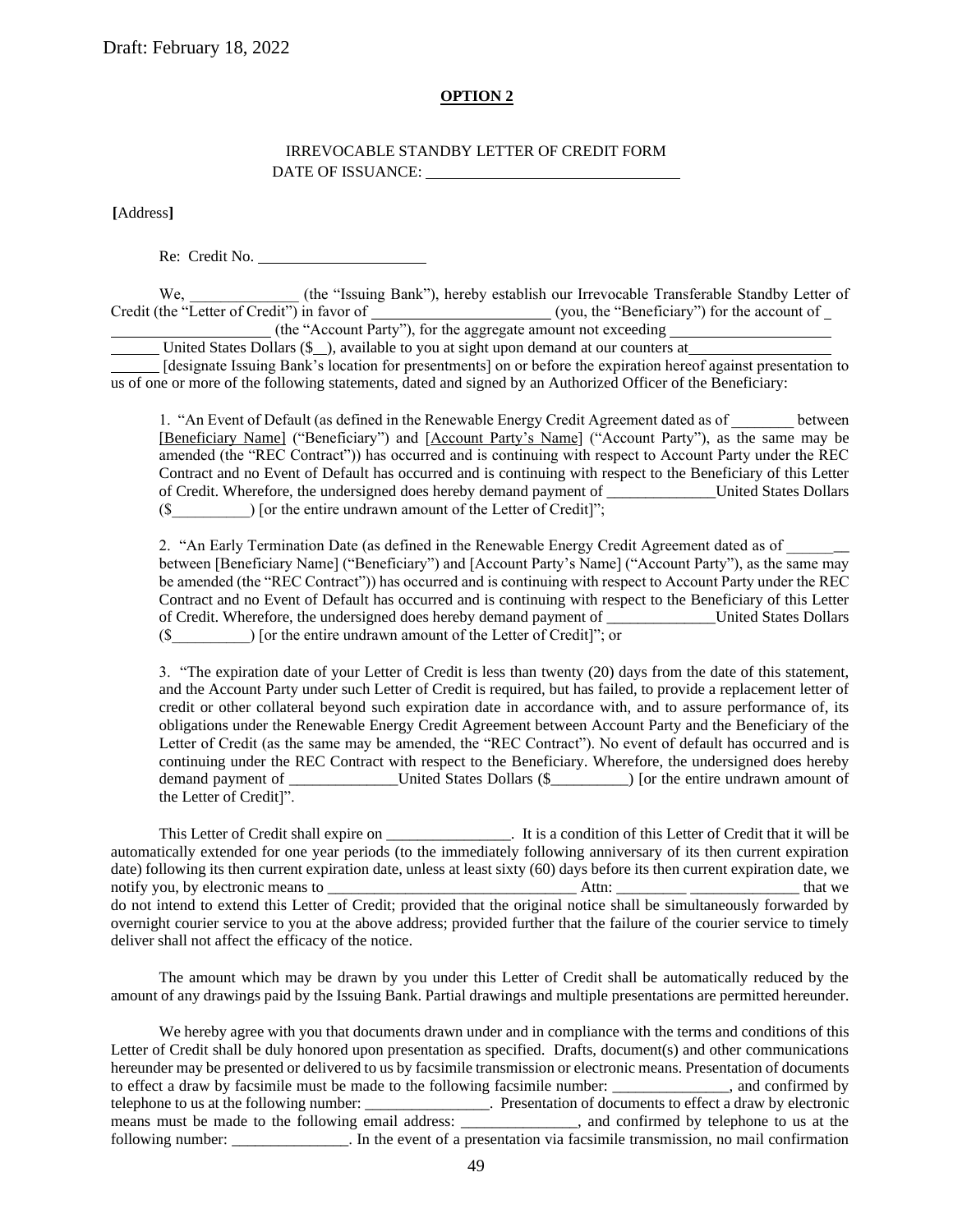is necessary and the facsimile transmission will constitute the operative drawing documents.

This Letter of Credit is subject to International Standby Practices (ISP98), International Chamber of Commerce ("ICC") Publication No. 590, or any successor publication thereto. This Standby Letter of Credit shall be deemed to be made under the laws of the State of New York, including Article 5 of the Uniform Commercial Code, and shall, as to matters not governed by the International Standby Practices (ISP98), be governed by and construed in accordance with the laws of the State of New York, excluding any choice of law provisions or conflict of law principles which would require reference to the laws of any other jurisdiction.

Rule 3.14(a) of the ISP as it applies to this Irrevocable Standby Letter of Credit is hereby modified to provide as follows:

If on the last Business Day for presentation the place for presentation stated in this Letter of Credit is for any reason closed, then the last day for presentation is automatically extended to the day occurring thirty calendar days after the place for presentation reopens for business.

Rule 3.14(b) of the ISP as it applies to this Irrevocable Standby Letter of Credit is hereby further modified to provide that any alternate place for presentation that we designate must be located in the United States.

We, the Issuing Bank, hereby certify that as of the Date of Issuance of this Irrevocable Standby Letter of Credit our senior unsecured debt is rated "A-" or better by S&P Global Ratings ("S&P") if rated by S&P, "A3" or better from Moody's Investors Service ("Moody's") if rated by Moody's, and "A-" or better by Fitch Ratings ("Fitch"), if rated by Fitch. We hereby certify that our senior unsecured debt is rated by at least two of S&P, Moody's, and Fitch. If affiliated with a foreign bank, we further certify we are a U.S. branch office of such foreign bank and that as of the Date of Issuance of this Letter of Credit, our senior unsecured debt meets the ratings requirement of this paragraph.

As used herein, the term "Business Day" means any day on which Federal Reserve Banks and Branches are open for business, such that payments can be effected on the Fedwire system and the term "Authorized Officer" means President, Treasurer, any Vice President or any Assistant Treasurer.

This Letter of Credit, except as expressly stated herein, is transferable in whole but not in part in accordance with the ICC Publication No. 590. Any transfer request must be presented to us utilizing one of the attached forms of Letter of Full Transfer (Schedules 1-3) together with the original Letter of Credit and original amendments, if any. Transfers to designated foreign nationals and/or specially designated nationals are not permitted as being contrary to the U.S. Treasury Department or foreign assets control regulations.

Except for the transfer, this letter of credit otherwise may not be amended, changed or modified without the express written consent of the Beneficiary, the Issuing Bank, and the Account Party.

We will not make any payment under this Letter of Credit (1) to any entity or person who is subject to the sanctions issued by the United States Department of Commerce, or to whom payment is prohibited by the foreign asset control regulations of the United States Department of the Treasury, or (2) which otherwise is in contravention of United States laws and regulations.

[The Issuing Bank may add specific contact or additional information or administrative-only comments at this point. However, such comments shall not create or alter any rights that vary from the above language].

#### [BANK SIGNATURE]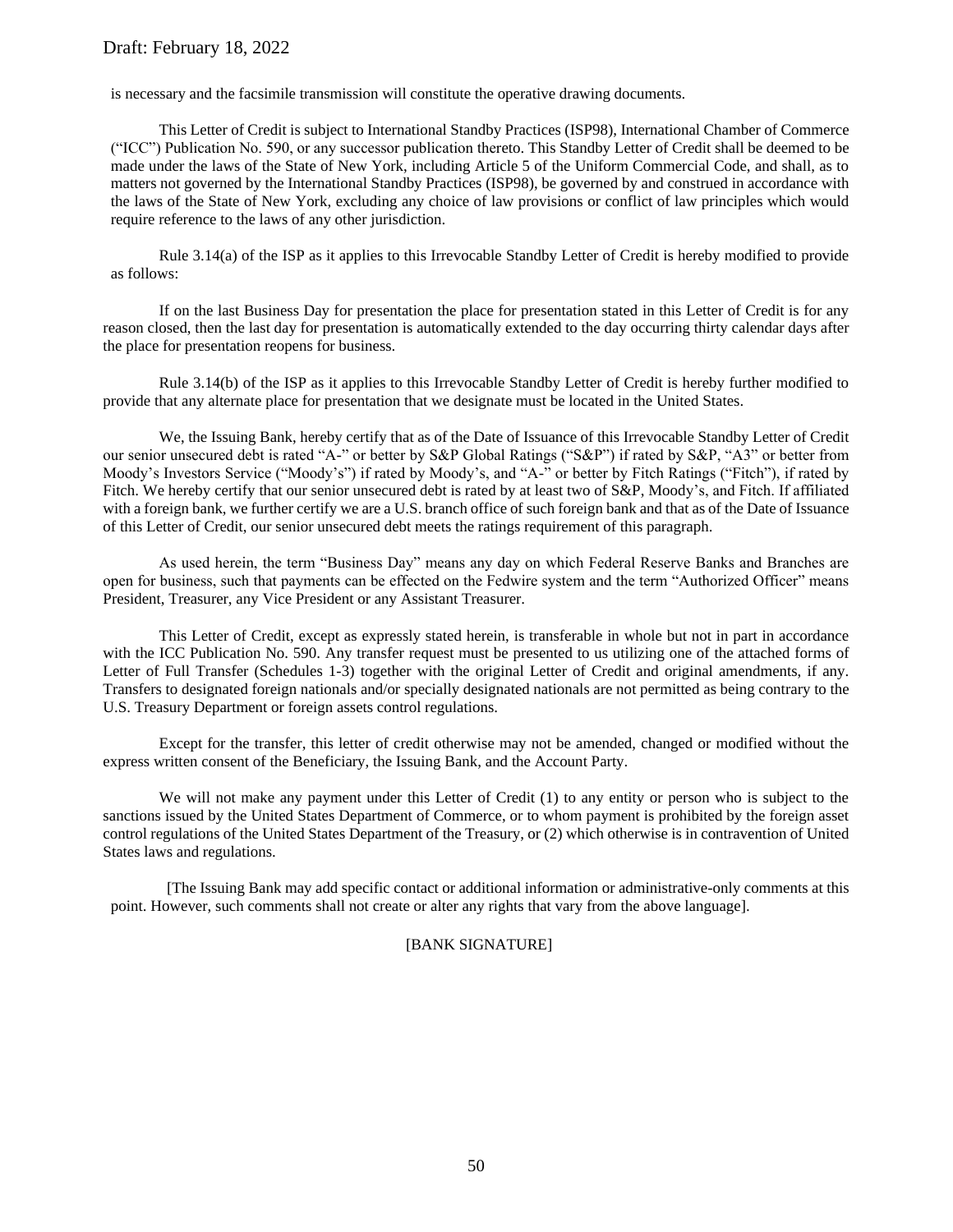#### **Schedule 1 to Exhibit E-1**

### **LETTER OF FULL TRANSFER**

, 20

To: Bank Address

Ladies/Gentlemen:

RE: Credit Issued By

For value received, the undersigned beneficiary hereby irrevocably transfers to:

(Name of Transferee)

(Address)

all rights of the undersigned beneficiary to draw under the above Letter of Credit in its entirety.

By this transfer, all rights of the undersigned beneficiary in such Letter of Credit are transferred to the transferee and the transferee shall have the sole rights as beneficiary thereof, including sole rights relating to any amendments whether increases or extensions or other amendments and whether now existing or hereafter made. All amendments are to be advised directly to the transferee without necessity of any consent of or notice to the undersigned beneficiary.

The original of such Letter of Credit and original amendments, if any, are returned herewith, and we ask you to endorse the Letter of Credit and amendments on the reverse thereof, and forward these direct to the transferee with your customary notice of transfer.

Enclosed is remittance of \$\_\_\_\_\_\_\_\_\_\_\_\_\_ in payment of your transfer commission and in addition thereto we agree to pay to you on demand any expenses which may be incurred by you in connection with this transfer.

Transfer Commission Charges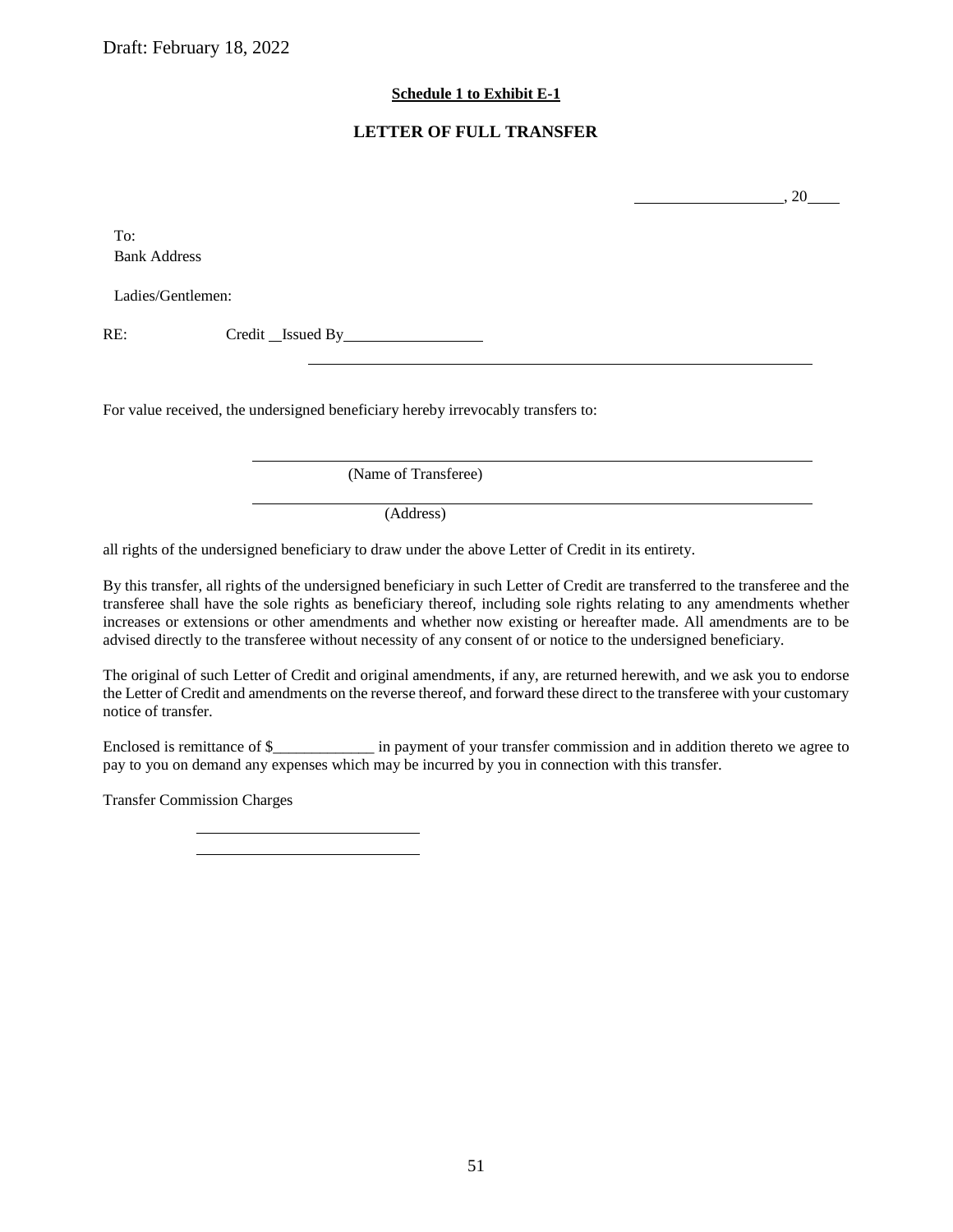#### SIGNATURE AUTHENTICATED Yours very truly,

The signatory/ies of this concern is/are authorized to withdraw corporate funds.

(Authorized Signature)

(BANK) Signature of Beneficiary

SIGNATURE AUTHENTICATED

The signatory/ies of this concern is/are authorized to withdraw corporate funds.

(BANK) Signature of Transferee

(Authorized Signature)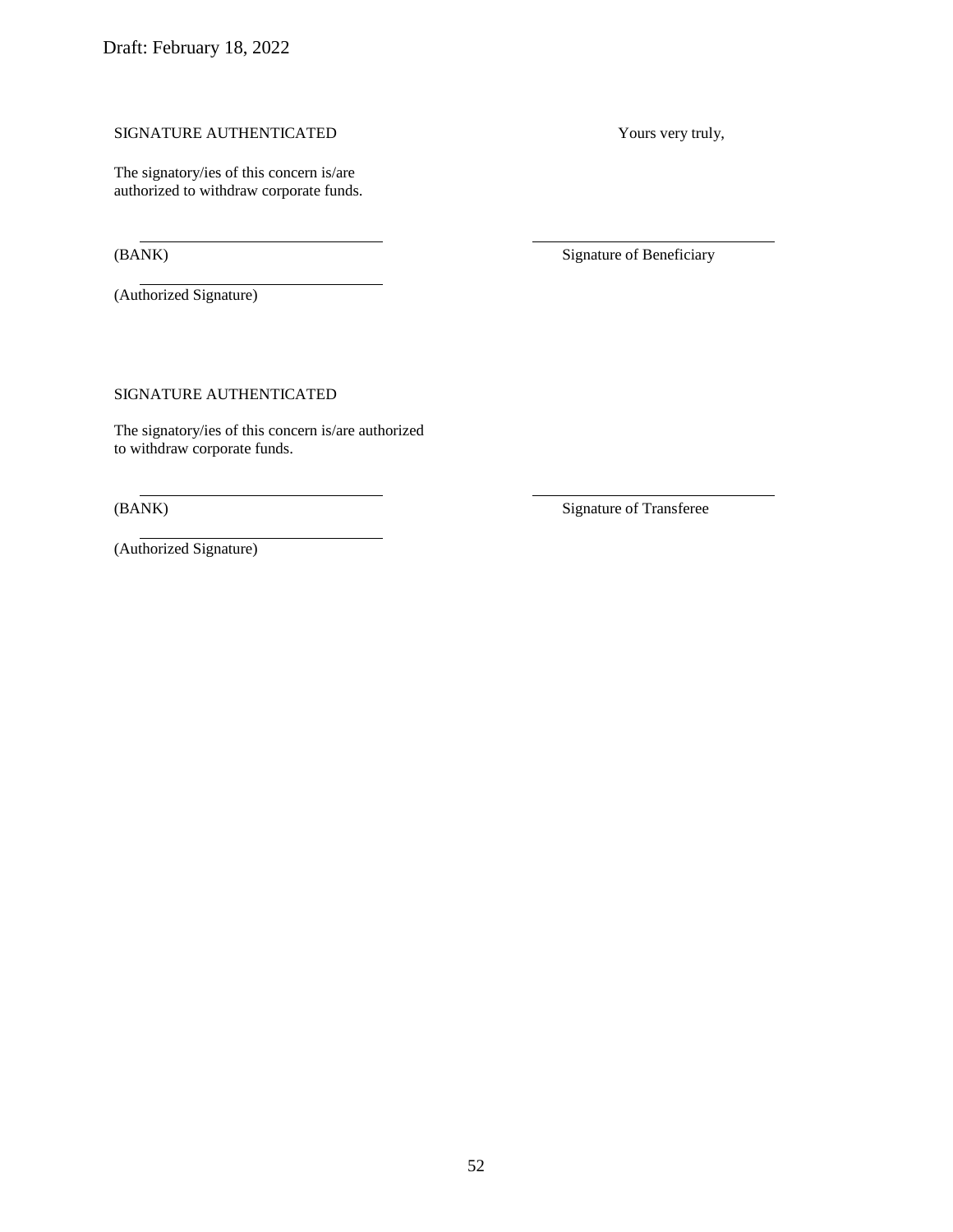#### **Schedule 2 to Exhibit E-1**

#### **LETTER OF FULL TRANSFER**

Request for a Full Transfer of the below [Name of the Issuing Bank] referenced Standby Letter of Credit

Date: Reference: (Issuing Bank's Letter of Credit Number To:

"Transferring Bank" (Advising Bank's Reference Number, if applicable)

We, the undersigned "First Beneficiary", hereby irrevocably transfer all of our rights to draw under the above referenced Letter of Credit ("Credit") in its entirety to:

(Print Name and complete address of the Transferee) "Second Beneficiary"

Advise through:

(Print Name/address of the Second Beneficiary's Bank, if known if left blank, the Transferring Bank will select the advising bank)

In accordance with UCP 600 Article 38 or ISP 98, Rule 6 regarding transfer of drawing rights (whichever set of rules the Credit is subject to), all rights of the undersigned First Beneficiary in such Credit are transferred to the Second Beneficiary. The Second Beneficiary shall have the sole rights as beneficiary thereof, including sole rights relating to any amendments whether increases or extensions or other amendments and whether now existing or hereafter made. All amendments are to be advised directly to the Second Beneficiary without necessity of any consent of or notice to the undersigned First Beneficiary.

The original Credit, including amendments to this date, is attached and the undersigned First Beneficiary requests that you endorse an acknowledgment of this transfer on the reverse thereof. The undersigned First Beneficiary requests that you notify the Second Beneficiary of this Credit in such form and manner as you deem appropriate, and the terms and conditions of the Credit as transferred.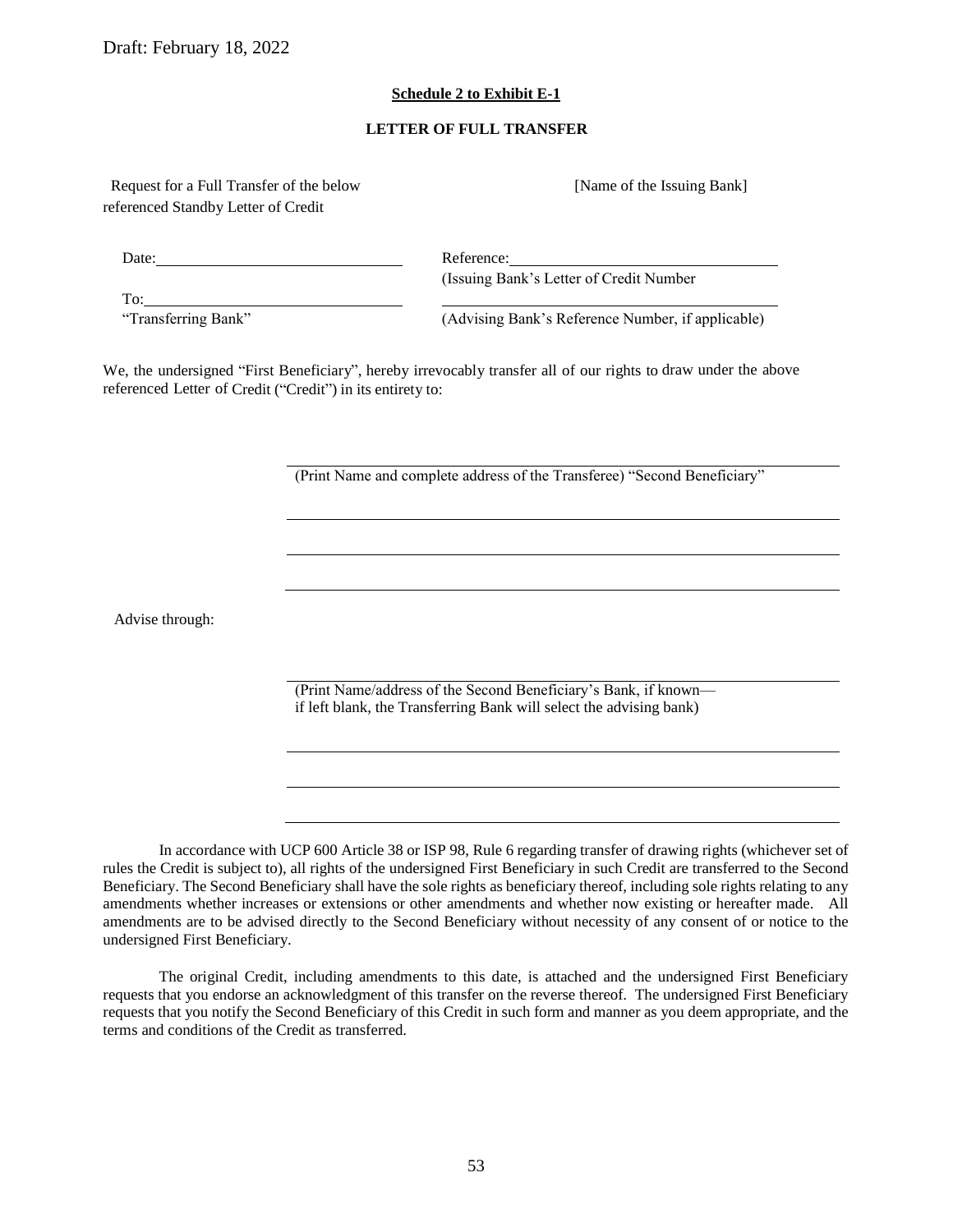Enclosed is remittance of \$[\_\_\_\_\_\_\_\_\_\_\_\_\_]\_in payment of your transfer commission and in addition thereto we agree to pay to you on demand any expenses which may be incurred by you in connection with this transfer.

Transfer Commission Charges

First Beneficiary represents and warrants to Transferring Bank that (i) our execution, delivery, and performance of this request to Transfer (a) are within our powers and have been duly authorized (b) constitute our legal, valid, binding and enforceable obligation (c) do not contravene any charter provision, by-law, resolution, contract, or other undertaking binding on or affecting us or any of our properties and (d) do not require any notice, filing or other action to, with, or by any governmental authority (ii) we have not presented any demand or request for payment or transfer under the Credit affecting the rights to be transferred, and (iii) the Second Beneficiary's name and address are correct and complete and the transactions underlying the Credit and the requested Transfer do not violate applicable United States or other law, rule or regulation, including without limitation U.S. Foreign Asset Control regulations.

In the event that we fail to remit to you, following your written demand, any funds paid to us despite the Transfer, we agree to reimburse you for your reasonable costs of collecting those funds from us.

The Effective Date shall be the date hereafter on which Transferring Bank effects the requested transfer by acknowledging this request and giving notice thereof to Second Beneficiary.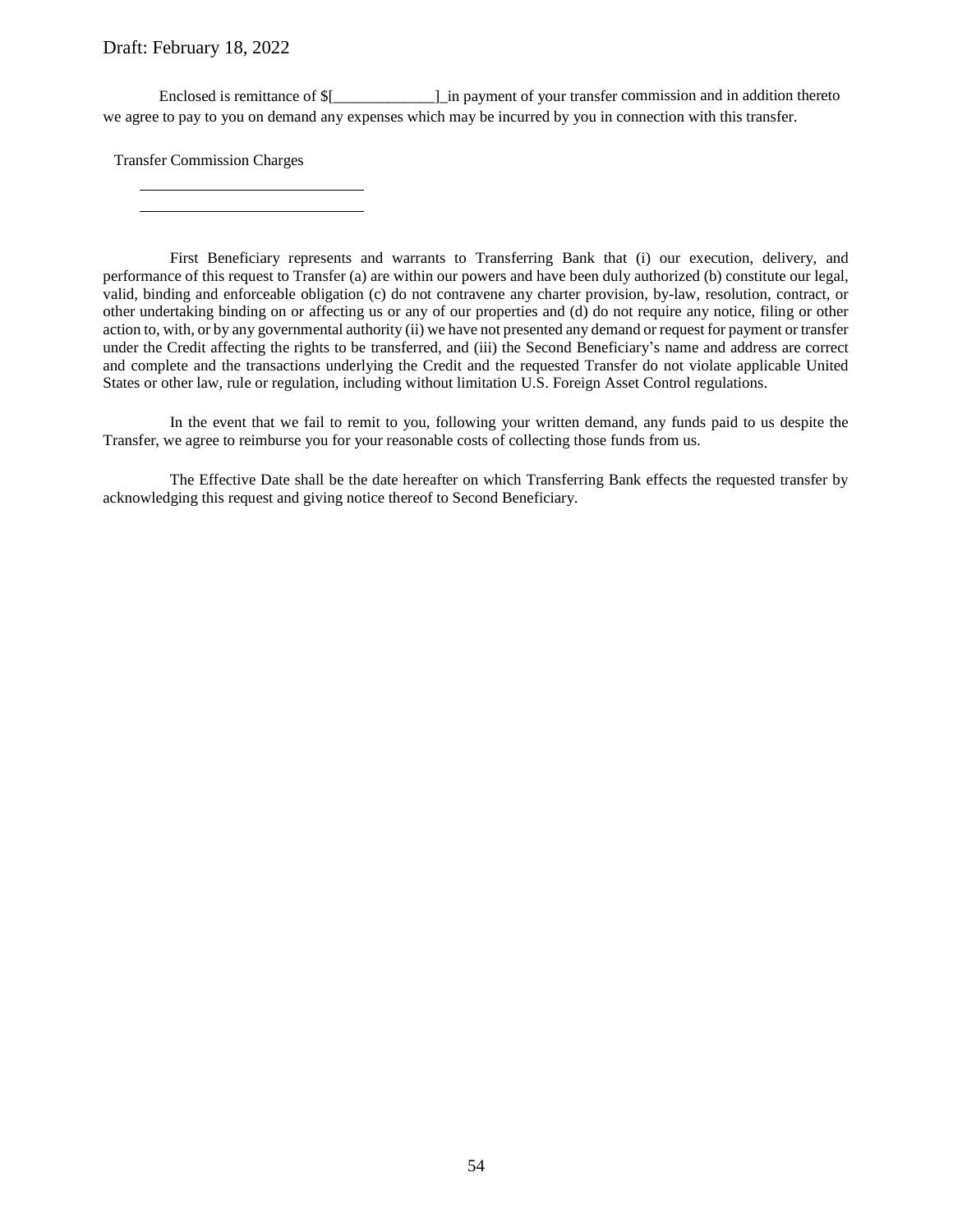#### WE WAIVE ANY RIGHT TO TRIAL BY JURY THAT WE MAY HAVE IN ANY ACTION OR PROCEEDING RELATING TO OR ARISING OUT OF THIS TRANSFER.

| SIGNATURE GUARANTEED Signature(s)<br>with title(s) conform(s) with that/those on file<br>with us for this individual, entity or company<br>and signer(s) is/are authorized to execute this<br>agreement |
|---------------------------------------------------------------------------------------------------------------------------------------------------------------------------------------------------------|
|                                                                                                                                                                                                         |
| (Print Name of Bank)                                                                                                                                                                                    |
|                                                                                                                                                                                                         |
| (Address of Bank)                                                                                                                                                                                       |
|                                                                                                                                                                                                         |
| (City, State, Zip Code)                                                                                                                                                                                 |
|                                                                                                                                                                                                         |
| (Print Name and Title of Authorized Signer)                                                                                                                                                             |
|                                                                                                                                                                                                         |
| (Authorized Signature)                                                                                                                                                                                  |
|                                                                                                                                                                                                         |
|                                                                                                                                                                                                         |

(Date)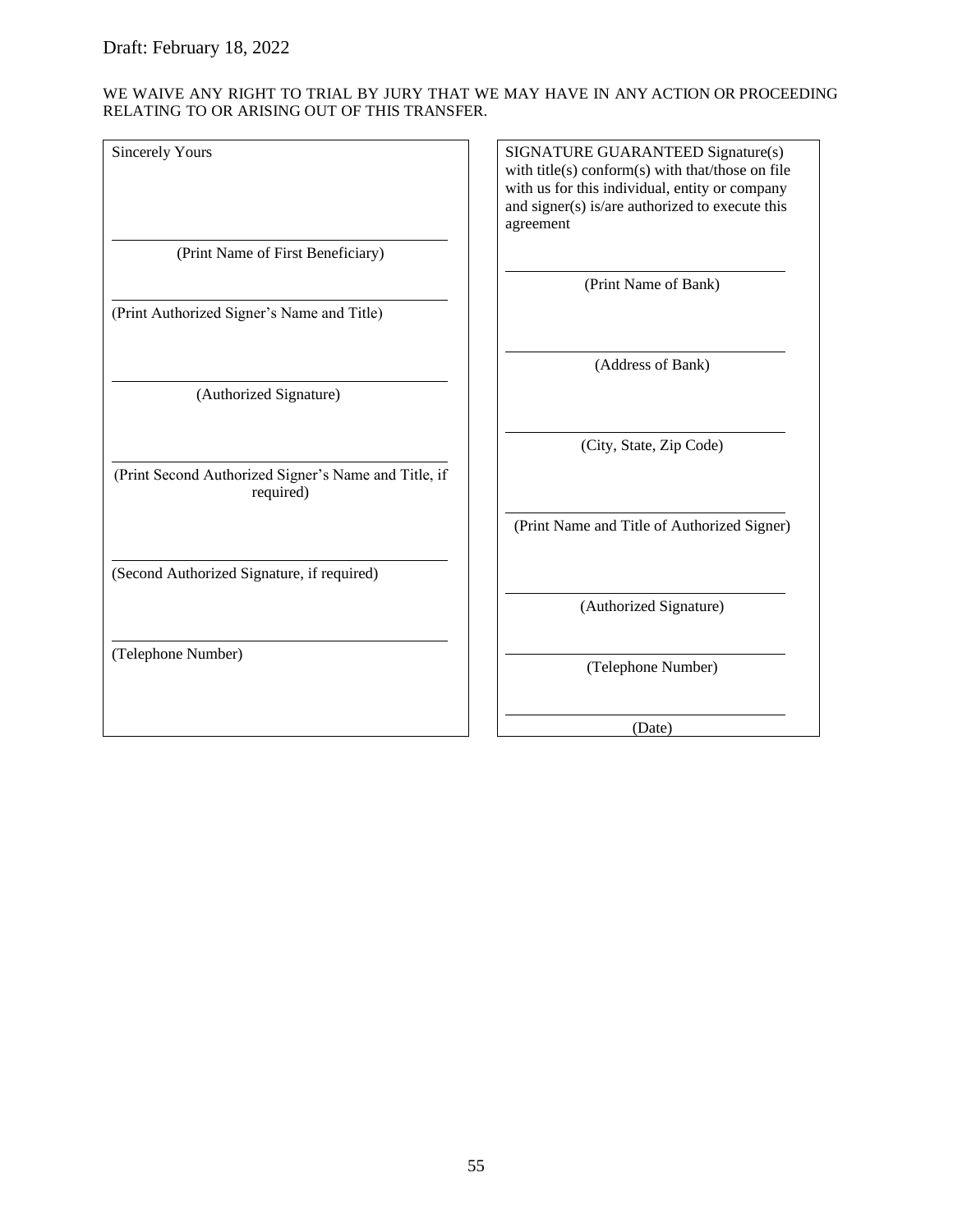#### **Schedule 3 to Exhibit E-1**

#### **LETTER OF FULL TRANSFER**

 $, 20$ 

#### [TRANSFEROR]

Re: Irrevocable Standby Letter of Credit No.

We request you to transfer all of our rights as beneficiary under the Letter of Credit referenced above to the Transferee, named below:

Name of Transferee

Address

By this transfer all our rights as the transferor, including all rights to make drawings under the Letter of Credit, go to the transferee. The transferee shall have sole rights as beneficiary, whether existing now or in the future, including sole rights to agree to any amendments, including increases or extensions or other changes. All amendments will be sent directly to the transferee without the necessity of consent by or notice to us.

We enclose the original letter of credit and any amendments. Please indicate your acceptance of our request for the transfer by endorsing the letter of credit and sending it to the transferee with your customary notice of transfer.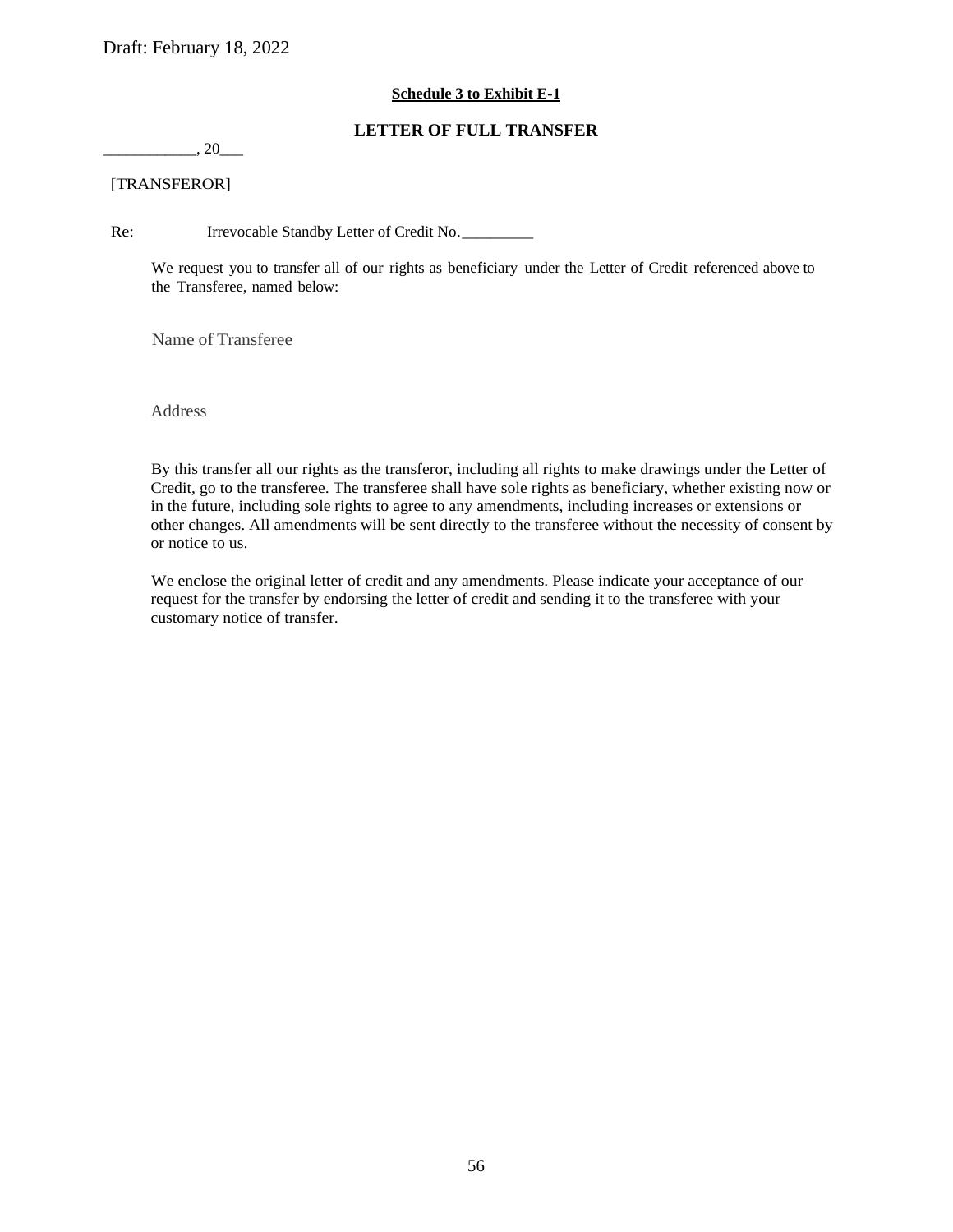The signature and title at the right conform with those shown in our files as authorized to sign for the beneficiary. Policies governing signature authorization as required for withdrawals from customer accounts shall also be applied to the authorization of signatures on this form. The authorization of the Beneficiary's signature and title on this form also acts to certify that the authorizing financial institution (i) is regulated by a U.S. federal banking agency; (ii) has i m p l e m e n t e d anti-money l a u n d e r i n g policies and procedures that comply with applicable requirements of law, including a Customer I dentification Program (CIP) in accordance with Section 326 of the USA PATRIOT Act; (iii) has approved the Beneficiary under its anti-money laundering compliance program; and (iv) acknowledges that [the Transferor] is relying on the foregoing certifications pursuant to 31 CFR. Section 103.121 (b)(6)."

NAME OF BANK

AUTHORIZED SIGNATURE AND TITLE

PHONE NUMBER

#### NAME OF TRANSFEROR

#### NAME OFAUTHORIZED SIGNER AND **TITLE**

AUTHORIZED SIGNATURE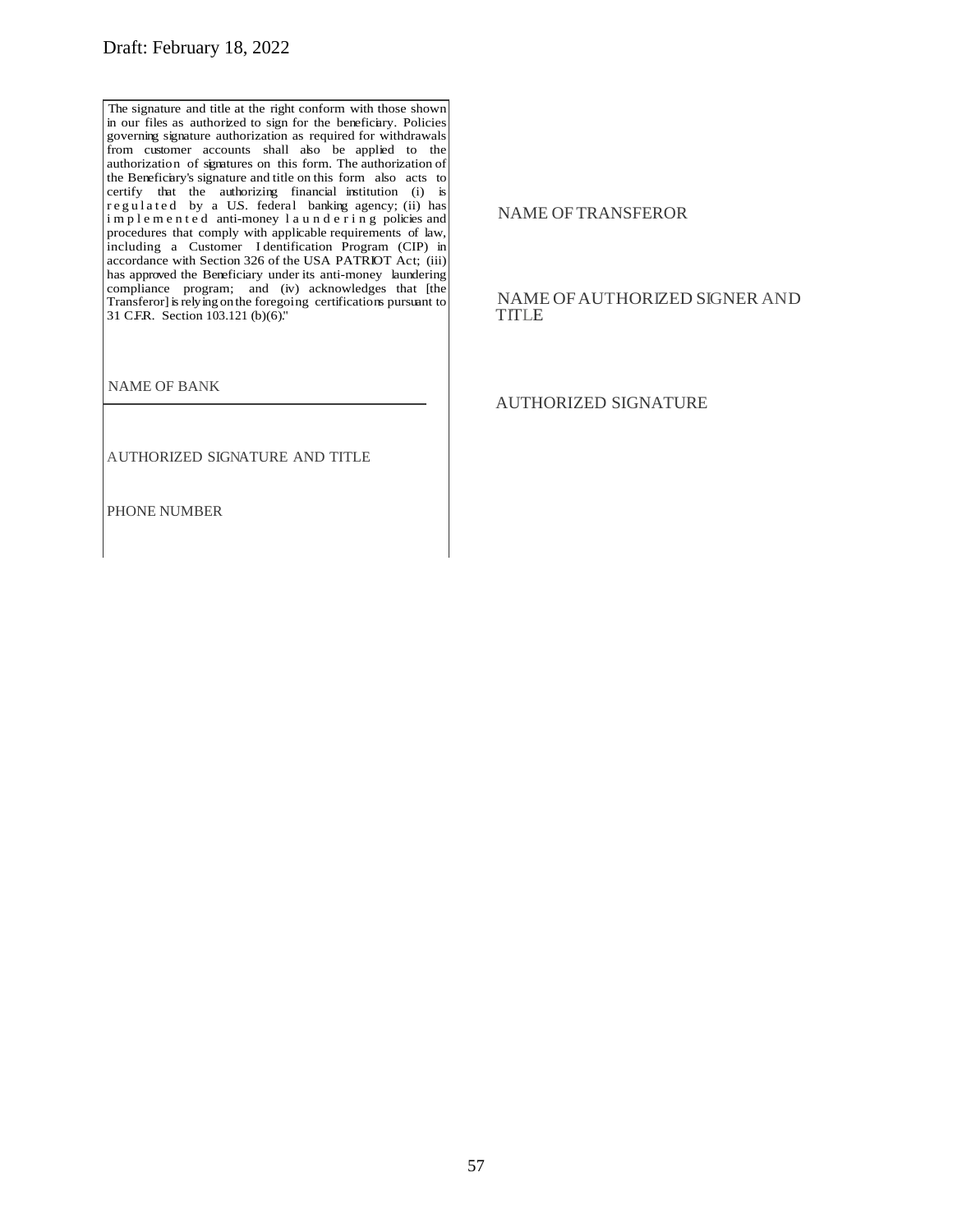# **Exhibit E-2 Form of Guaranty (Ameren Illinois Company)**

THIS GUARANTY (this "Guaranty"), dated as of \_\_\_\_\_\_\_\_\_\_\_\_\_\_\_\_\_\_\_\_\_\_, 20\_\_, is made by \_\_\_\_\_\_\_\_\_\_\_\_\_\_\_\_\_\_\_\_ (the "Guarantor"), a \_\_\_\_\_\_\_\_\_\_\_ organized and existing under the laws of \_\_\_\_\_\_\_\_\_\_\_\_\_\_\_\_\_, in favor of **Ameren Illinois Company d/b/a Ameren Illinois** (the "Guaranteed Party"), a corporation organized and existing under the laws of the State of Illinois.

Terms not defined herein shall have the meanings given to them in the  $\lceil \cdot \cdot \cdot \cdot \rceil \rceil$  dated  $\lceil \cdot \cdot \cdot \rceil \rceil$ (as amended, modified or extended from time to time, the "Agreement"), between the Guaranteed Party and \_, a \_\_\_\_\_\_\_\_\_\_\_\_\_\_\_\_\_\_\_\_\_\_\_\_\_\_ organized and existing under the laws of \_\_\_\_\_\_\_\_\_\_\_\_\_\_\_\_\_\_\_ (the "Counterparty"). This Guaranty is made by Guarantor in consideration for, and as an inducement for the Guaranteed Party to enter into, the Agreement with the Counterparty. Guarantor, subject to the terms and conditions hereof, hereby unconditionally, irrevocably and absolutely guarantees to the Guaranteed Party the full and prompt payment and performance when due, subject to any applicable grace period, of all payment obligations of the Counterparty to the Guaranteed Party arising out of the Agreement. Without limiting the generality of the foregoing, Guarantor further agrees as follows:

1. The Guarantor, as primary obligor and not merely as surety, hereby irrevocably and unconditionally guarantees the full and prompt payment when due (whether by acceleration or otherwise) of any sums due and payable by the Counterparty as a result of an Event of Default under the Agreement (including, without limitation, indemnities, damages, fees and interest thereon, pursuant to the terms of the Agreement). Notwithstanding anything to the contrary herein, the maximum aggregate liability of the Guarantor under this Guaranty shall in no event exceed

provided, that Guarantor will be responsible for all reasonable legal fees, costs, and expenses incurred by the Guaranteed Party in enforcing the obligations under this Guaranty apart from such liability cap. All such principal, interest, obligations and liabilities, collectively, are the "Guaranteed Obligations." This Guaranty is a guarantee of payment and not of collection.

2. The Guarantor hereby waives diligence, acceleration, notice of acceptance of this Guaranty and notice of any liability to which it may apply, and waives presentment and all demands whatsoever except as noted herein, notice of protest, notice of dishonor or nonpayment of any such liability, suit or taking of other action by the Guaranteed Party against, and any other notice to, any party liable thereon (including the Guarantor or any other guarantor), filing of claims with a court in the event of the insolvency or bankruptcy of the Counterparty, and any right to require a proceeding first against the Counterparty.

3. The Guaranteed Party may, at any time and from time to time, without notice to or consent of the Guarantor, without incurring responsibility to the Guarantor and without impairing or releasing the obligations of the Guarantor hereunder, upon or without any terms or conditions: (a) take or refrain from taking any and all actions with respect to the Guaranteed Obligations, any document or any person (including the Counterparty) that the Guaranteed Party determines in its sole discretion to be necessary or appropriate; (b) take or refrain from taking any action of any kind in respect of any security for any Guaranteed Obligation(s) or liability of the Counterparty to the Guaranteed Party; or (c) compromise or subordinate any Guaranteed Obligation(s) or liability of the Counterparty to the Guaranteed Party including any security therefor.

4. Subject to the terms and conditions hereof, the obligations of the Guarantor under this Guaranty are absolute, irrevocable and unconditional and, without limiting the generality of the foregoing, shall not be released, discharged or otherwise affected by: (a) any extension, renewal, settlement, compromise, waiver, consent, discharge or release by the Counterparty concerning any provision of the Agreement in respect of any Guaranteed Obligations of the Counterparty; (b) the rendering of any judgment against the Counterparty or any action to enforce the same; (c) the existence, or extent of, any release, exchange, surrender, nonperfection or invalidity of any direct or indirect security for any of the Guaranteed Obligations; (d) any modification, amendment, waiver, extension of or supplement to any of the Agreement or the Guaranteed Obligations agreed to from time to time by the Counterparty and the Guaranteed Party; (e) any change in the corporate existence (including its constitution, laws, rules, regulations or powers), structure or ownership of the Counterparty or the Guarantor, or any insolvency, bankruptcy, reorganization or other similar proceedings affecting the Counterparty or its assets, the Guarantor or any other guarantor of any of the Guaranteed Obligations; (f) the existence of any claim, set-off or other rights which the Guarantor may have at any time against the Counterparty, the Guaranteed Party or any other corporation or person, whether in connection herewith or in connection with any unrelated transaction;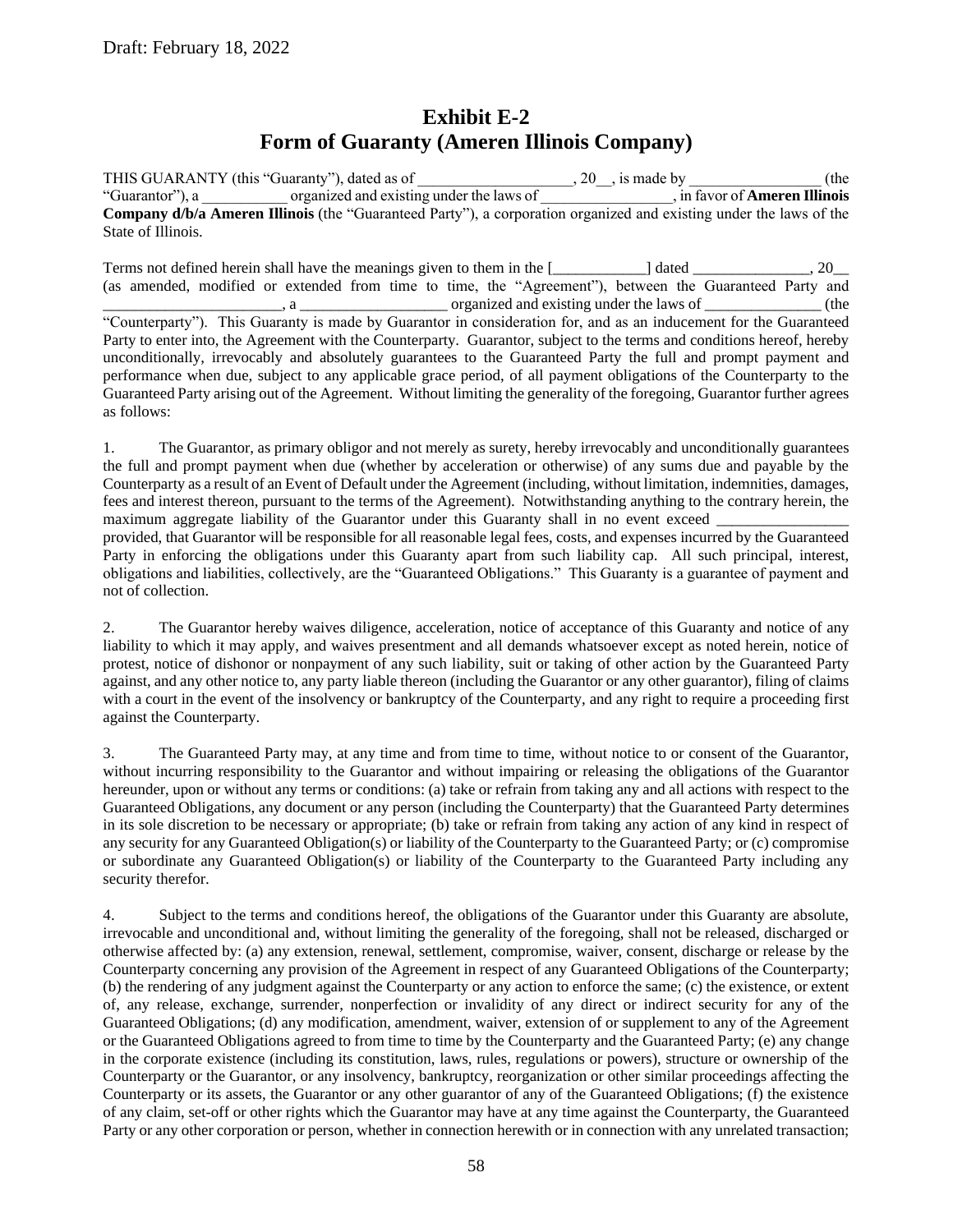provided that nothing herein shall prevent the assertion of any such claim by separate suit or compulsory counterclaim; (g) the invalidity, irregularity or unenforceability in whole or in part of the Agreement or any Guaranteed Obligations or any instrument evidencing any Guaranteed Obligations or the absence of any action to enforce the same, or any provision of applicable law or regulation purporting to prohibit payment by the Counterparty of amounts to be paid by it under the Agreement or any of the Guaranteed Obligations; and (h) except for a failure to comply with any applicable statute of limitations, any other act or omission to act or delay of any kind of the Counterparty, any other guarantor, the Guaranteed Party or any other corporation, entity or person or any other event, occurrence or circumstance whatsoever which might, but for the provisions of this paragraph, constitute a legal or equitable discharge of the Guarantor's obligations hereunder.

5. The Guarantor hereby irrevocably waives (a) any right of reimbursement or contribution, and (b) any right of salvage against the Counterparty or any collateral security or guaranty or right of offset held by the Guaranteed Party therefor until all Guaranteed Obligations to the Guaranteed Party pursuant to the Agreement have been irrevocably paid in full.

6. The Guarantor will not exercise any rights which it may acquire by way of subrogation or any other right to payment until all Guaranteed Obligations to the Guaranteed Party pursuant to the Agreement have been irrevocably paid in full.

7. Subject to the terms and conditions hereof, this Guaranty is a continuing one and all liabilities to which it applies or may apply under the terms hereof shall be conclusively presumed to have been created in reliance hereon. Except for a failure to comply with any applicable statute of limitations, no failure or delay on the part of the Guaranteed Party in exercising any right, power or privilege hereunder, and no course of dealing between the Guarantor and a Guaranteed Party, shall operate as a waiver thereof; nor shall any single or partial exercise of any right, power or privilege hereunder preclude any other or further exercise thereof or the exercise of any other right, power or privilege. The rights, powers and remedies herein expressly provided are cumulative and not exclusive of any rights, powers or remedies, which a Guaranteed Party would otherwise have. No notice to or demand on the Guarantor in any case shall entitle the Guarantor to any other or further notice or demand in similar or other circumstances or constitute a waiver of the rights of a Guaranteed Party to any other or further action in any circumstances without notice or demand.

8. This Guaranty shall be binding upon the Guarantor and upon its successors and assigns and shall inure to the benefit of and be enforceable by the Guaranteed Party and its successors and assigns; provided, however, that the Guarantor may not assign or transfer any of its rights or obligations hereunder without the prior written consent of the Guaranteed Party. The assignment rights of the Guaranteed Party will be in accordance with any applicable terms of the Agreement.

9. Neither this Guaranty nor any provision hereof may be changed, waived, discharged or terminated except upon written agreement of the Guaranteed Party and the Guarantor.

10. The Guarantor's liability as guarantor shall continue and remain in full force and effect in the event that all or any part of any payment made hereunder or any obligation or liability guaranteed hereunder is recovered (as a fraudulent conveyance, preference or otherwise) rescinded or must otherwise be reinstated or returned due to bankruptcy or insolvency laws or otherwise. If claim is ever made upon the Guaranteed Party for repayment or recovery of any amount or amounts received from the Guarantor or the Counterparty in payment or on account of any of the Guaranteed Obligations and the Guaranteed Party repays all or part of such amount by reason of (a) any judgment, decree or order of any court or administrative body having jurisdiction over such payee or any of its property, or (b) any settlement or compromise of any such claim effected by such payee with any such claimant (including the Guarantor), then and in such event the Guarantor agrees that any such judgment, decree, order, settlement or compromise shall be binding upon it, notwithstanding any revocation hereof or the cancellation of the Agreement or other instrument evidencing any liability of the Guarantor, and the Guarantor shall be and remain liable to the Guaranteed Party hereunder for the amount so repaid or recovered to the same extent as if such amount had never originally been received by the Guaranteed Party.

11. Subject to Paragraph 10, this Guaranty shall remain in full force and effect until all Guaranteed Obligations have been fully and finally performed, at which point it will expire. The Guarantor may terminate this Guaranty upon thirty (30) days prior written notice to the Guaranteed Party which termination shall be effective only upon receipt by the Guaranteed Party of alternative means of security or credit support, as specified in the Agreement and in a form reasonably acceptable to the Guaranteed Party. Upon the effectiveness of any such expiration or termination, the Guarantor shall have no further liability under this Guaranty, except with respect to the Guaranteed Obligations arising or created prior to the time the expiration or termination is effective, which Guaranteed Obligations shall remain guaranteed pursuant to the terms of this Guaranty until finally and fully performed.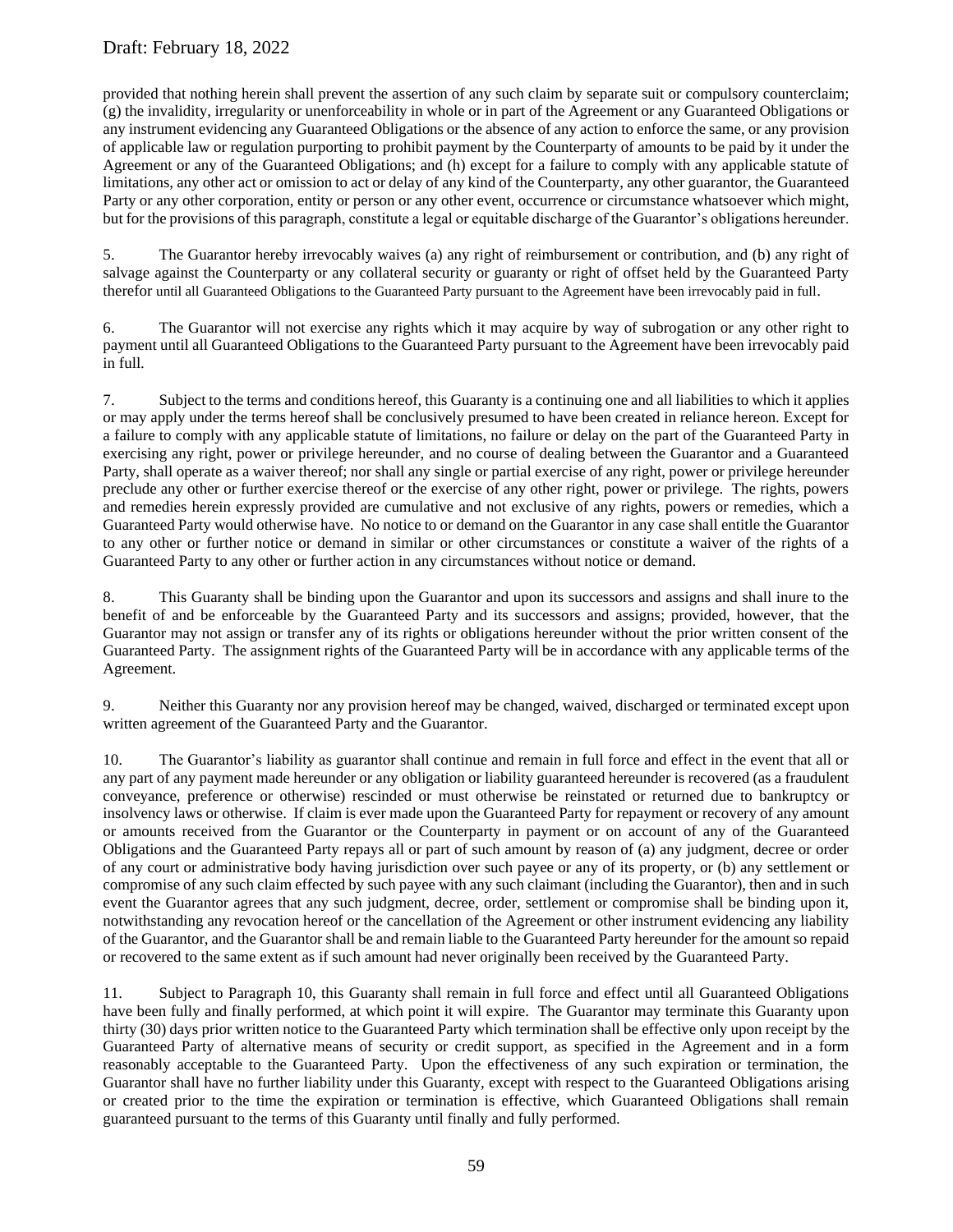12. All notices and other communications hereunder shall be made at the addresses by hand delivery, by the next day delivery service effective upon receipt, or by certified mail return receipt requested (effective upon scheduled weekday delivery day) or electronic means (effective upon receipt of evidence that the electronic communication was received)

If to the Guarantor:

[To be completed]

If to the Guaranteed Party:

[To be completed]

13. The Guarantor represents and warrants that: (a) it is duly organized and validly existing under the laws of the jurisdiction in which it was organized and has the power and authority to execute, deliver, and perform this Guaranty; (b) no authorization, approval, consent or order of, or registration or filing with, any court or other governmental body having jurisdiction over the Guarantor is required on the part of the Guarantor for the execution, delivery and performance of this Guaranty except for those already made or obtained; (c) this Guaranty constitutes a valid and legally binding agreement of the Guarantor, and is enforceable against the Guarantor in accordance with its terms; and (d) the execution, delivery and performance of this Guaranty by the Guarantor have been and remain duly authorized by all necessary corporate or comparable action and do not contravene any provision of its constituent documents or any law, regulation or contractual restriction binding on it or its assets.

14. This Guaranty and the rights and obligations of the Counterparty and the Guarantor hereunder shall be construed in accordance with and governed by the laws of the State of New York. The Guarantor and Guaranteed Party agree and irrevocably submit to the exclusive jurisdiction of state and federal courts located in the Northern District of the State of Illinois over any disputes arising or relating to this Guaranty and waive and agree not to assert as a defense any objections to venue or inconvenient forum. The Guarantor and the Guaranteed Party consent to and grant any such court jurisdiction over the person of such party and over the subject matter of such dispute and agree that summons or other legal process in connection with any such action or proceeding shall be deemed properly and effectively served when sent by certified U.S. mail, return receipt requested, to the address of the other party set forth in Paragraph 12 hereof, or in such other manner as may be permitted by law. The Guarantor and the Guaranteed Party each hereby irrevocably waives any and all rights to trial by jury with respect to any legal proceeding arising out of or relating to this Guaranty.

15. This writing is the complete and exclusive statement of the terms of this Guaranty and supersedes all prior oral or written representations, understandings, and agreements between the Guaranteed Party and the Guarantor with respect to subject matter hereof. The Guaranteed Party and the Guarantor agree that there are no conditions to the full effectiveness of this Guaranty.

16. Every provision of this Guaranty is intended to be severable. If any term or provision hereof is declared to be illegal or invalid for any reason whatsoever by a court of competent jurisdiction, such illegality or invalidity shall not affect the balance of the terms and provisions hereof, which terms and provisions shall remain binding and enforceable.

17. If the Guarantor is a trust: no trustee of the Guarantor shall be held to any liability whatsoever for any obligation under this Guaranty, and this Guaranty shall not be enforceable against any such trustee in their or its, his or her individual capacities or capacity; and this Guaranty shall be enforceable against the trustees of the Guarantor only as such, and every person, firm, association, trust or corporation having any claim or demand arising under this Guaranty and relating to the Guarantor or any trustee of the Guarantor shall look solely to the trust estate of the Guarantor for the payment or satisfaction thereof.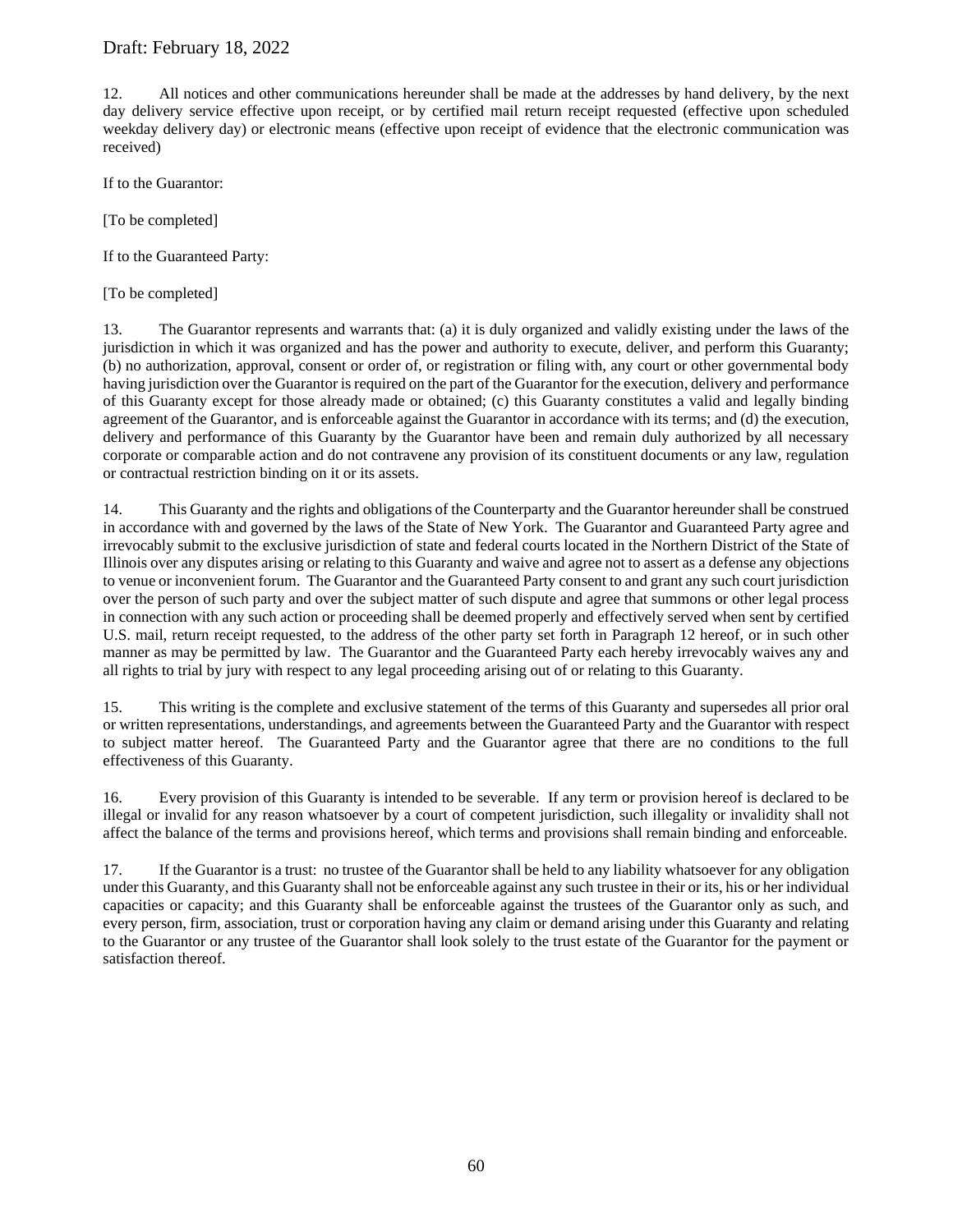IN WITNESS WHEREOF, the Guarantor has caused this Guaranty to be executed and delivered as of the date first written above to be effective as of the earliest effective date of any of the Agreement.

[GUARANTOR]

By:\_\_\_\_\_\_\_\_\_\_\_\_\_\_\_\_\_\_\_\_\_\_\_\_\_\_\_\_\_

Title: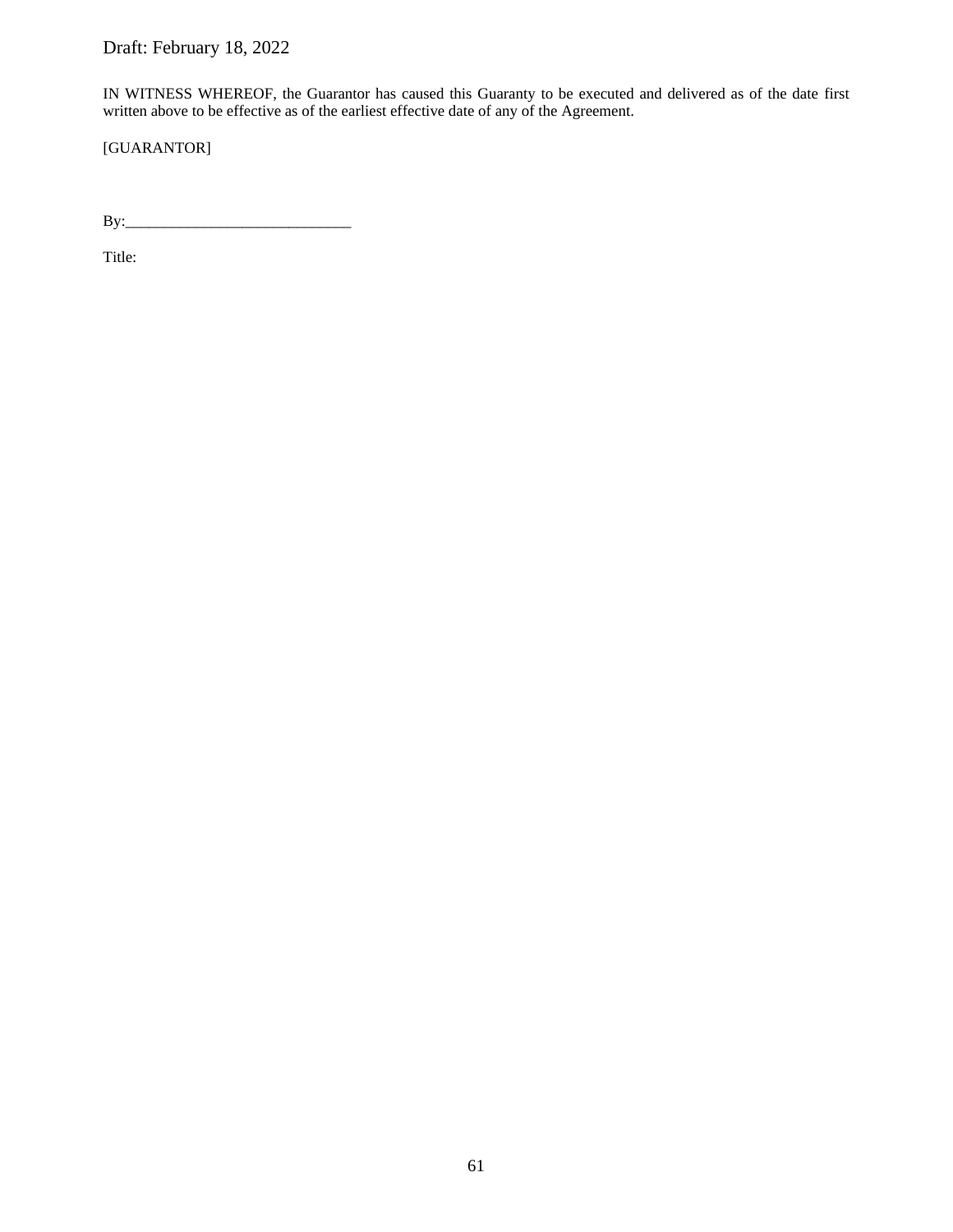## **EXHIBIT E-3 Form of Guaranty (Commonwealth Edison Company)**

| THIS GUARANTY (this "Guaranty"), dated as of |                       |  |  |  |  |                                          |  | $, 20$ , is made by |  |  |  |  |                                                                                                                                                                                                                                                                                                                                    |                                   |
|----------------------------------------------|-----------------------|--|--|--|--|------------------------------------------|--|---------------------|--|--|--|--|------------------------------------------------------------------------------------------------------------------------------------------------------------------------------------------------------------------------------------------------------------------------------------------------------------------------------------|-----------------------------------|
|                                              |                       |  |  |  |  |                                          |  |                     |  |  |  |  | (the "Guarantor"), a                                                                                                                                                                                                                                                                                                               |                                   |
|                                              |                       |  |  |  |  | organized and existing under the laws of |  |                     |  |  |  |  |                                                                                                                                                                                                                                                                                                                                    | , in favor of Commonwealth Edison |
|                                              | $\sqrt{1}$ $\sqrt{2}$ |  |  |  |  |                                          |  |                     |  |  |  |  | $\mathbf{1}$ $\mathbf{1}$ $\mathbf{1}$ $\mathbf{0}$ $\mathbf{1}$ $\mathbf{0}$ $\mathbf{0}$ $\mathbf{1}$ $\mathbf{1}$ $\mathbf{1}$ $\mathbf{1}$ $\mathbf{1}$ $\mathbf{1}$ $\mathbf{1}$ $\mathbf{1}$ $\mathbf{1}$ $\mathbf{1}$ $\mathbf{1}$ $\mathbf{1}$ $\mathbf{1}$ $\mathbf{1}$ $\mathbf{1}$ $\mathbf{1}$ $\mathbf{1}$ $\mathbf{$ |                                   |

Company (the "Guaranteed Party"), a corporation organized and existing under the laws of the State of Illinois.

Terms not defined herein shall have the meanings given to them in the REC Contract dated , 20 (as amended, modified or extended from time to time, the "Agreement"), between the Guaranteed Party and , a settled and existing under the laws of (the "Seller"). This Guaranty is made by Guarantor in consideration for, and as an inducement for the Guaranteed Party to enter into, the Agreement entered into with the Seller pursuant to the Coal to Solar Initiative. Guarantor, subject to the terms and conditions hereof, hereby unconditionally, irrevocably and absolutely guarantees to the Guaranteed Party, upon written demand, the full and prompt payment when due, subject to any applicable grace period, of all payment obligations of the Seller to the Guaranteed Party arising out of the Agreement. Without limiting the generality of the foregoing, Guarantor further agrees as follows:

1. The Guarantor, as primary obligor and not merely as surety, hereby irrevocably and unconditionally guarantees the full and prompt payment when due (whether by acceleration or otherwise) of any sums due and payable by the Seller as a result of an Event of Default under the Agreement (including, without limitation, indemnities, damages, fees and interest thereon, pursuant to the terms of the Agreement). Notwithstanding anything to the contrary herein, the maximum aggregate liability of the Guarantor under this Guaranty shall

[ ] *Option 1* [in no event exceed \$\_\_\_\_.]

[ ] *Option 2* [in no event exceed the Collateral Requirement less the value of other liquid securities posted by the Seller under the Agreement.]

All such principal, interest, obligations and liabilities, collectively, are the "Guaranteed Obligations". This Guaranty is a guarantee of payment and not of collection.

- 2. The Guarantor hereby waives diligence, acceleration, notice of acceptance of this Guaranty and notice of any liability to which it may apply, and waives presentment and all demands whatsoever except as noted herein, notice of protest, notice of dishonor or nonpayment of any such liability, suit or taking of other action by Guaranteed Party against, and any other notice to, any party liable thereon (including the Guarantor), filing of claims with a court in the event of the insolvency or bankruptcy of the Seller, and any right to require a proceeding first against the Seller.
- 3. The Guaranteed Party may, at any time and from time to time, without notice to or consent of the Guarantor, without incurring responsibility to the Guarantor and without impairing or releasing the obligations of the Guarantor hereunder, upon or without any terms or conditions: (a) take or refrain from taking any and all actions with respect to the Guaranteed Obligations, the Agreement with respect to the Guaranteed Obligations or any person (including the Seller) that the Guaranteed Party determines in its sole discretion to be necessary or appropriate; (b) take or refrain from taking any action of any kind in respect of any security for any Guaranteed Obligation(s) or liability of the Seller to the Guaranteed Party; or (c) compromise or subordinate any Guaranteed Obligation(s) or liability of the Seller to the Guaranteed Party including any security therefor.
- 4. Subject to the terms and conditions hereof, the obligations of the Guarantor under this Guaranty are absolute, irrevocable and unconditional and, shall not be released, discharged or otherwise affected by: (a) any extension, renewal, settlement, compromise, waiver, consent, discharge or release by the Seller concerning any provision of the Agreement governing any of the Guaranteed Obligations of the Seller; (b) the rendering of any judgment against the Seller or any action to enforce the same; (c) the existence, or extent of, any release, exchange, surrender, non-perfection or invalidity of any direct or indirect security for any of the Guaranteed Obligations; (d) any modification, amendment, waiver, extension of or supplement to the Agreement or the Guaranteed Obligations agreed to from time to time by the Seller and the Guaranteed Party; (e) any change in the corporate existence (including its constitution, laws, rules, regulations or powers), structure or ownership of the Seller or the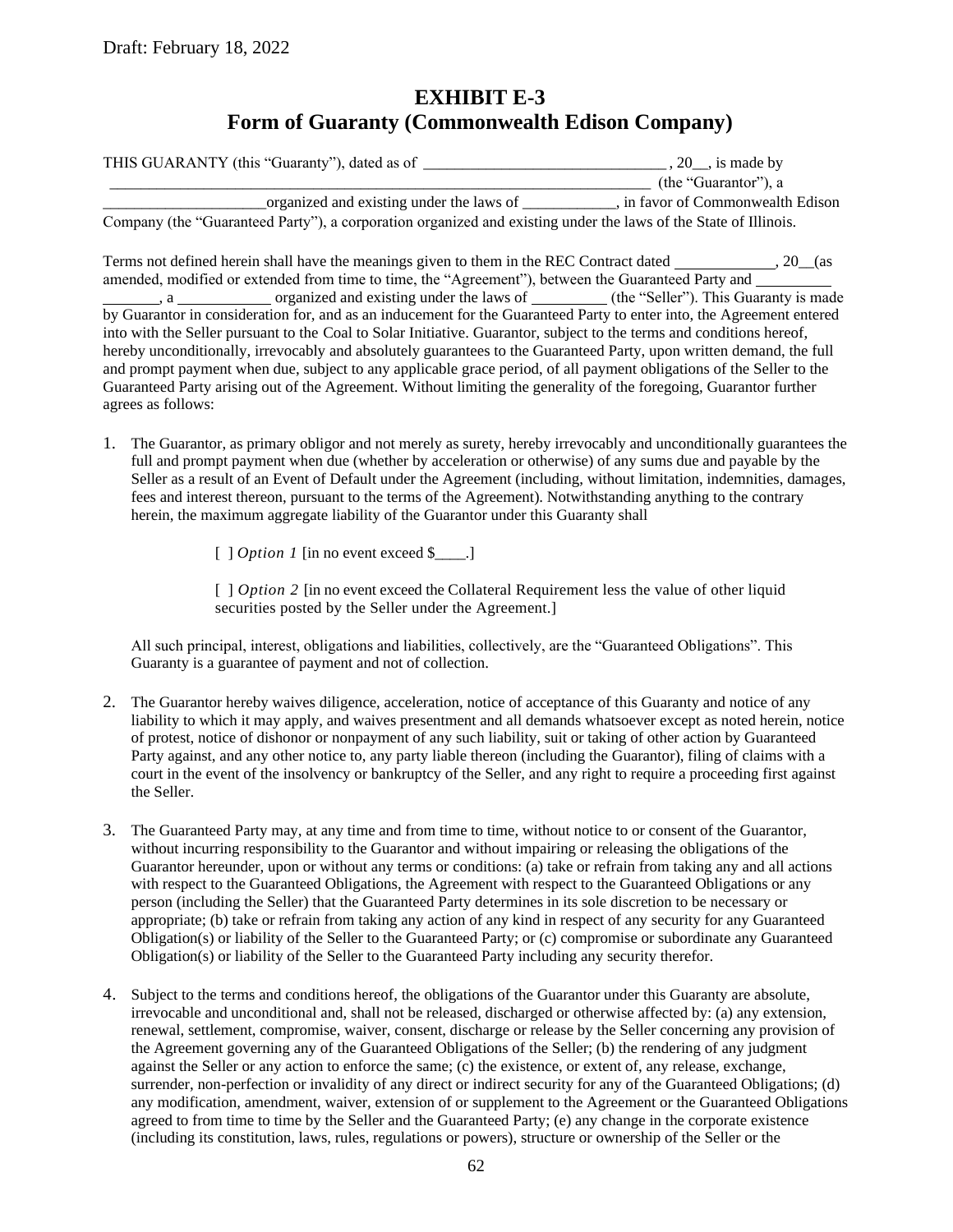Guarantor, or any insolvency, bankruptcy, reorganization or other similar proceedings affecting the Seller, its assets or the Guarantor; (f) the existence of any claim, set-off or other rights which the Guarantor may have at any time against the Seller, the Guaranteed Party, whether in connection herewith or in connection with any unrelated transaction; provided that nothing herein shall prevent the assertion of any such claim by separate suit or compulsory counterclaim; and (g) the invalidity, irregularity or unenforceability in whole or in part of the Agreement or any Guaranteed Obligations or any instrument evidencing any Guaranteed Obligations or the absence of any action to enforce the same.

- 5. The Guarantor hereby irrevocably waives (a) any right of reimbursement or contribution, and (b) any right of salvage against the Seller or any collateral security or guaranty or right of offset held by the Guaranteed Party therefor until such time as all Guaranteed Obligations are paid in full.
- 6. The Guarantor will not exercise any rights, which it may acquire by way of subrogation until all Guaranteed Obligations to the Guaranteed Party pursuant to the Agreement have been paid in full.
- 7. Subject to the terms and conditions hereof, this Guaranty is a continuing Guaranty and all liabilities to which it applies or may apply under the terms hereof shall be conclusively presumed to have been created in reliance hereon. Except for a failure to comply with any applicable statute of limitations, no failure or delay on the part of the Guaranteed Party in exercising any right, power or privilege hereunder, and no course of dealing between the Guarantor and the Guaranteed Party, shall operate as a waiver thereof; nor shall any single or partial exercise of any right, power or privilege hereunder preclude any other or further exercise thereof or the exercise of any other right, power or privilege. The rights, powers and remedies herein expressly provided are cumulative and not exclusive of any rights, powers or remedies, which the Guaranteed Party would otherwise have. No notice to or demand on the Guarantor in any case shall entitle the Guarantor to any other or further notice or demand in similar or other circumstances or constitute a waiver of the rights of the Guaranteed Party to any other or further action in any circumstances without notice or demand.
- 8. This Guaranty shall be binding upon the Guarantor and upon its successors and assigns and shall inure to the benefit of and be enforceable by the Guaranteed Party and its successors and assigns; provided, however, that the Guarantor may not assign or transfer any of its rights or obligations hereunder without the prior written consent of the Guaranteed Party, which consent shall not be unreasonably withheld or delayed; and provided further that the Guarantor may, without the prior written consent of the Guaranteed Party, assign all of its rights and obligations under this Guaranty to an entity that has succeeded to the Guarantor by merger or by purchase of all or substantially all of the assets of the Guarantor and, in either case, has expressly assumed in writing all of the obligations of the Guarantor under this Guaranty. The assignment rights of the Guaranteed Party will be in accordance with any applicable terms of the Agreement.
- 9. Other than as provided in this Guaranty, neither this Guaranty nor any provision hereof may be changed, waived, discharged or terminated except upon written agreement of the Guaranteed Party and the Guarantor.
- 10. The Guarantor's liability as guarantor shall continue and remain in full force and effect in the event that all or any part of any payment made hereunder or any obligation or liability guaranteed hereunder is recovered (as a fraudulent conveyance, preference or otherwise) rescinded or must otherwise be reinstated or returned due to bankruptcy or insolvency laws or otherwise. If claim is ever made upon the Guaranteed Party for repayment or recovery of any amount or amounts received from the Guarantor or the Seller in payment or on account of any of the Guaranteed Obligations and the Guaranteed Party repays all or part of such amount by reason of (a) any judgment, decree or order of any court or administrative body having jurisdiction over such payee or any of its property, or (b) any settlement or compromise of any such claim effected by such payee with any such claimant (including the Guarantor), then and in such event the Guarantor agrees that any such judgment, decree, order, settlement or compromise shall be binding upon it, notwithstanding any revocation hereof or the cancellation of the Agreement or other instrument evidencing any liability of the Guarantor, and the Guarantor shall be and remain liable to the Guaranteed Party hereunder for the amount so repaid or recovered to the same extent as if such amount had never originally been received by the Guaranteed Party.
- 11. Subject to Paragraph 10, this Guaranty shall remain in full force and effect until all Guaranteed Obligations have been fully and finally paid, at which point it will expire. The Guarantor may terminate this Guaranty upon thirty (30) days prior written notice to the Guaranteed Party which termination shall be effective only upon receipt by the Guaranteed Party of alternative means of security or credit support, as specified in the Agreement and in a form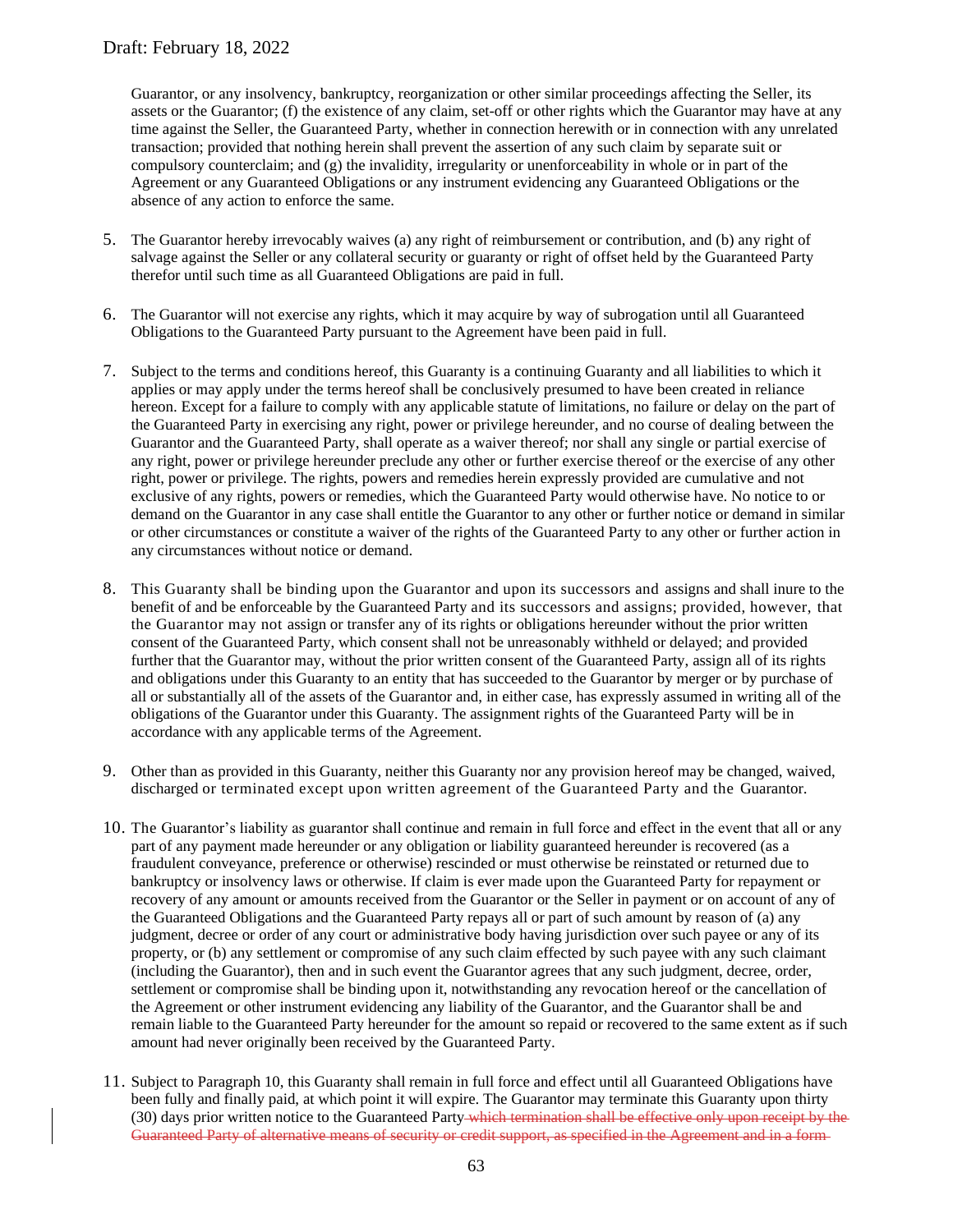reasonably acceptable to the Guaranteed Party. Upon the effectiveness of any such expiration or termination, the Guarantor shall have no further liability under this Guaranty, except with respect to the Guaranteed Obligations arising or created prior to the time the expiration or termination is effective, which Guaranteed Obligations shall remain guaranteed pursuant to the terms of this Guaranty until finally and fully paid.

12. All notices and other communications hereunder shall be made at the addresses by hand delivery, by next day delivery service effective upon receipt, or by certified mail return receipt requested (effective upon scheduled weekday delivery day) or electronic means (effective upon receipt of evidence that the electronic communication was received)

If to the Guarantor: [To be completed with a U.S. address. If the Guarantor is not domiciled in the U.S., the address for its U.S.-based agent for service of process must be provided.]

If to the Guaranteed Party: [To be completed]

- 13. The Guarantor represents and warrants that: (a) it is duly organized and validly existing under the laws of the jurisdiction in which it was organized and has the power and authority to execute, deliver, and perform this Guaranty; (b) no authorization, approval, consent or order of, or registration or filing with, any court or other governmental body having jurisdiction over the Guarantor is required on the part of the Guarantor for the execution, delivery and performance of this Guaranty except for those already made or obtained; (c) this Guaranty constitutes a valid and legally binding agreement of the Guarantor, and is enforceable against the Guarantor, except as such enforceability may be limited by bankruptcy, insolvency, receivership and other similar laws affecting the rights of creditors generally, or by general principles of equity; and (d) the execution, delivery and performance of this Guaranty by the Guarantor have been and remain duly authorized by all necessary corporate or comparable action and do not contravene any provision of its [insert appropriate corporate organizational document, such as Declaration of Trust, Limited Liability Company Agreement, Articles of Incorporation and by-laws, Certificate of Incorporation or by-laws, constitutional documents] or any law, regulation or contractual restriction binding on it or its assets.
- 14. This Guaranty and the rights and obligations of the Seller and the Guarantor hereunder shall be construed in accordance with and governed by the laws of the State of HinoisNew York (without regard to conflict of law principles that would require the application of the substantive law of any other jurisdiction). The Guarantor and Guaranteed Party jointly and severally agree and irrevocably submit to the exclusive jurisdiction of state and federal courts located in the State of HinoisNew York over any disputes arising or relating to this Guaranty and waive and agree not to assert as a defense any objections to venue or inconvenient forum. The Guarantor and the Guaranteed Party consent to and grant any such court jurisdiction over the person of such party and over the subject matter of such dispute and agree that summons or other legal process in connection with any such action or proceeding shall be deemed properly and effectively served when sent by certified U.S. mail, return receipt requested, to the address of the other party set forth in Paragraph 12 hereof, or in such other manner as may be permitted by law. The Guarantor and the Guaranteed Party each hereby irrevocably waives any and all rights to trial by jury with respect to any legal proceeding arising out of or relating to this Guaranty.
- 15. This writing is the complete and exclusive statement of the terms of this Guaranty and supersedes all prior oral or written representations, understandings, and agreement(s) between the Guaranteed Party and the Guarantor with respect to subject matter hereof. The Guaranteed Party and the Guarantor agree that there are no conditions to the full effectiveness of this Guaranty.
- 16. Every provision of this Guaranty is intended to be severable. If any term or provision hereof is declared to be illegal or invalid for any reason whatsoever by a court of competent jurisdiction, such illegality or invalidity shall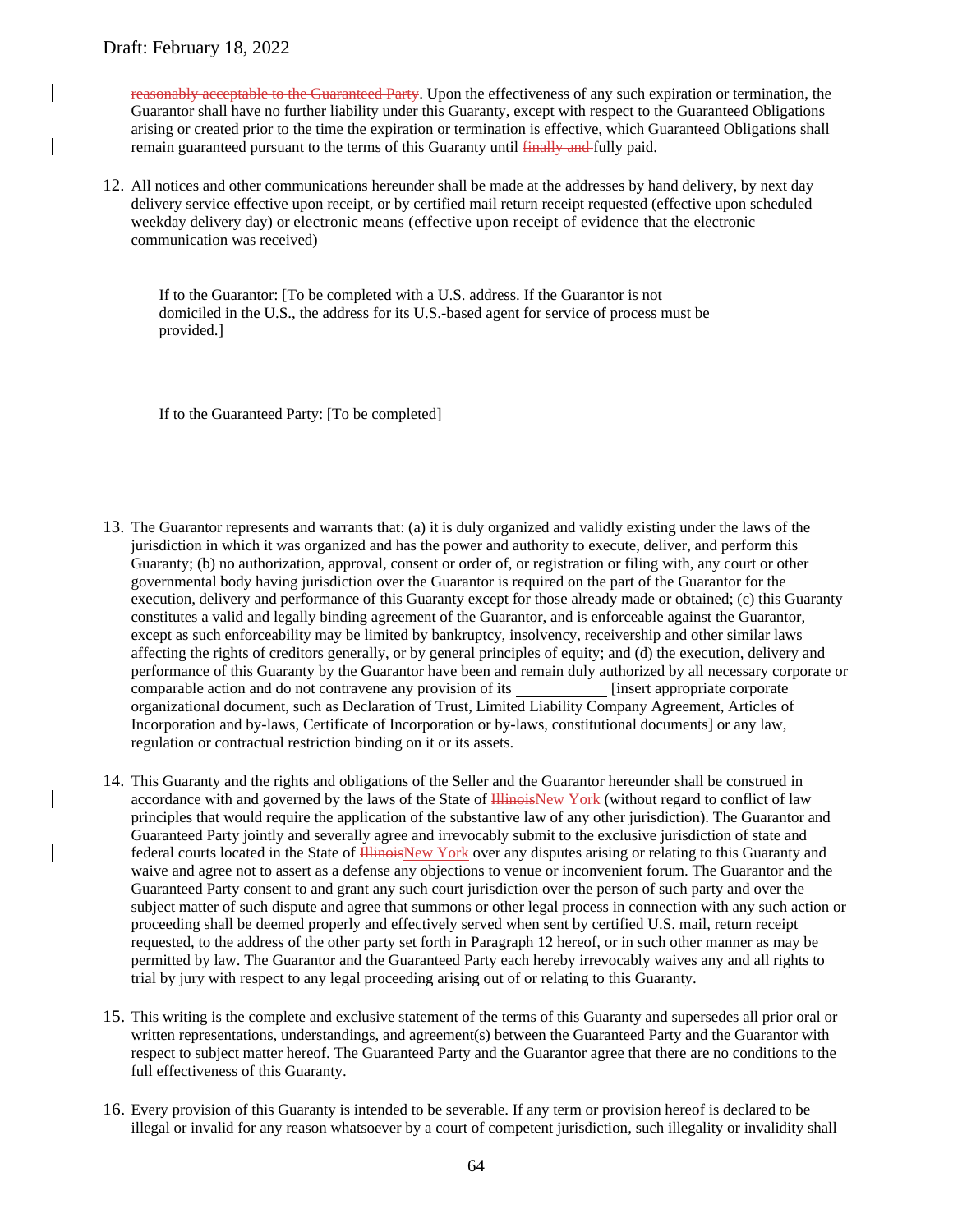not affect the balance of the terms and provisions hereof, which terms and provisions shall remain binding and enforceable.

- 17. Notwithstanding anything to the contrary contained herein or in the Agreement, but excepting any express remedy set for in the Agreement, the Guarantor shall in no event be required to pay or be liable to the Guaranteed Party for any consequential, indirect or punitive damages, opportunity costs or lost profits.
- 18. Nothing herein is intended to deny to the Guarantor, and it is expressly agreed that the Guarantor shall have and may assert, any and all of the defenses, set-offs, counterclaims and other rights which Seller is or may be entitled arising from or out of the Agreement or otherwise, except for defenses arising out of the bankruptcy, insolvency, dissolution or liquidation of Seller.

IN WITNESS WHEREOF, the Guarantor has caused this Guaranty to be executed and delivered as of the date first written above to be effective as of the earliest effective date of any of the Agreement.

Accepted and Agreed to:

[GUARANTOR]

Signature: \_\_\_\_\_\_\_\_\_\_\_\_\_\_\_\_\_\_\_\_\_\_\_\_\_\_\_\_

| Name:  |  |  |
|--------|--|--|
| Title: |  |  |

| Date: |  |
|-------|--|
|       |  |

Acknowledged and Accepted:

Commonwealth Edison Company

Signature: \_\_\_\_\_\_\_\_\_\_\_\_\_\_\_\_\_\_\_\_\_\_\_\_\_\_\_\_

Name: \_\_\_\_\_\_\_\_\_\_\_\_\_\_\_\_\_\_\_\_\_\_\_\_\_\_\_\_\_

Title:

Date: \_\_\_\_\_\_\_\_\_\_\_\_\_\_\_\_\_\_\_\_\_\_\_\_\_\_\_\_\_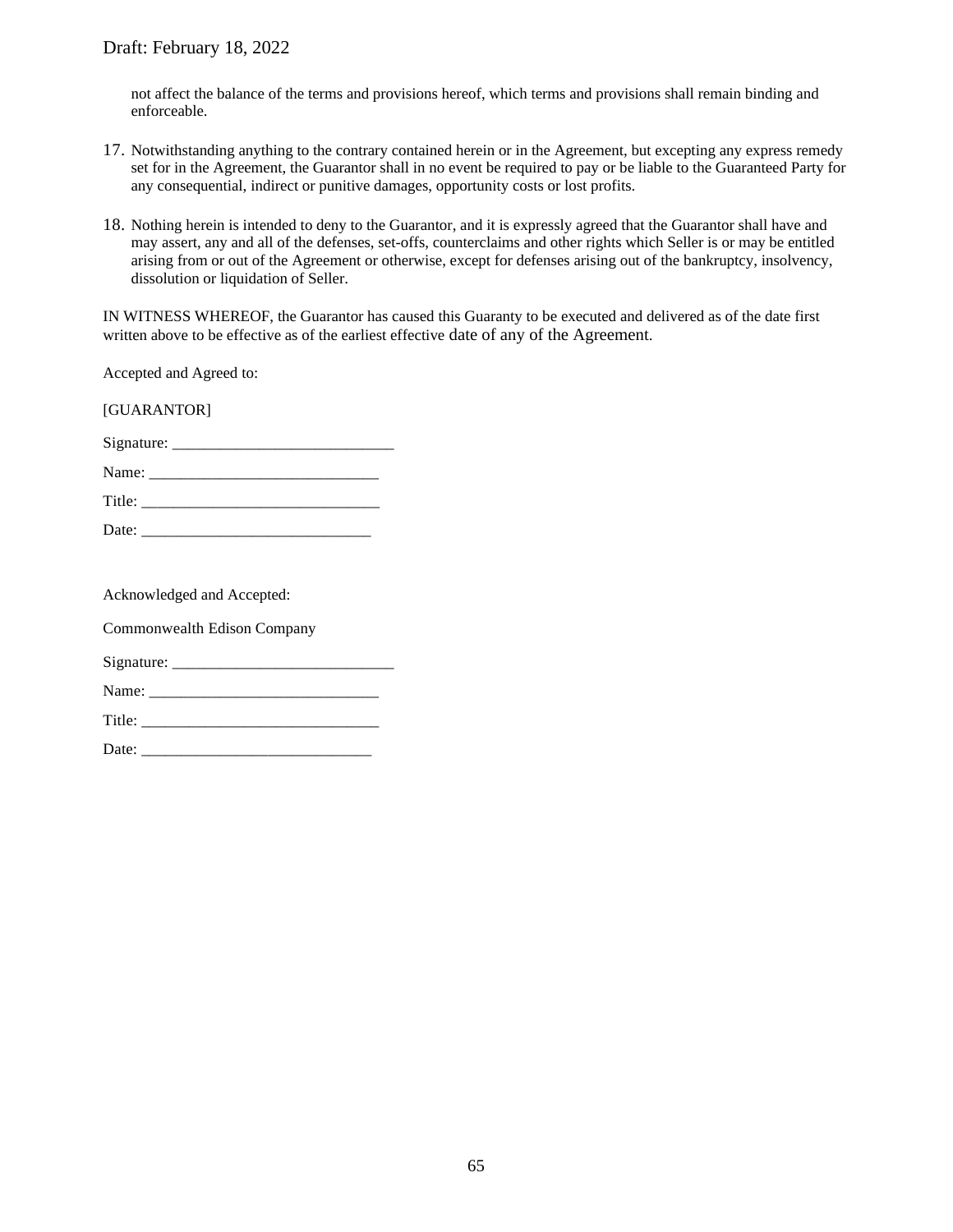# **EXHIBIT E-4 Schedule 1 – Foreign Guarantor Requirement (Commonwealth Edison Company)**

An entity that is proposing to serve as a Guarantor under a Guaranty, but that has not been formed or organized under the laws of a state of the United States or the District of Columbia, must meet the following additional requirements in order to be recognized as an acceptable Guarantor:

- 1. Such entity must deliver a legal opinion ("*Opinion*") of a law firm or a counsel, in either case who is not an employee of such entity or any of its affiliates or subsidiaries and who is authorized and qualified to practice law and render legal opinions in the foreign jurisdiction in which such entity is formed or organized. The Opinion shall meet the minimum content requirements specified below.
- 2. Such entity must deliver the sworn certificate of the corporate secretary (or similar or comparable officer) of such entity that the person executing the Guaranty on behalf of such entity has the authority to execute the Guaranty on behalf of such entity and that the governing board of such entity has approved the execution and delivery of the Guaranty.
- 3. Such entity must deliver the sworn certificate of the corporate secretary (or similar or comparable officer) of such entity that such entity has been authorized by its governing board to enter into agreements of the same type as the Guaranty.
- 4. Such entity must maintain an agent for acceptance of service of process in the United States. By executing and delivering the Guaranty, such entity agrees that service of any process in any claim or proceeding relating to the Guaranty may be made or served upon such entity by United States mail (postage prepaid).
- 5. The country in which such entity is domiciled must have a long-term sovereign (or equivalent) rating of AA+/Aa1 from at least two of the following rating agencies: S&P, Moody's or Fitch. Each rating agency's sovereign rating for the domicile country will be considered to be the lowest of: country ceiling, senior unsecured government debt, long-term foreign currency sovereign rating, long-term local currency sovereign rating, or other equivalent measure.
- 6. Such entity must pay for all expenses incurred by Party B related to reviewing and acceptance of the documents to be delivered with the Guaranty as provided in paragraphs 1 to 3 (inclusive) above; provided, however, that such payment shall not exceed \$10,000.

Once the Opinion has been provided and accepted as sufficient by Party B, in lieu of repeating the above process, the proposed Guarantor may re-certify its status in a subsequent procurement event if there have been no changes that would have altered that Opinion. To re-certify, the proposed Guarantor must provide a current letter by its Corporate Secretary (or equal / higher Corporate Officer) that it certifies that there have been no changes in its status which would adversely affect the enforceability of the Guaranty, since the time that the original Opinion was rendered.

Party B shall have sole and absolute discretion, without liability or recourse to the proposed Guarantor or Party A, to evaluate the sufficiency of the documents submitted by such proposed Guarantor pursuant to the requirements of this Schedule 2B. The following minimum requirements are to be met by the Opinion mentioned in paragraph 1 above:

- (a) The Opinion must be in English.
- (b) The Opinion should contain a recitation of the documents that have been reviewed by such counsel as a basis for the opinions expressed. Such recitations should include statements that (i) counsel has reviewed the organizational documents for the entity in question and has reviewed the legal requirements and agreement(s) in question (i.e., the REC Contract, the Master Renewable Energy Certificate Purchase and Sale Agreement, the Guaranty, the Rules and associated Appendices, Exhibits and Schedules), (ii) counsel has considered any necessary corporate, regulatory or governmental authorizations or approvals that may be required as a condition to the entity entering into and performing the Guaranty and (iii) counsel has reviewed evidence provided by the entity,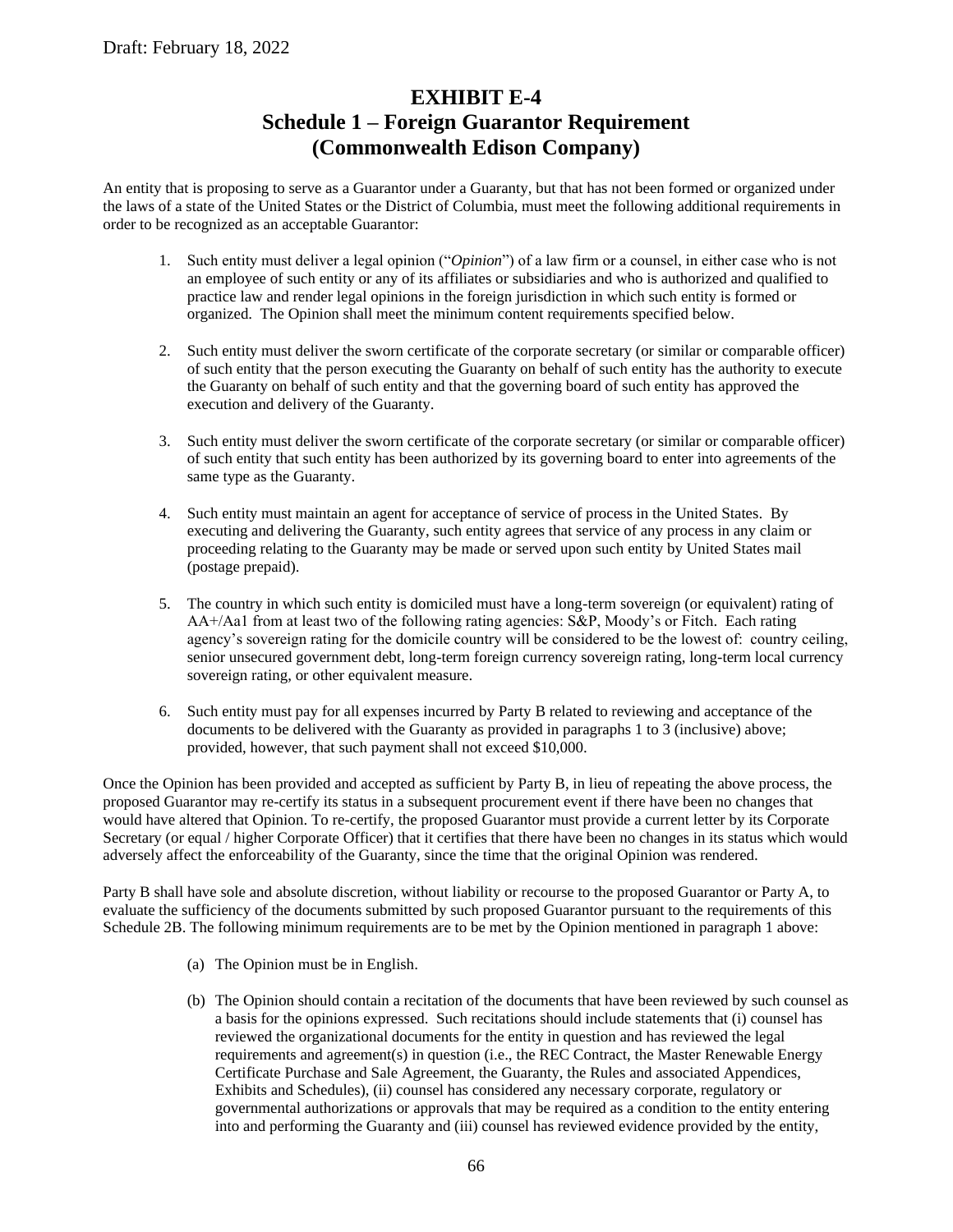which evidence has been satisfactorily identified or certified to counsel, of such corporate, regulatory and governmental authorizations or approvals.

(c) Based upon the review described in the preceding paragraph (b), the Opinion should reach the legal conclusions that: (i) under the law of the jurisdiction where the entity is organized, the necessary steps have been taken to cause the Guaranty, when executed and delivered on behalf of the entity, to become a valid and enforceable obligation of that entity, (ii) the Guaranty, when executed and delivered on behalf of the entity, will be, to the extent that the law of the entity's jurisdiction of organization is applicable to the enforcement of the entity's obligations thereunder, a valid and enforceable obligation of that entity, enforceable against it in accordance with its terms, subject to any enumerated customary exceptions under the law of such jurisdiction, and (iii) under law of the jurisdiction where the entity is organized, the choice of [Illinois][New York] law to govern the Guaranty is valid and enforceable against such entity.

In rendering its opinions within the Opinion, counsel may state that it is not rendering any opinion with respect to the laws of the state of [Illinois][New York], which govern the Guaranty.

The following text provides an illustration of how the requirements in paragraphs (a) through (c) (inclusive) above might be presented in an opinion of counsel:

[Description of transaction background/reason for delivering opinion]

We are familiar with the proceedings taken by [entity] in connection with the Guaranty and the transactions contemplated thereby. In connection with the opinions hereinafter expressed, we have reviewed originals, or copies of originals certified to our satisfaction, of (i) [describe the organizational or governing documents of the entity], (ii) a certificate of the [corporate secretary (or similar or comparable officer)] of [entity] that the person executing the Guaranty on behalf of [entity] has the authority to execute and deliver the Guaranty and that the governing board of [entity] has approved the execution and delivery of the Guaranty, (iii) a certificate of the [corporate secretary (or similar or comparable officer)] of [entity] that [entity] has been authorized by its governing board to enter into agreements of the same type as the Guaranty, (iv) the Guaranty, (v) the REC Contract, and (vi) [describe any other relevant documents]. We have considered the governmental or regulatory approvals that may be applicable to the execution, delivery and performance of the Guaranty by [entity]. We have also examined such questions of law and have satisfied ourselves as to such matters of fact as we have considered relevant and necessary as a basis for the opinions hereinafter expressed.

Based upon the foregoing, and subject to the assumptions, limitations and qualifications hereinafter stated, it is our opinion that:

1. Under the law of [jurisdiction of organization or formation], [entity] has taken all necessary action to cause the Guaranty, when executed and delivered on behalf of [entity], to become a valid and binding obligation of [entity]

2. The Guaranty, when executed and delivered on behalf of [entity], will be, to the extent that the law of [jurisdiction of organization or formation] is applicable to the enforcement of [entity's] obligations thereunder, the valid and binding obligation of [entity], enforceable against [entity] in accordance with its terms, except as such enforceability may be affected by [describe any exceptions].

3. The choice of the parties to the Guaranty to have the laws of the state of [Illinois][New York] govern the enforceability of the parties' obligations under the Guaranty is valid and enforceable against [entity] under the laws of [jurisdiction of organization or formation].

[Concluding paragraphs and signature]